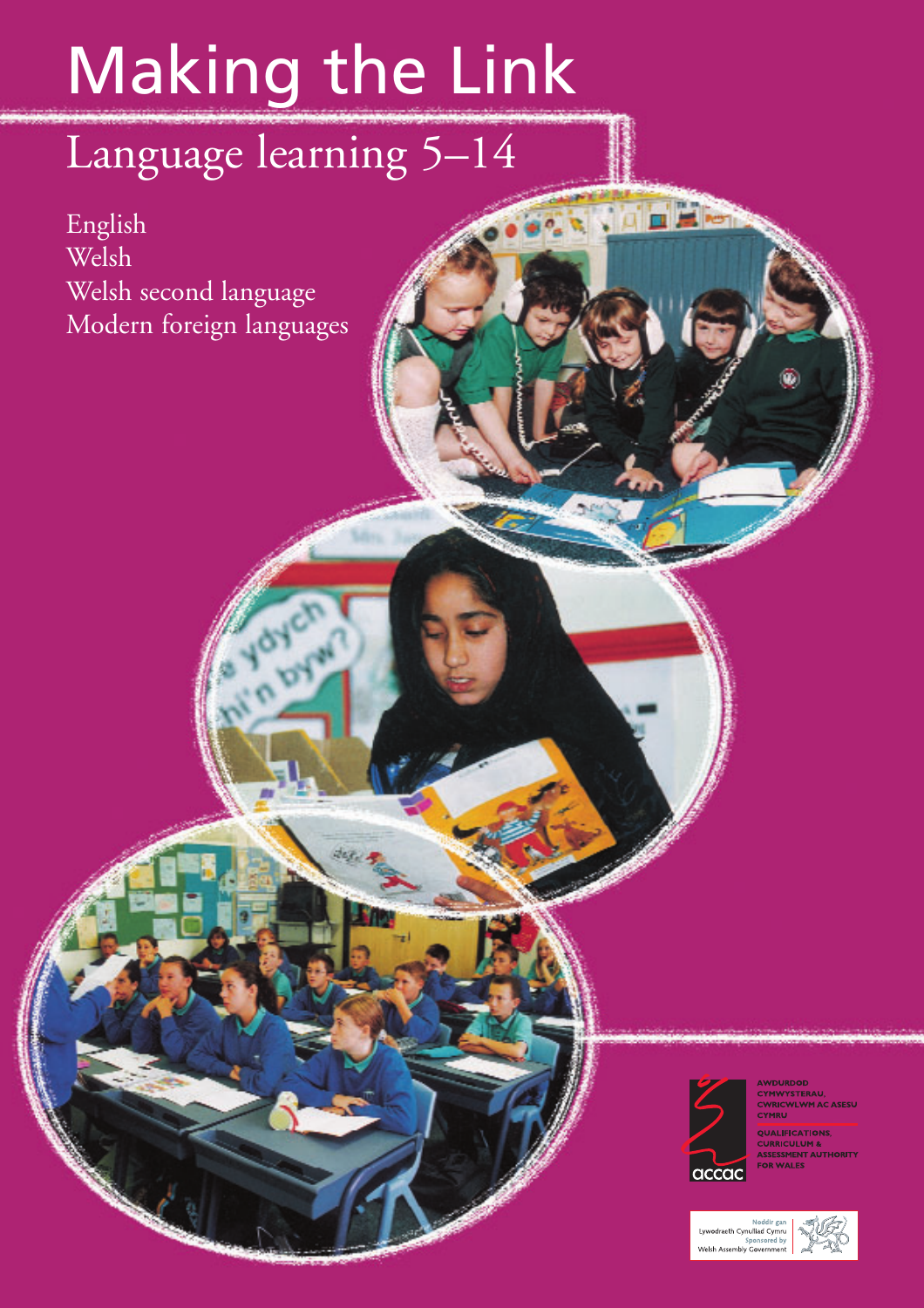Ref: AC/GM/0522 ISBN 1 86112 525 9 Price: £4.95 First published 2003

### **© Qualifications, Curriculum and Assessment Authority for Wales (ACCAC) 2003**

Reproduction, storage, adaptation or translation, in any form or by any means, of this publication is prohibited without prior written permission of the publisher, or within the terms of licences issued by the Copyright Licensing Agency. Excerpts may be reproduced for the purpose of research, private study, criticism or review, or by educational institutions solely for educational purposes, without permission, providing full acknowledgement is given.

The Qualifications, Curriculum and Assessment Authority for Wales is an exempt charity under Schedule 2 of the Charities Act 1993.

Qualifications, Curriculum and Assessment Authority for Wales, Castle Buildings, Womanby Street, Cardiff CF10 1SX.

### **Further copies of this document may be ordered by contacting ACCAC on:**

ACCAC Publications, PO Box 9B, Thames Ditton, Surrey KT8 0BN

Phone: (0870) 242 3207 (English-medium) (0870) 242 3206 (Welsh-medium) Fax: (0208) 957 5012 (English-medium) (029) 2037 5494 (Welsh-medium) e-mail: info@accac.org.uk website: www.accac.org.uk

When ordering, please quote title and reference number.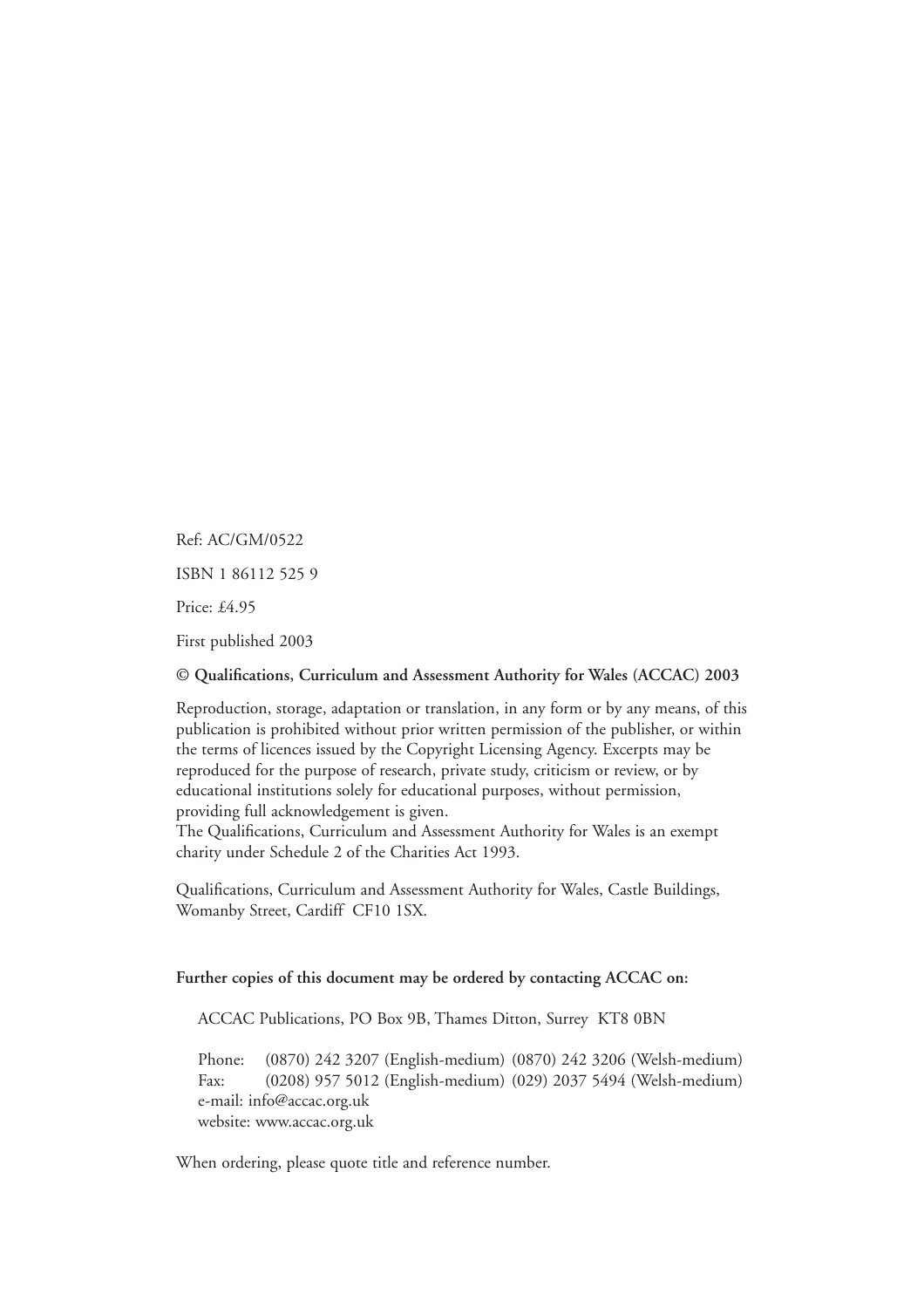**1**

Ji

| <b>Executive summary</b>                                                                     | $\boldsymbol{2}$ |
|----------------------------------------------------------------------------------------------|------------------|
| <b>Introduction</b>                                                                          | 3                |
| Good practice in developing pupils' language skills                                          | 5                |
| Developing language skills                                                                   |                  |
| Developing language learning skills for a new language                                       |                  |
| Towards bilingualism and transferring from one language to another                           |                  |
| <b>Skills across languages</b>                                                               | 10               |
| Common skills in the programmes of study                                                     |                  |
| Features of language                                                                         |                  |
| Activities and contexts                                                                      |                  |
| Making links - planning and classroom activities                                             | 17               |
| Initial links                                                                                |                  |
| Next steps                                                                                   |                  |
| Developing more integrated links                                                             |                  |
| <b>Language awareness</b>                                                                    | 22               |
| Classroom activities                                                                         |                  |
| Progression in language learning                                                             | 24               |
| <b>Monitoring and evaluation</b>                                                             | 26               |
| Pupils                                                                                       |                  |
| Teachers                                                                                     |                  |
| Whole school                                                                                 |                  |
| Appendix A – Using a common terminology                                                      | 29               |
| Glossary of terms                                                                            |                  |
| Appendix B - Progression in the attainment targets                                           | 37               |
| <b>Appendix C</b>                                                                            | 44               |
| Guidance for progression in grammar and skills in modern foreign<br>languages at Key Stage 3 |                  |
|                                                                                              |                  |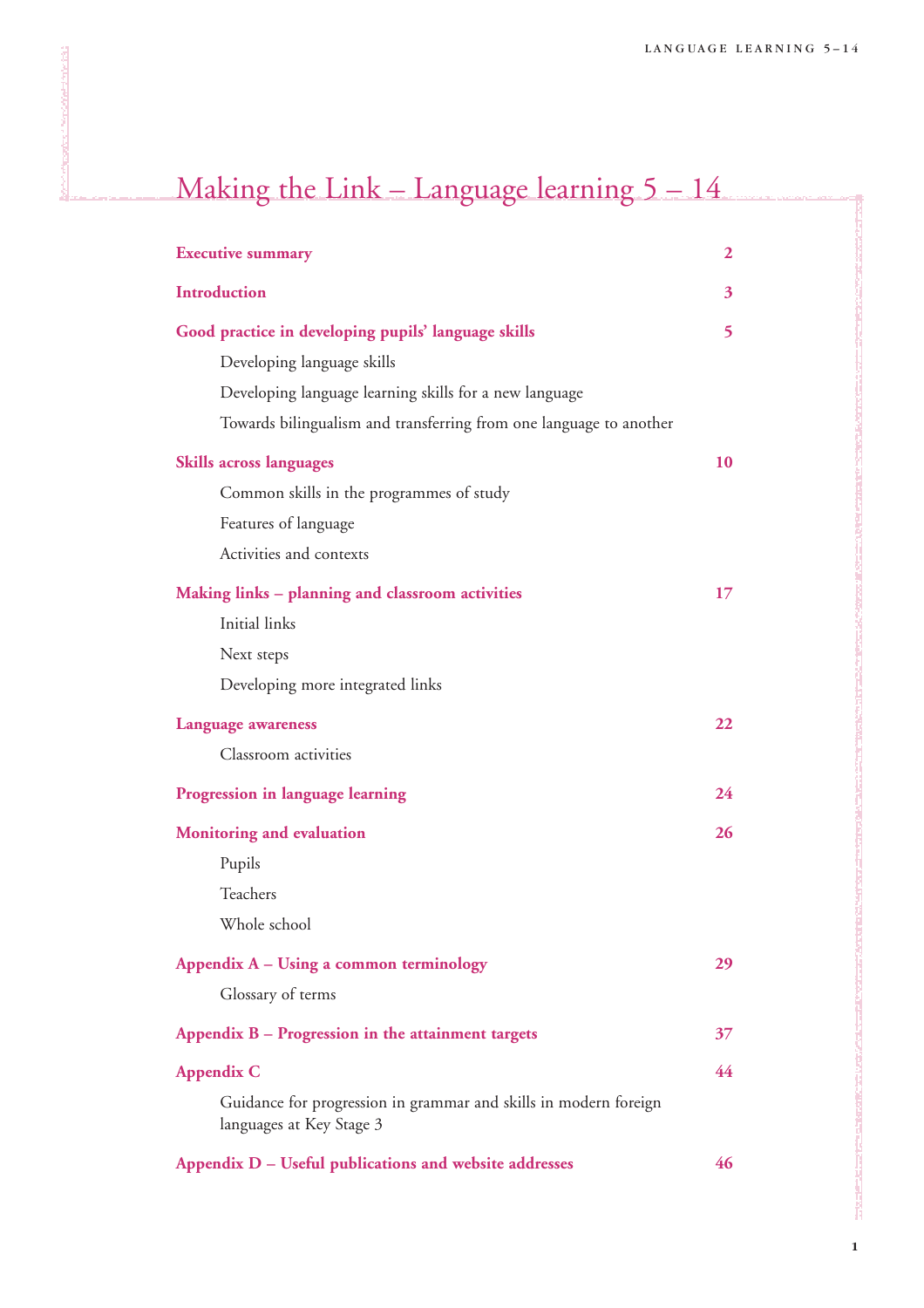# Executive summary

Following the launch of the Welsh Assembly Government's National Modern Foreign Languages Strategy, *Languages Count* in April 2002, ACCAC has worked with Estyn to produce guidance for schools that will:

- outline principles and recommendations common to language learning across English, Welsh, Welsh second language and modern foreign languages
- **help teachers build on earlier learning and help foster greater co-operation between** Welsh, English and modern foreign language departments.

The guidance covers Key Stages 1, 2 and 3 and is intended to support all teachers of languages as well as literacy co-ordinators where appropriate.

It aims to help all language teachers develop pupils' language learning skills (in English and/or Welsh) from the beginning of Key Stage 1 through to Key Stage 3. It also aims to build on these skills to support the learning of a modern foreign language in Key Stage 3 in order to encourage better uptake at age 14 and beyond.

The focus throughout is on how teachers can make links across languages, build on pupils' other language experience and prior learning, and support pupils' progress in language learning, whatever the language.

The guidance includes:

- **9** good practice in language teaching and learning
- 9 skills, contexts, activities and progression across languages
- **P** practical ideas for the classroom
- 9 suggestions for planning, evaluation, monitoring
- **1** a glossary of language terminology.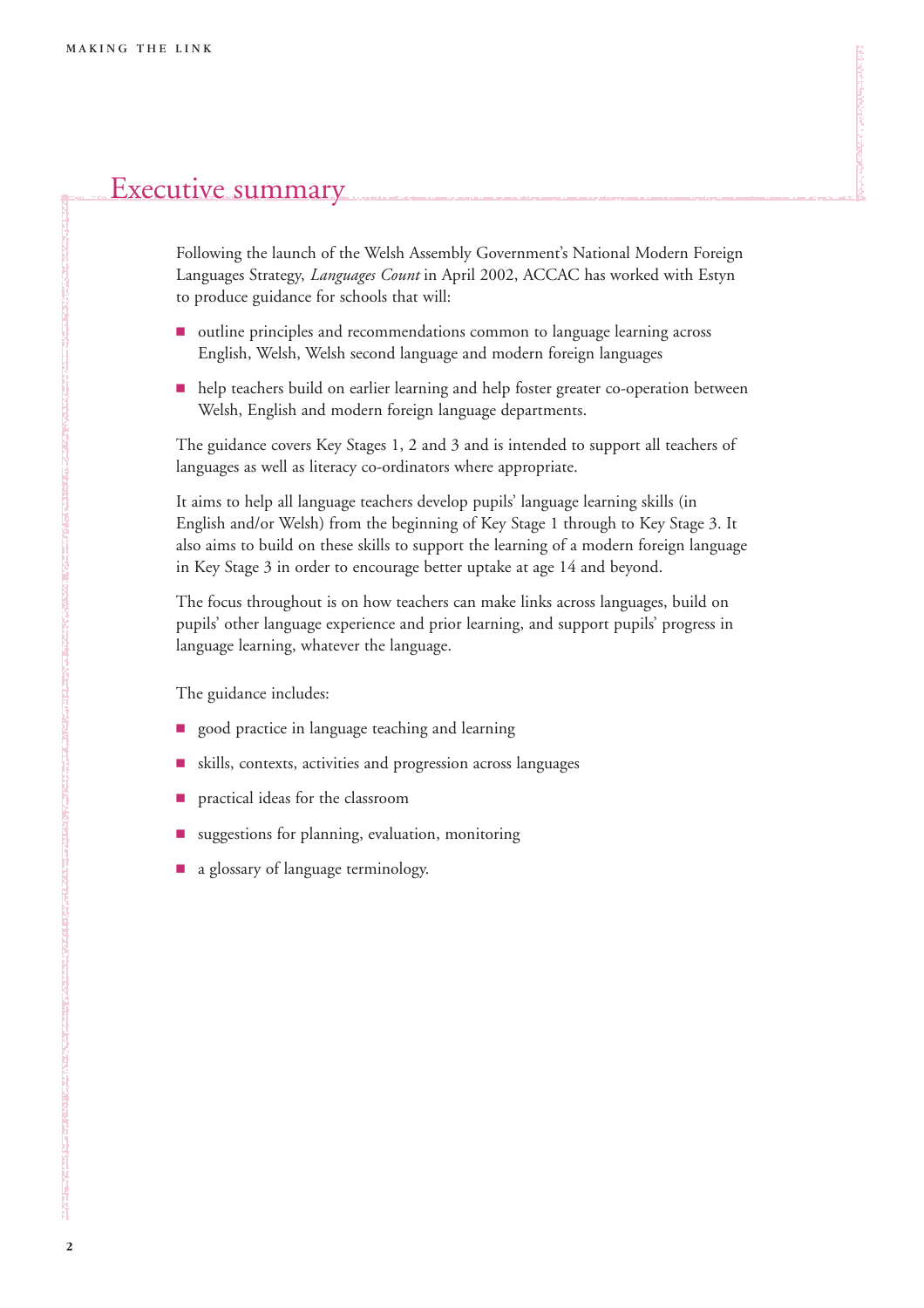# Introduction

*Languages Count*, the Welsh Assembly Government's National Modern Foreign Languages Strategy was launched in April 2002. It aims to celebrate Wales as a bilingual country, to help to address the low take up of languages at the age of 14 and beyond, and to raise awareness of the importance of modern foreign languages (MFL) in general. The Welsh Assembly Government through its National Action Plan for a bilingual Wales *Iaith Pawb* also aims to encourage the growth of the Welsh language.

As part of the languages strategy, ACCAC was commissioned to work with Estyn to

*'draw up guidance on language learning from Key Stages 1–3. This guidance will establish principles and recommendations common to English, Welsh and foreign languages. It will help teachers build on earlier learning and help foster greater co-operation between Welsh, English and modern foreign language departments.'*

In Wales, pupils start to learn languages in school at different ages and different points of development. In Welsh and English, most pupils start Key Stage 1 already able to communicate orally in their home language. (Some pupils however, arrive in Welsh medium schools from English speaking home backgrounds and speaking no Welsh). Their oral communication in their home language can therefore support progress in other skills. Pupils who are learning Welsh as a second language in English medium schools, usually start to learn Welsh at the beginning of Key Stage 1. From September 2003 some primary schools will also be taking part in the Welsh Assembly Government's modern foreign languages at Key Stage 2 pilot projects. However, normally in MFL, pupils do not start to learn a foreign language until Key Stage 3, but by this stage they can already read and write in their other two languages.

Pupils therefore arrive in school with at least one language and may also bring proficiency in other languages from their home. Pupils' literacy and language skills from one language can and should be used to support the raising of standards in the other. Teachers of modern foreign languages in Key Stage 3 should also build on these language learning skills to develop a range of skills in the foreign language.

### **The purpose of the guidance is therefore to:**

- **highlight opportunities to develop language skills both across languages and over** key stages
- dentify some of the skills that are key to language learning, regardless of language
- show how links across languages can be made
- provide practical ideas for teaching and learning.

### **The guidance supports:**

9 the teaching of English, Welsh and Welsh second language in Key Stages 1, 2 and 3, showing how common skills, terminology and some jointly planned activities can support progression and interest in both languages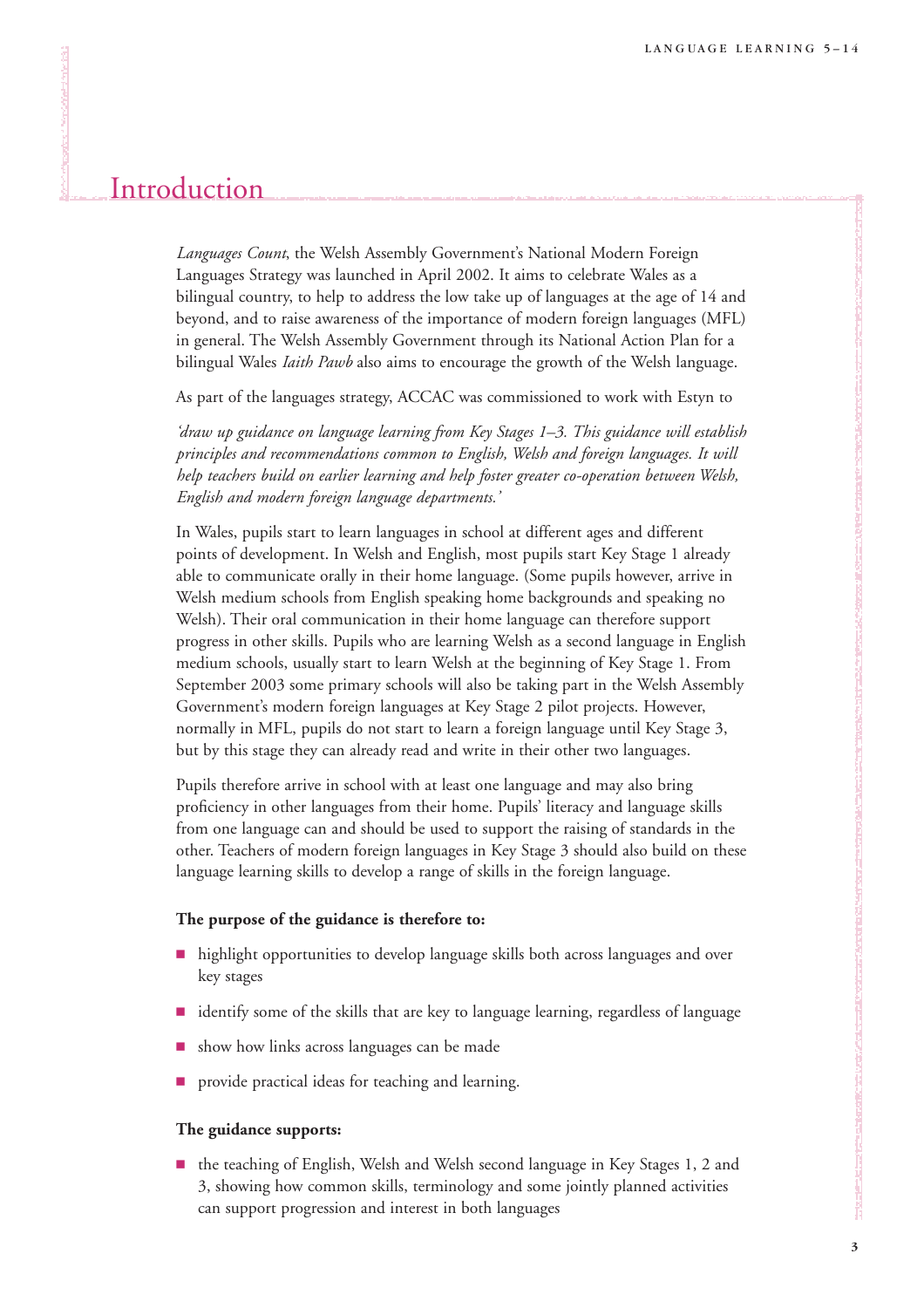- $\blacksquare$  the teaching of modern foreign languages in Key Stage 3, showing how building on skills developed in English and Welsh and some joint activities can support language development and motivation
- literacy across the curriculum by giving guidance on monitoring progress, pupil self-evaluation and whole school strategies.

### **School and department self-evaluation**

Within the guidance are a number of checklist questions to help individual teachers, departments and schools evaluate and review their current practice and to support the planning and implementation of aspects of the guidance.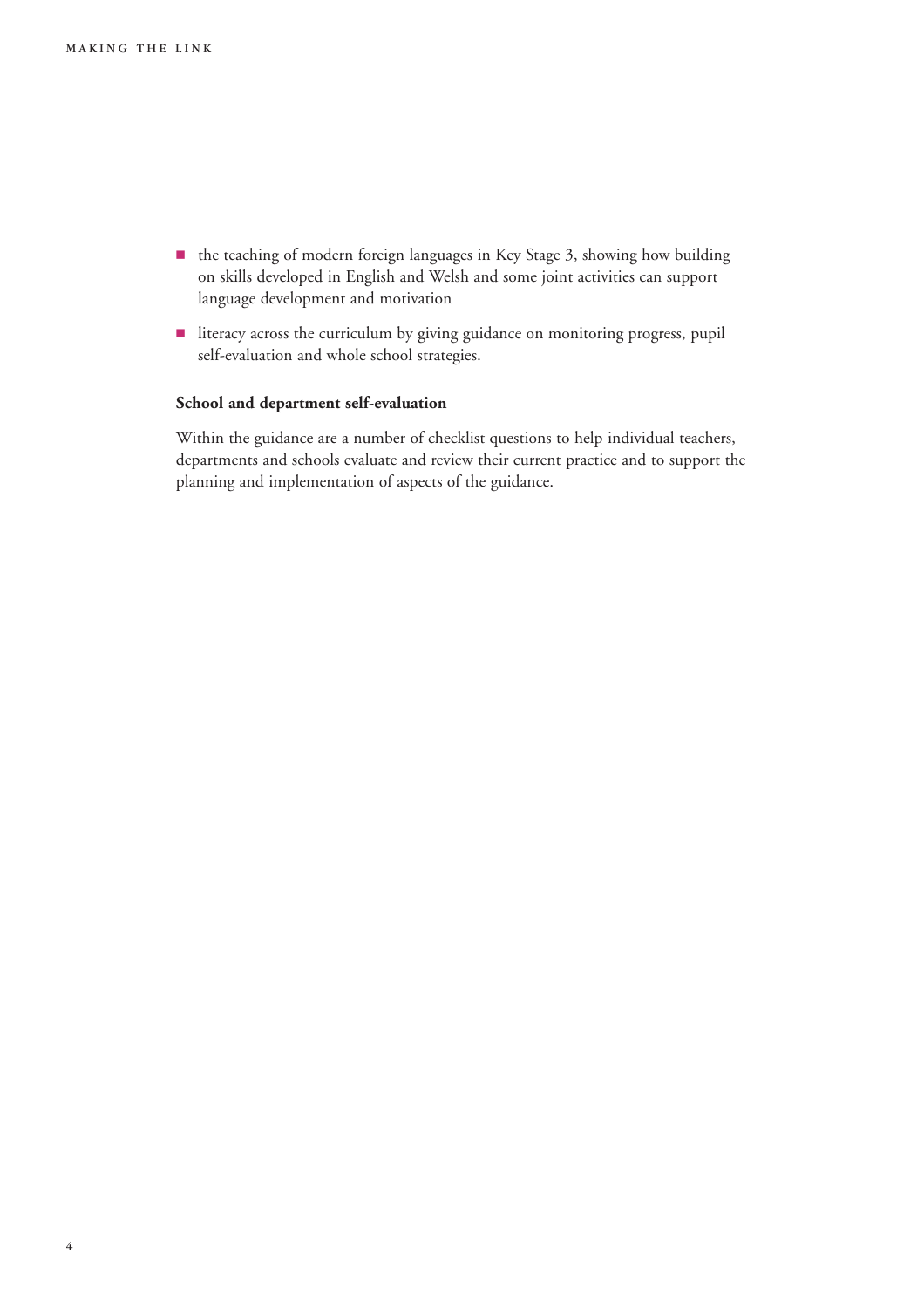# Good practice in developing pupils' language skills

In the teaching of language and literacy, good practice has been identified which can lead to sustained language development and progression across skills.

Pupils should be encouraged to communicate accurately, with confidence, enjoyment and interest in an increasing range of contexts. They should be given opportunities to read, view and listen to a wide range of material and to respond in a variety of ways.

In Wales there are also opportunities to build on pupils' dual language experience and to bring these language skills to the learning of a foreign language. Pupils for whom English or Welsh is not their first language, also bring language skills to the classroom.

Usually language skills will be integrated across different activities, however it is useful to identify the skills separately to ensure that the range of opportunities is provided. By developing the language skills outlined below, across languages, pupils' experiences in one language can support the development of a second and third language.

# **Developing language skills**

In **oracy** (speaking and listening) pupils should:

- listen to a good model of oral language
- 9 listen and view carefully in a variety of authentic situations
- listen, speak and engage in different activities including drama
- $\blacksquare$  hear and perform a range of rhymes, poems, presentations
- adapt their speech to a wide range of contexts
- use correct pronunciation and intonation
- **P** produce extended oral responses, including responses to questions, texts and other stimuli.

In **reading** pupils should:

- **develop awareness of the sounds in spoken language and how these are represented** in writing
- give attention to the way in which sentences are structured
- give attention to the context in which words are placed
- **develop comprehension and more advanced reading skills across a range of** different kinds of texts
- **P** practise reading and discussing texts
- use research skills and ICT to develop independence.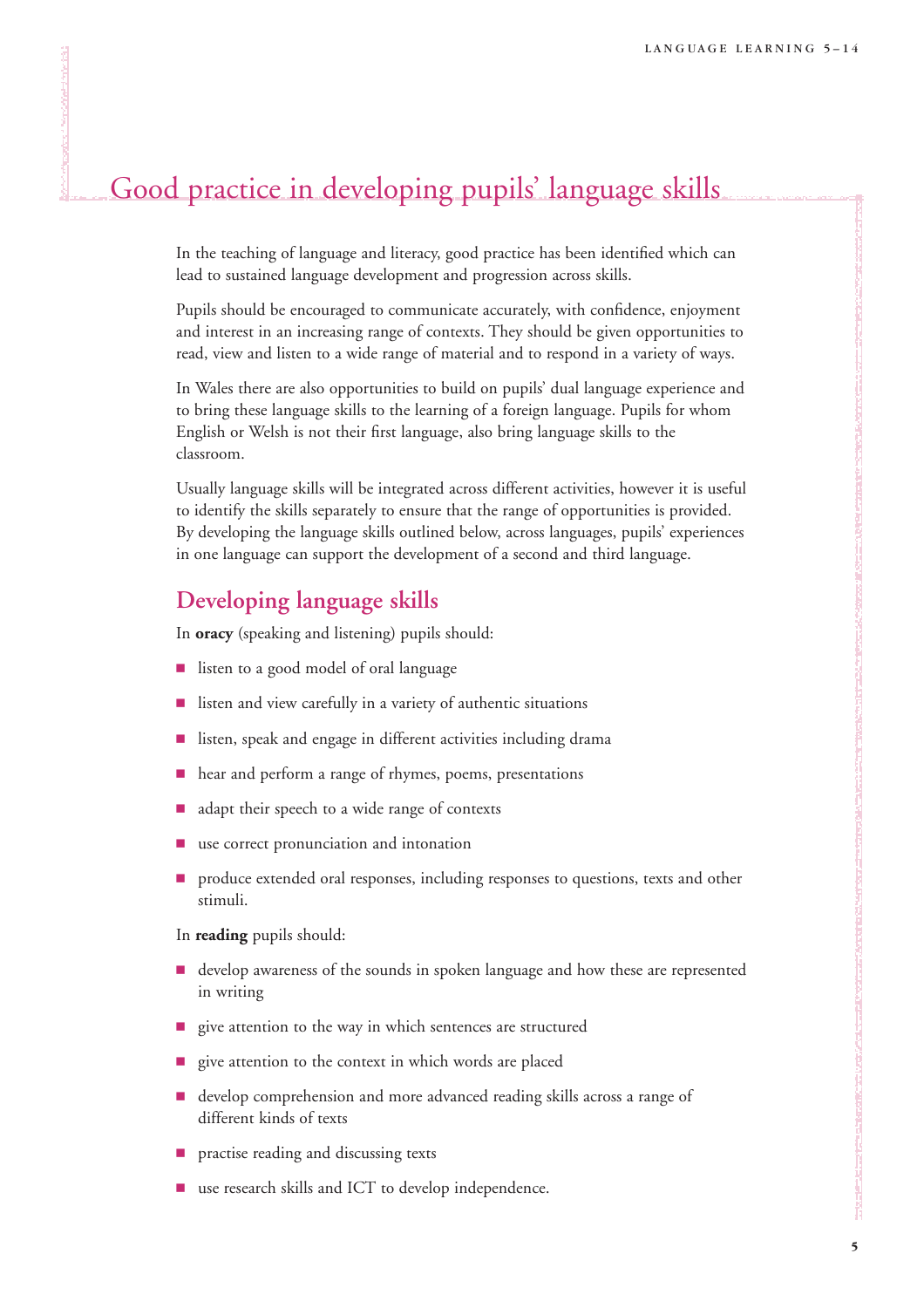### In **writing** pupils should:

- $\blacksquare$  organise and structure sentences grammatically
- use accurate punctuation, correct spelling and legible handwriting
- **1** use a dictionary, thesaurus or glossary and other reference materials to help them with their writing
- **P** plan their writing
- **I** improve writing skills through proofreading and redrafting
- write frequently for a range of audiences and purposes
- write independently
- write creatively
- use ICT to support the above.

### **Possible questions for review and evaluation of practice**

- Do we provide the opportunities identified in the good practice list?
- Are there skills that need further development?
- Is it possible to identify particular activities or areas of work that provide these opportunities?

**CONTRACTORS CONTRACTORS IN THE REAL PROPERTY AND INTERNATIONAL CONTRACTORS** 

- Do we provide opportunities for creativity and independence?
- Are these opportunities explicit in our scheme of work?

# **Developing language learning skills for a new language**

In the early stages of learning a new language, pupils will need support and opportunities to develop language learning skills, which will also include:

- teaching pupils to listen and experiment with new sound patterns
- using a variety of listening material to train the ear to new language sounds
- $\blacksquare$  ensuring pupils understand the relationship between the written word and the sound system of the new language
- teaching pupils the language of the classroom to meet their everyday needs
- teaching language learning strategies such as how to memorise language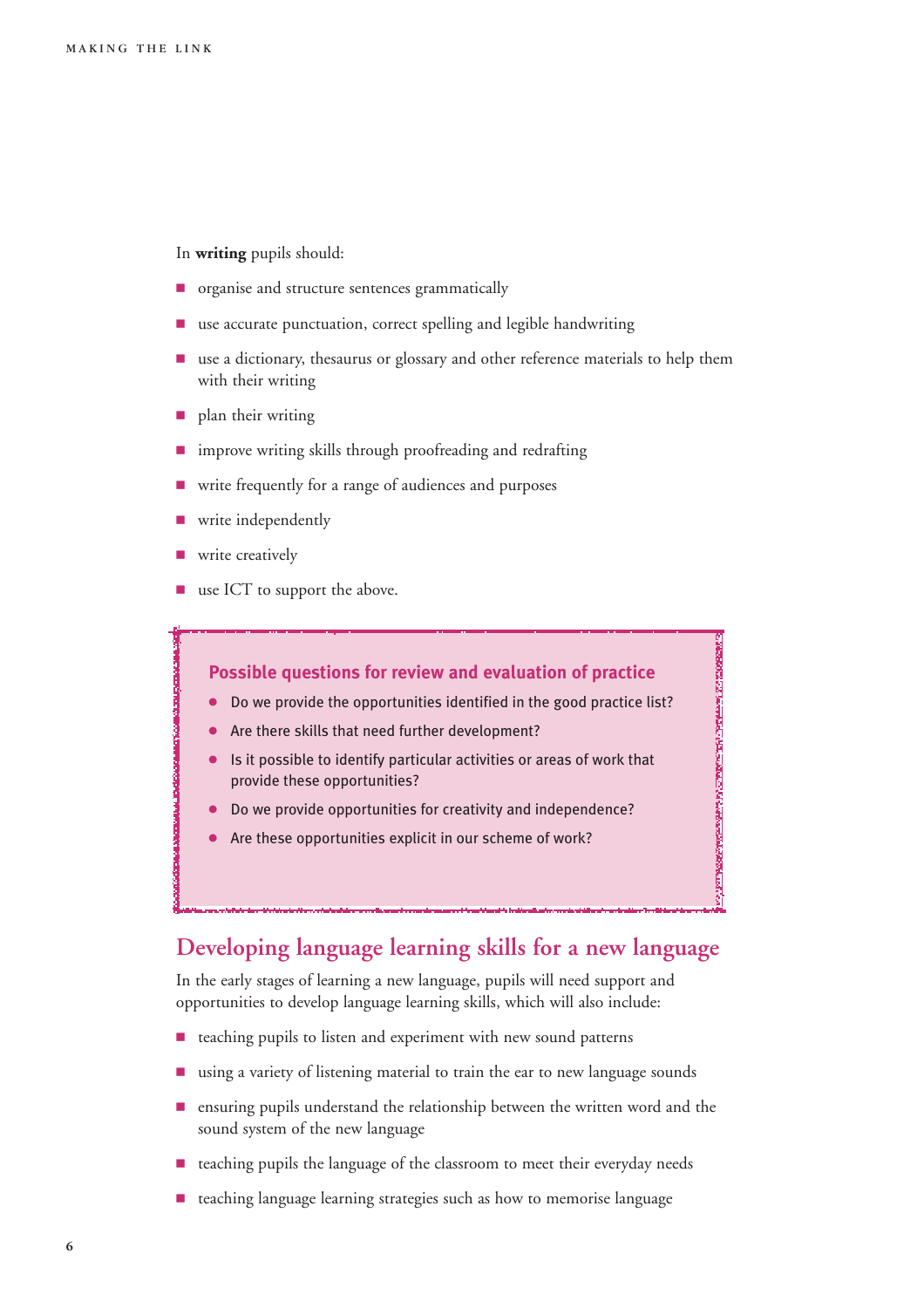**ANDROSSING THE MANAGEMEnt COMPANY OF THE COMPANY OF THE COMPANY OF THE COMPANY OF THE COMPANY OF THE COMPANY** 

- $\blacksquare$  using multi-sensory approaches (visual, auditory and kinesthetic) to enhance learning
- $\blacksquare$  training pupils to memorise new words effectively
- consolidating new vocabulary and structures regularly
- teaching pupils how to learn and record new items of language
- giving opportunities to use previously learnt language in different contexts
- 9 building on and reinforcing prior language knowledge that has been learnt in other languages
- increasing the length of texts that pupils hear and read
- 9 encouraging pupils to produce more extended language and to go beyond a minimum response both in speaking and in writing.

### **Possible questions for review and evaluation of practice**

- 4 How do we prepare pupils to learn a new language?
- 4 Do we build on pupils' previous language learning skills and prior language knowledge?
- What skills might we need to develop further?

# **Towards bilingualism and transferring from one language to another**

Bilingualism is the ability to speak, read and write in two languages. Whether schools teach largely through the medium of Welsh or the medium of English, the aim in the end is to enable pupils to play a full part in a bilingual society and to use both Welsh and English to the best of their ability. The Welsh Assembly Government's policy statement *A Bilingual Future* and the national action plan *Iaith Pawb* outline the importance of creating a bilingual Wales. Pupils in Wales have a unique opportunity in the UK to build on these dual language skills.

The Estyn discussion paper *Developing dual literacy* discusses how dual literacy can support language learning and prepare pupils for situations where they might need to transfer from one language to another. This transfer from one language to another can support the teaching and learning in Welsh and English and also MFL, by providing opportunities to make clear links across languages at all levels.

Although in all language learning the emphasis will usually be on using and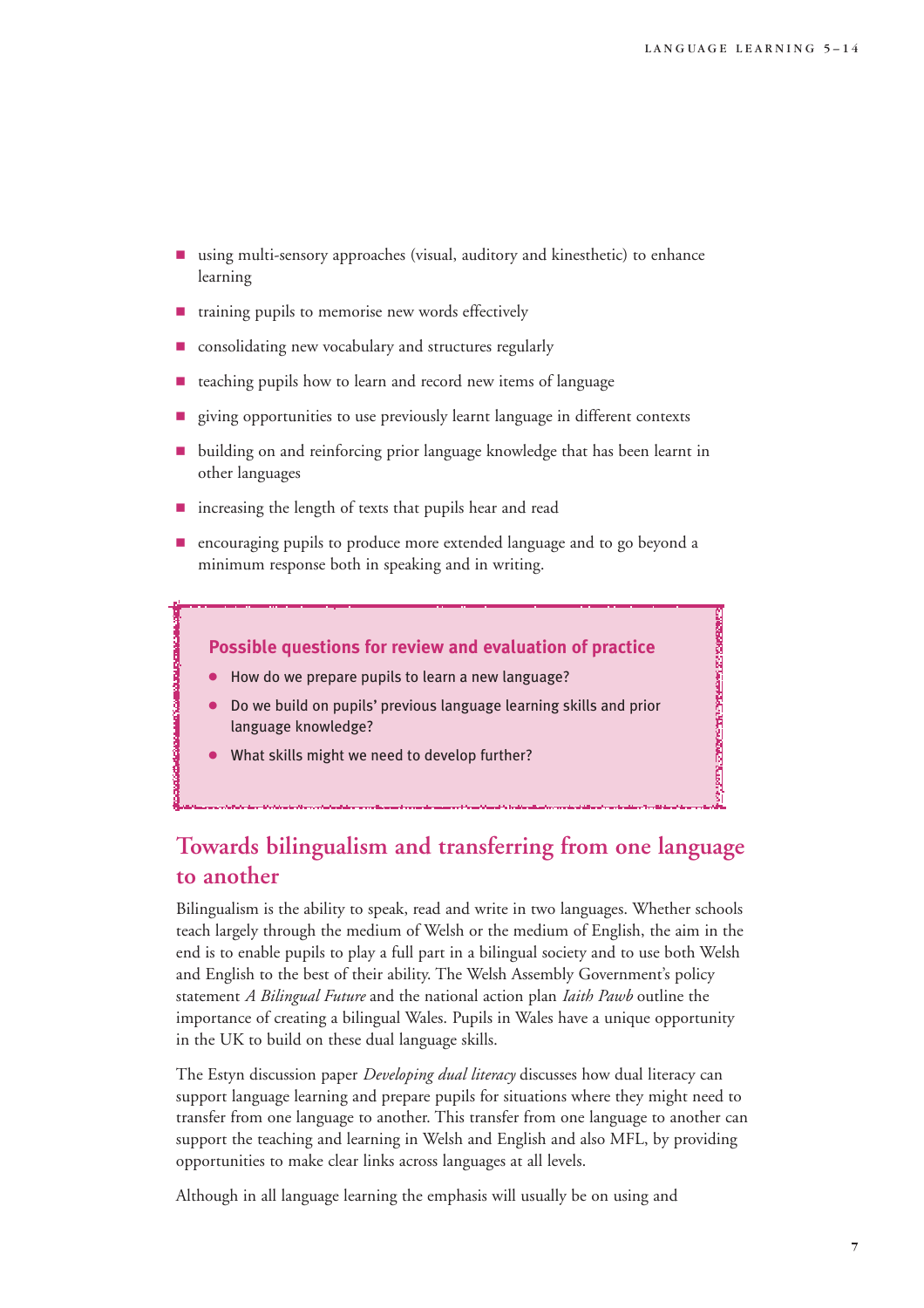responding to the language being taught, there are nevertheless times when using two languages within one activity can provide motivating and valuable experiences. For example, pupils could respond in Welsh or a MFL to a film or television programme they have seen in English, or respond in English to more complex or authentic texts in Welsh or the MFL as appropriate.

When planning dual language activities however, teachers will need to consider pupils' level of language and skills in the language being taught. They will also need to be clear about the outcomes of the activity and how it will support pupils' language learning in both languages. The examples of possible activities below are targeted at a range of language development and demonstrate possible progression in how pupils might use two languages.

### **Examples of possible activities**

In **oracy** activities (speaking and listening) pupils can be given opportunities to:

- **9** listen to a story in one language and respond in another
- 9 use personal or factual information heard in one language, to give the gist of it in another
- 9 view something in one language and report back in another
- $\blacksquare$  summarise in one language, information presented in another.

In **reading** pupils can be given opportunities to:

- read a story in one language and respond in another
- read different kinds of texts in both languages and compare them, e.g. instructions or tourist leaflets
- talk about similarities and differences between the language of texts in both languages
- 9 use sources of information in both languages and summarise main points or opinions, orally or in writing
- 9 read a text or part of a text in one language and complete a number of tasks on it in another language.

In **writing** pupils can be given opportunities to:

- **P** respond simply in writing in one language to a story or something they have seen or heard in another
- $\blacksquare$  communicate information, read or heard, from one language to the other in writing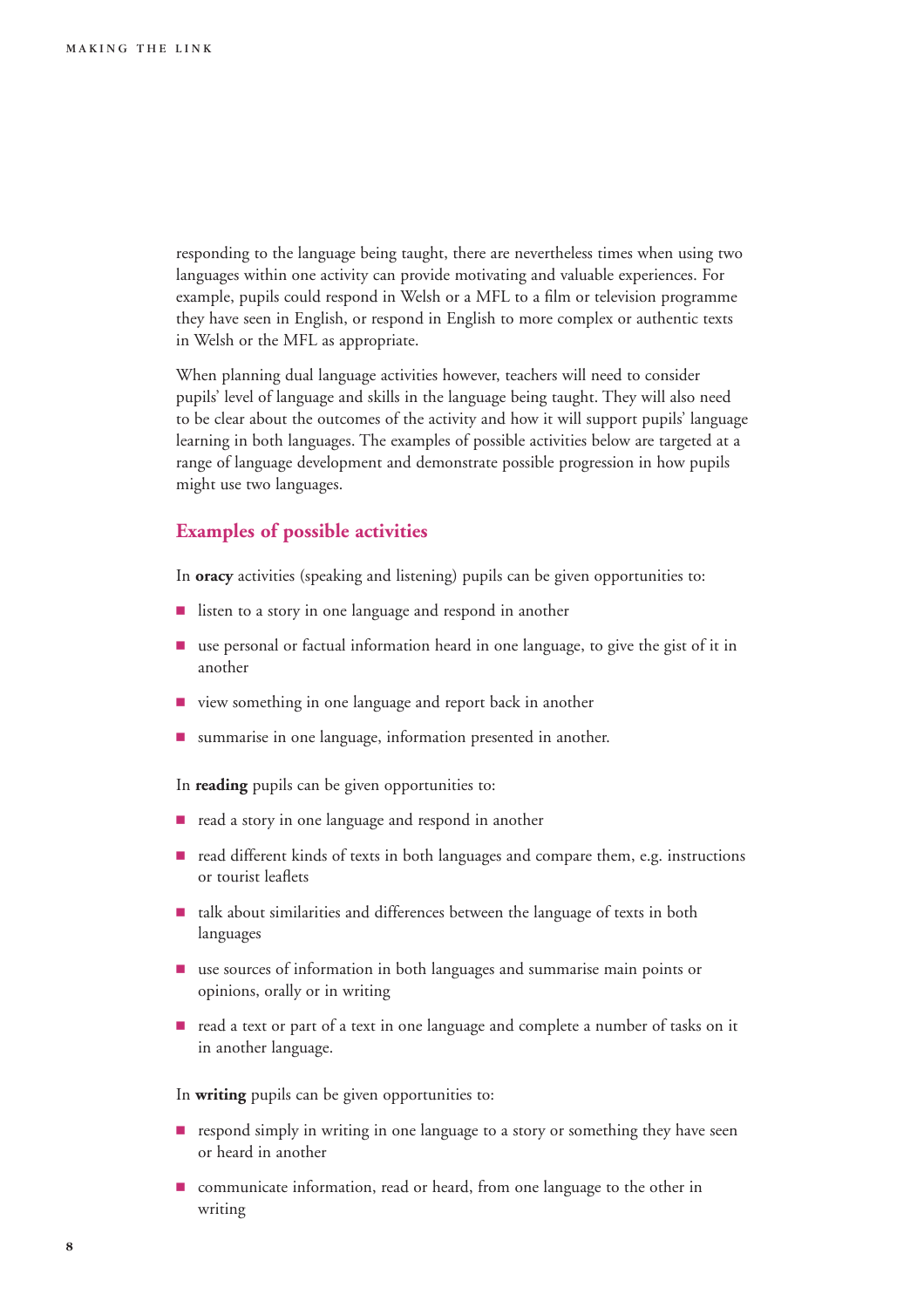CARSONER CE 14 CHARLER A SARRA CONSTANTING

9 summarise information received in one language and present it in writing in another language.



- 4 Is it a good idea to develop some activities in two languages?
- Do we already do this?
- 4 Which kinds of activities are most appropriate for our pupils' language learning?
- 4 How could we develop these further?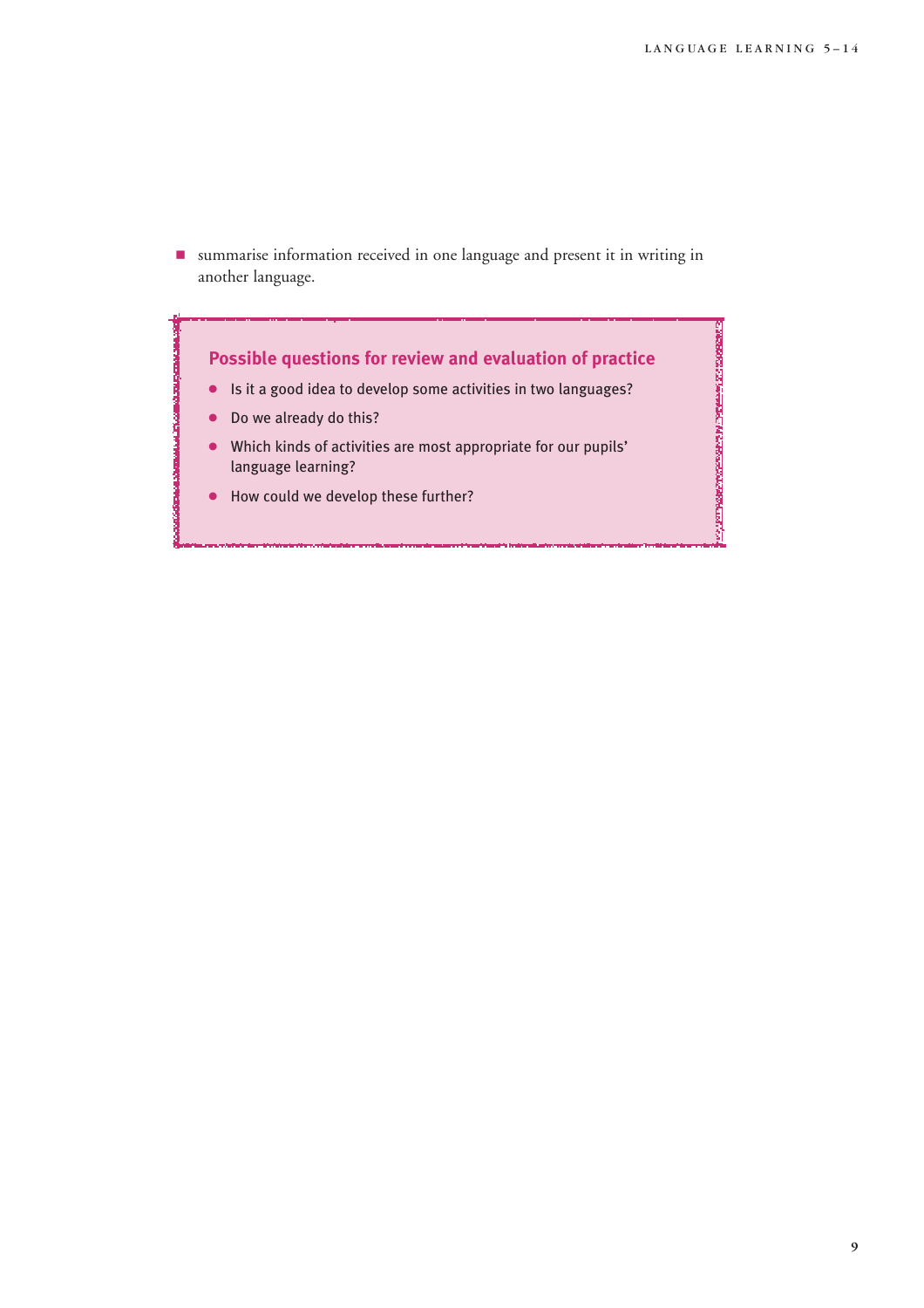# Skills across languages

The National Curriculum programmes of study for English, Welsh, Welsh second language and MFL have many common requirements with regard to expectations, progression, language skills and language activities. Although pupils have different starting points and the programmes of study are taught over different key stages, there are many opportunities to consolidate skills across languages.

Many of the skills identified are transferable across languages and building on these can help to develop pupils' knowledge about language and understanding of how languages work. The sections below identify common features and show how teachers and departments can bring coherence to pupils' language learning experience.

# **Common skills in the programmes of study**

### **Key Stage 1**

### **Oracy (speaking and listening)**

- In English, Welsh, and Welsh second language, emphasis is placed on listening and developing pupils' listening skills, encouraging pupils to listen carefully and to respond appropriately.
- **Pupils are encouraged to speak with confidence, to express themselves clearly and** to think about pronunciation and intonation. The conventions of conversation and social conventions, greetings and forming relationships are also emphasised across languages.
- 9 Games identifying sounds and listening games such as 'Simon Says' can be played in English and Welsh and if appropriate, using both languages, to reinforce listening. Where appropriate, comparisons between greetings in English, Welsh and other languages can be made.

### **Reading**

- 9 In Welsh and English, pupils are developing phonic skills and grammatical understanding. They are encouraged to read aloud and to read their own writing. Research skills are beginning to be developed through the use of ICT and the use of dictionaries. For Welsh second language learners, phonic skills are also developed and pupils are also beginning to read aloud and report on what they have read, although this is likely to be more limited than in English and Welsh.
- Even at this early stage, where appropriate, comparisons can be made between languages and attention can be drawn to the similar skills required. Pupils can sometimes be given opportunities to move between languages by finding information or reading a text in one language and reporting or responding in the other.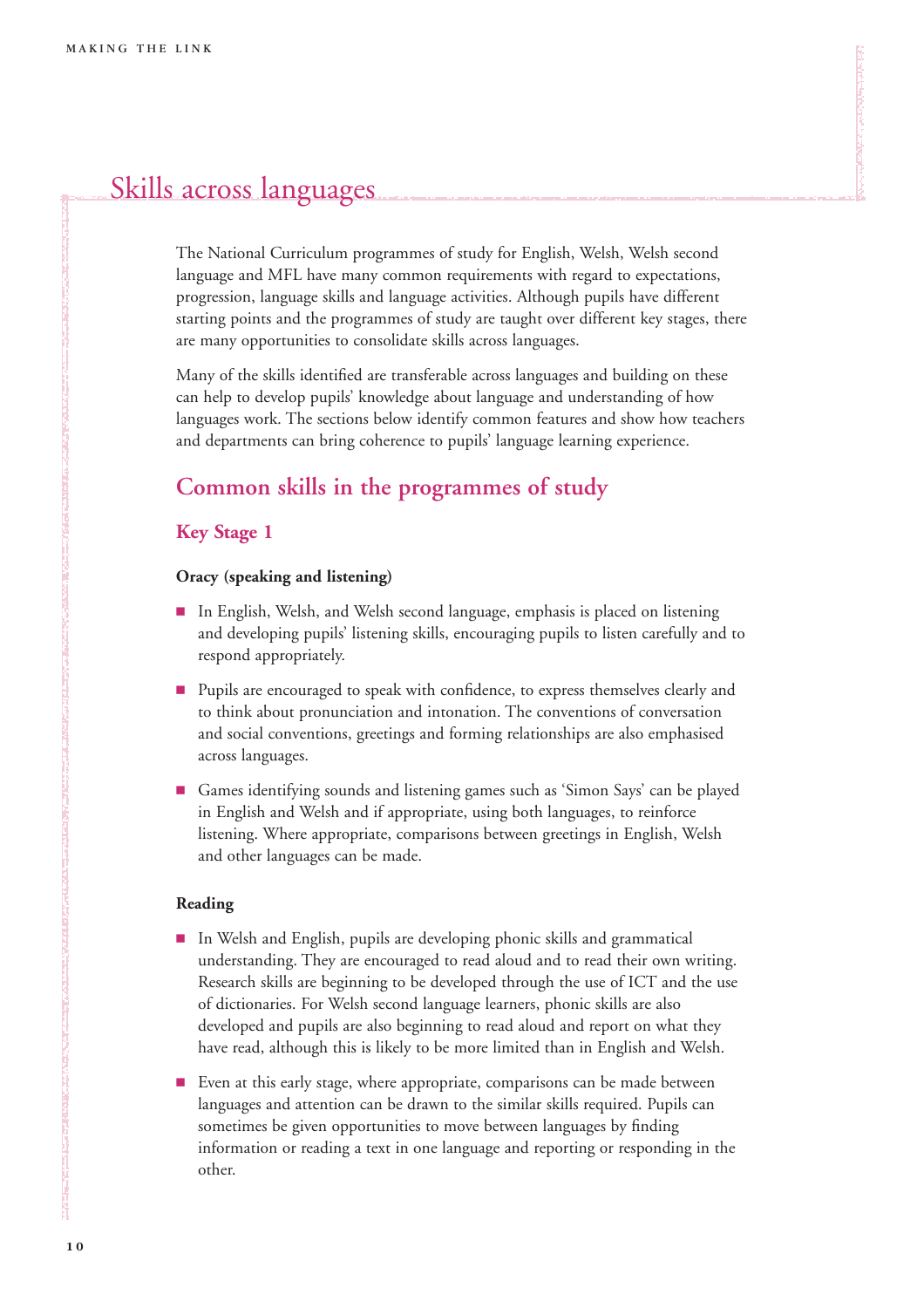### **Writing**

- The skills of planning, drafting and the use of ICT are common to both English and Welsh. Opportunities for independence and creativity can start to be developed in both languages, including playing with language.
- 9 Where both languages are taught, activities might also include looking for simple similarities and differences in languages, identifying rules and using similar activities to reinforce language skills such as checking spellings and creating personal wordlists or glossaries.



### **Key Stage 2**

### **Oracy (speaking and listening)**

- 9 In Welsh, Welsh second language and English, the range of material that pupils listen to and view, is starting to widen. Pupils are required to start focusing on certain aspects and to respond appropriately.
- In speech, pupils are starting to organise what they say for different purposes: drama, role-play, presenting information and opinions.
- In order to reinforce listening across languages, pupils can sometimes listen to or view a stimulus in one language and respond in the other, or from a common stimulus, take part in follow up activities in both English and Welsh. Using some common or linked themes and activities in Welsh and English can also support the skill of structuring spoken language.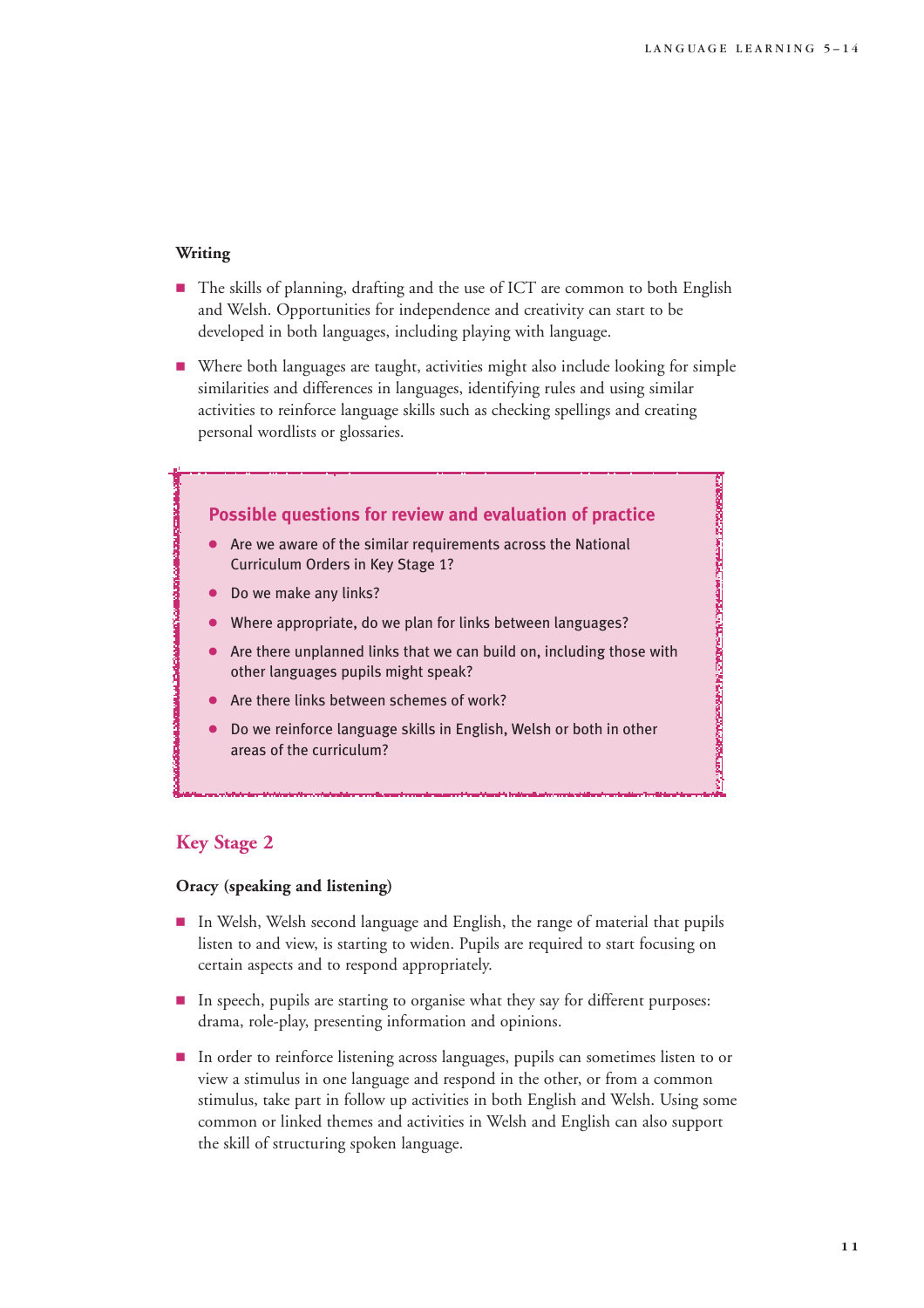### **Reading**

- Reading skills are being developed so that pupils can use what they read for different purposes, as well as reading for pleasure. For example in Welsh, Welsh second language and English, pupils are required to find information, make notes, skim and scan.
- **Example 1** Teachers can emphasise that pupils are using the same skills so that learning in one language supports learning in the other. Using the same kinds of conventions for notes, recording information, talking about what they have read, etc., can help pupils make the link.

### **Writing**

- **Pupils are now writing for a variety of purposes or in response to a wider range of** stimuli. There is emphasis on spelling and building up banks of words which pupils can use accurately.
- Using common terminology (see appendix A) and some activities which use both English and Welsh can help to reinforce writing skills in both languages. Other activities, for example common methods of recording new words, learning spellings, using dictionaries can also support pupils' language learning skills.



### **Key Stage 3**

With the introduction of a modern foreign language, pupils in Key Stage 3 study at least three languages. Although pupils start in Year 7 at different stages of language development in English, Welsh or Welsh second language and the foreign language, the language skills that pupils are taught still have much in common.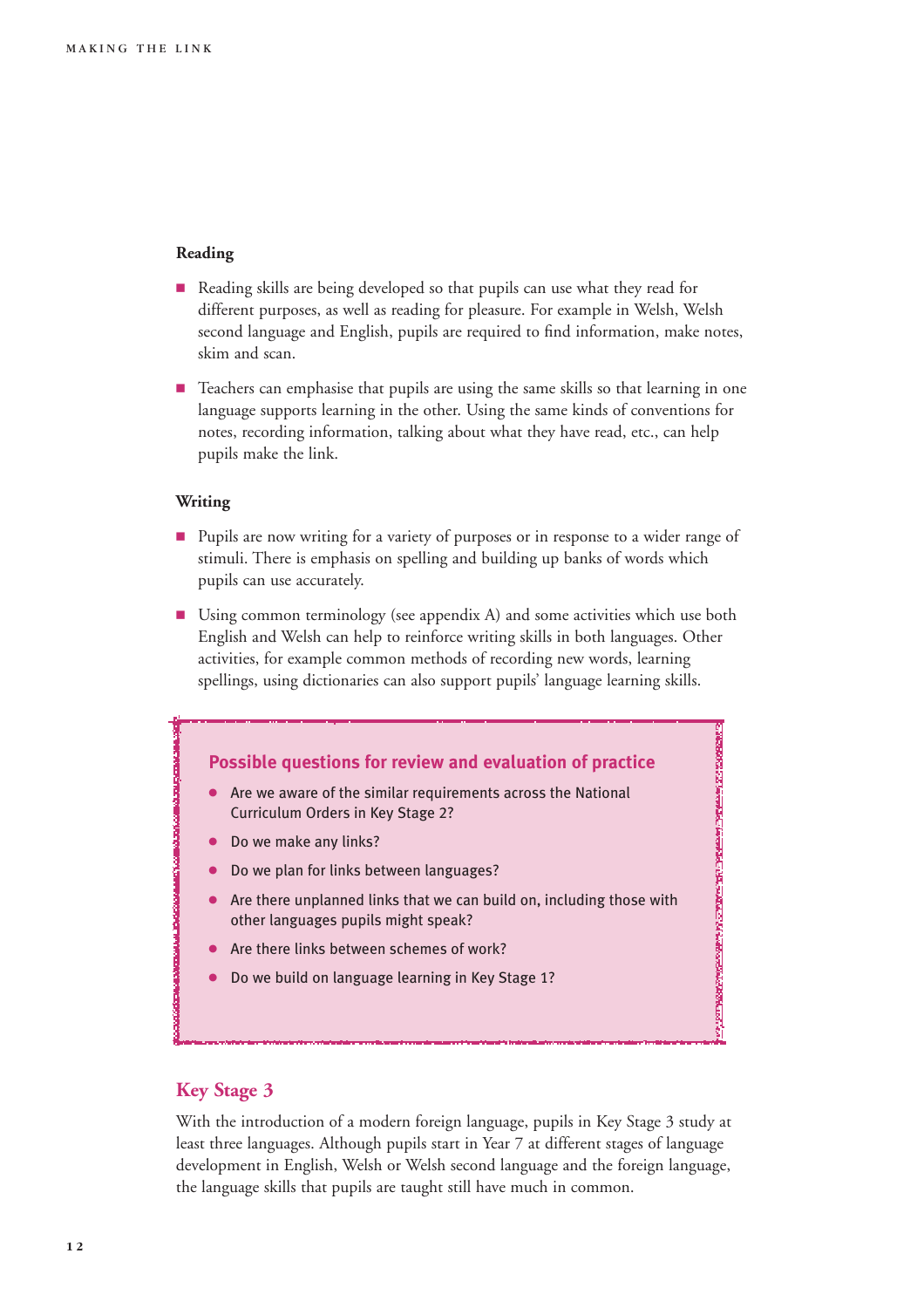However in Key Stage 3, as well as opportunities for all teachers to emphasise links and to build on common skills across languages, there is also a need for all teachers to build on the skills pupils have acquired in primary school. In particular MFL teachers should use the knowledge pupils have from learning English and Welsh or Welsh second language to support learning a new language.

### **Oracy (speaking and listening)**

- **Pupils across languages have to listen attentively and listen to a variety of stimuli.** They are required to respond appropriately and to listen and view for information and interest.
- In speech there is an emphasis on correct choice of words, pronunciation and intonation. Pupils are required to ask and answer questions, express opinions and present information.
- 9 In English and Welsh pupils also take part in drama activities, which Welsh second language and MFL teachers can also use as a vehicle for widening pupils' language experience and giving opportunities for creativity.

### **Reading**

- 9 In all languages there is an emphasis on a wide range of texts, including ICT and the skills of skimming and scanning and finding information.
- **IF** In Welsh and English there is also the requirement to study a range of literature.
- All these reading activities can give opportunities to make links, for example, opportunities for departments to work on linked themes, topics or types of text.

### **Writing**

- Pupils are required to produce a variety of types of writing, to use ICT, to draft and redraft and to pay attention to accuracy. There is a requirement to use language imaginatively and creatively in MFL and for a range of purposes in Welsh and English.
- All languages can benefit from this range and the activities give many opportunities for cross-departmental collaboration.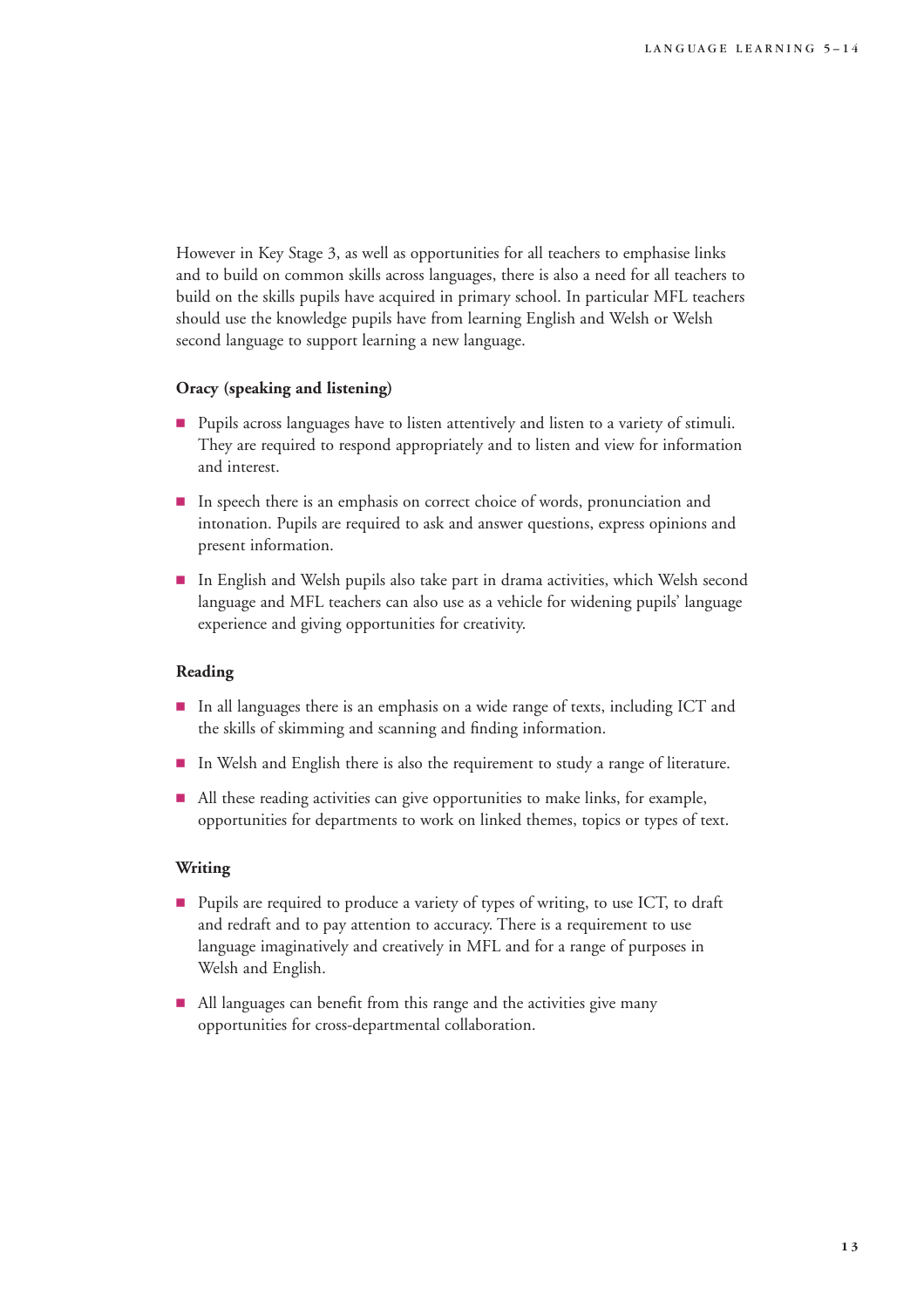

# **Features of language**

There are also structures and features of language that are common to all the programmes of study. Teachers can build on these so that knowledge about one language can be transferred to support the development of knowledge about other languages.

### **Key Stage 1 – English, Welsh, and Welsh second language**

- the relationship between the printed word and sound patterns (MFL Key Stage 3)
- **9** spelling patterns (MFL Key Stage 3)
- **9 sentence structure (MFL Key Stage 3)**
- verb endings and agreement (MFL Key Stage 3)
- **9** simple punctuation
- **n** handwriting.

### **Key Stage 2 – English, Welsh, and Welsh second language**

- 9 similarities and differences between spoken and written form
- linking sentences (MFL Key Stage 3)
- $\blacksquare$  use of paragraphs
- 9 terms to discuss text
- more complex sentence structures (MFL Key Stage 3)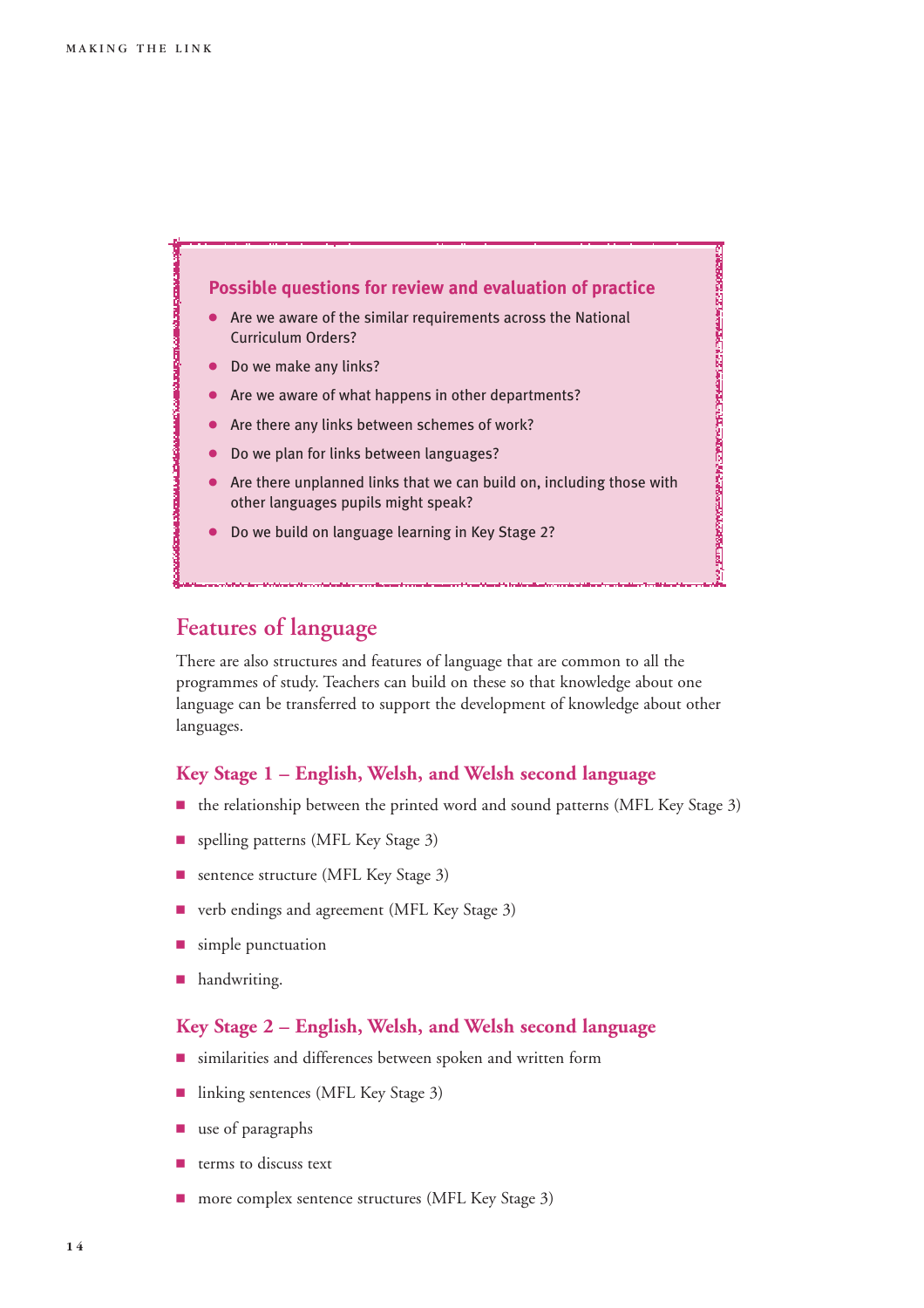**POPOLIS AND PROPERTY AND CONSUMPTION** 

vider grammatical concepts, e.g. noun, preposition, conjunctions, adjectives, adverbs, gender (MFL Key Stage 3).

### **Key Stage 3 – English, Welsh, Welsh second language and MFL**

- verb forms and tenses
- 9 grammatical functions
- wide range of structures and vocabulary
- 9 phrase, sentence, clause structure
- **p** register.

### **Possible questions for review and evaluation of practice**

- Do we explicitly teach the features listed?
- How do we teach them?
- Can we make links across languages in the way we teach them?
- What do we need to do to make these links?
- How will we ensure that pupils make the links?

## **Activities and contexts**

Across the programmes of study and across the key stages there are a number of experiences and activities through which the language is taught and which are common for all languages. These can also include opportunities, for pupils to develop and apply the common requirements in particular: Curriculum Cymreig, Information Technology Skills, Creative Skills and of course Communication Skills.

**Activities** – pupils should be given opportunities to take part in:

- nde-play
- 9 pair work
- group discussion
- drama
- reading for a purpose
- **n** independent research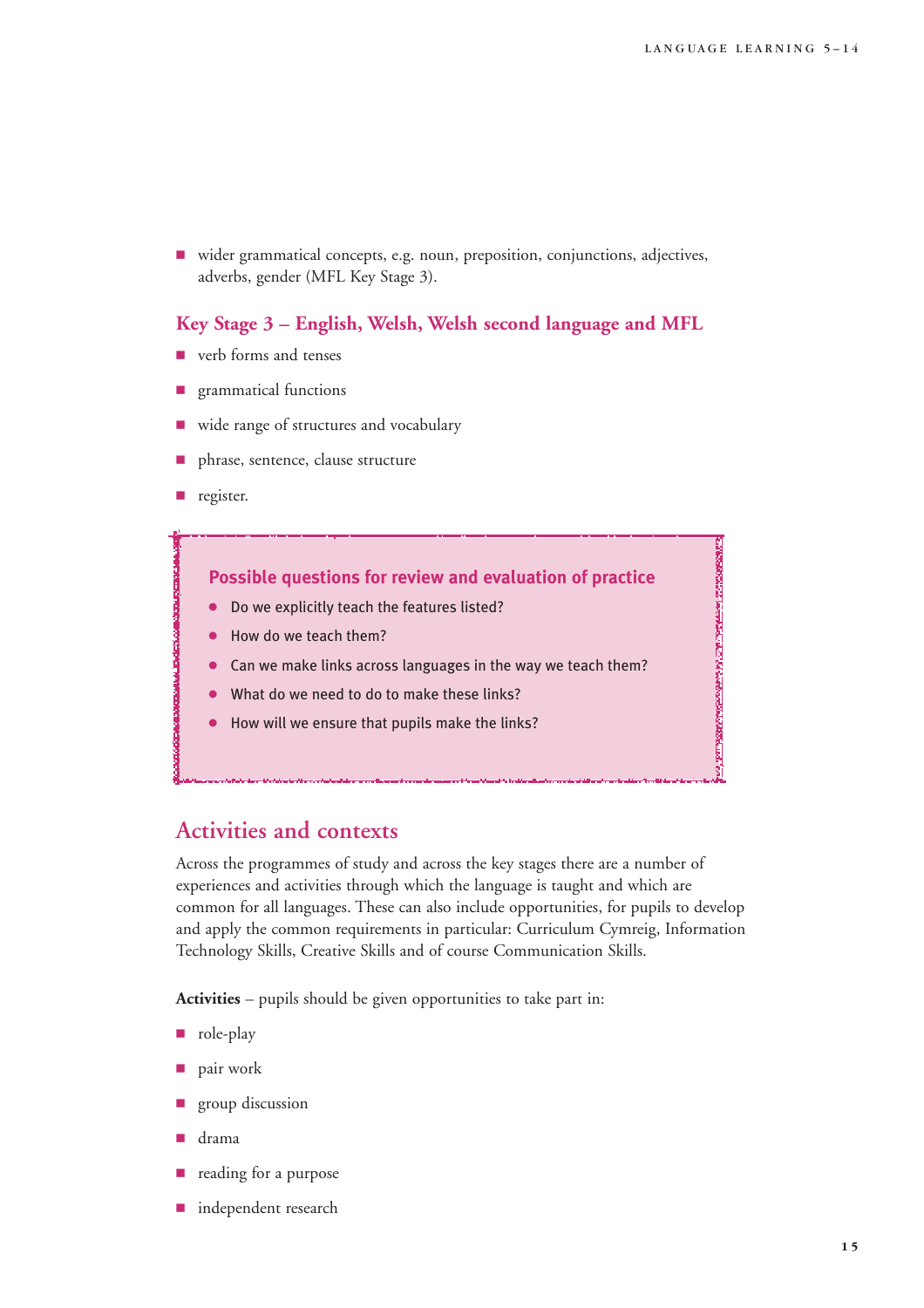- **9** focused listening and viewing
- **P** writing for different purposes
- $\blacksquare$  using ICT to support language learning and development
- **P** creative use of language
- narratives
- poetry.

**Contexts** – pupils should experience language in a range of contexts:

- **personal**
- 9 formal and informal
- factual and imaginary
- reflecting their own culture and other cultures
- literary and non-literary
- $\blacksquare$  contemporary and historical.

### **Possible questions for review and evaluation of practice**

- 4 Do we provide the opportunities for pupils to take part in the activities listed?
- Which activities do we not use? Is there a reason for this?
- 4 What could we develop to widen our pupils' language learning experience?
- 4 Do the contexts we use provide interest and motivation appropriate to our pupils' age and development?

- 4 How could we link our delivery of the common requirements across languages?
- 4 Are there opportunities for planning across languages?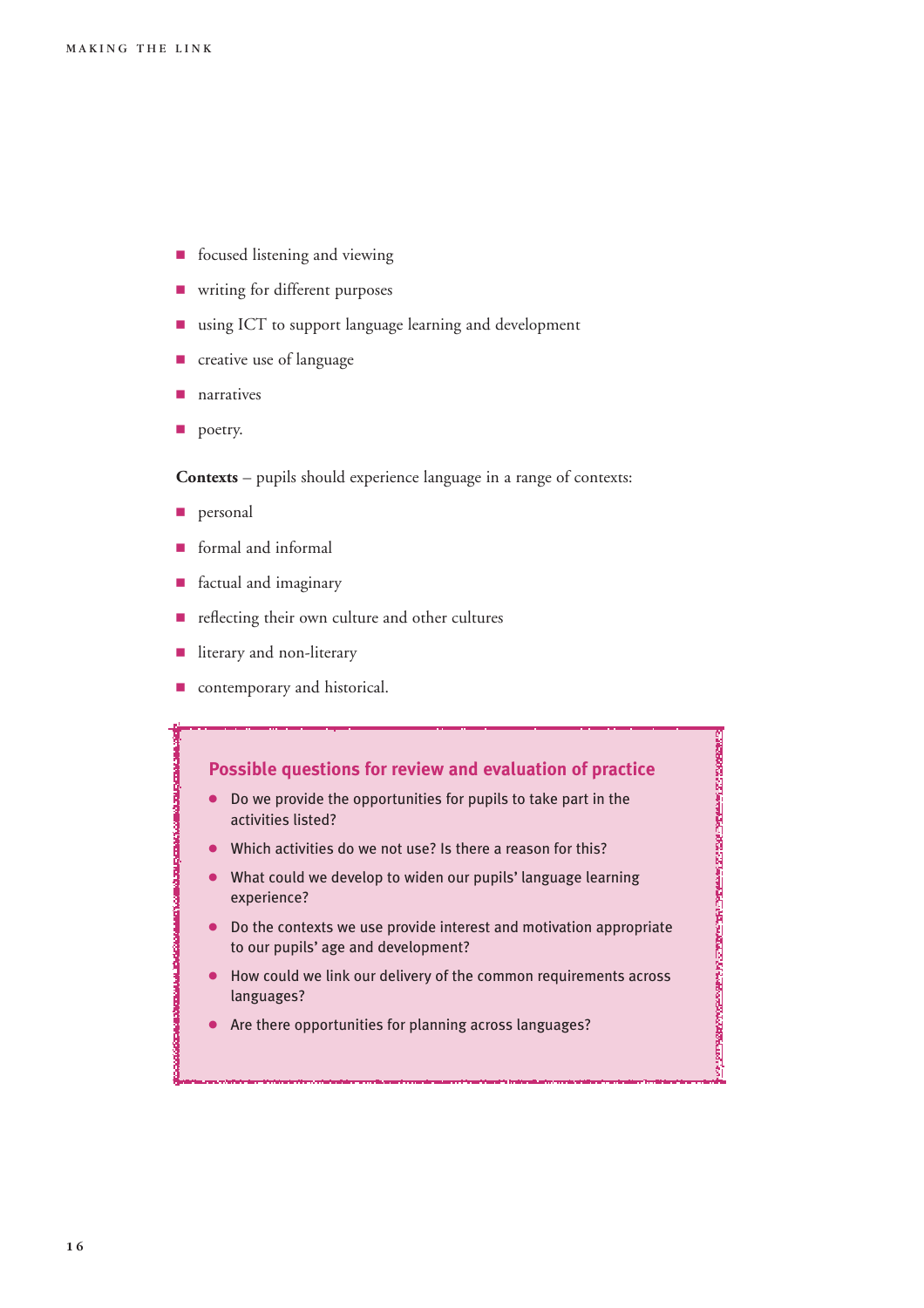# Making links – planning and classroom activities

There are different levels of making links between the teaching of English, Welsh or Welsh second language and MFL. However, using similar or common approaches to language teaching will avoid pupils having a fragmented language experience and will increase their confidence in language use.

The links that can be made will vary in different key stages and their planning will depend on the number of teachers and languages involved. Initially, there might be a simple process of identification of features, leading to further planned and integrated approaches and activities. Planning for integrated or joint approaches does not mean however, that pupils will be taking part in identical activities at the same time in all their language work. Ensuring variety while making links is also important.

The ideas outlined below are intended to support teachers in planning joint approaches, followed by some practical ideas that can be used or adapted in the classroom. Some of them may be more applicable to a particular key stage whereas others can be used across key stages at different levels.

Appendix A 'Using a common terminology' provides a glossary of language terms to support teachers in emphasising and using common grammar, spelling and punctuation terms with pupils across languages. The definitions in the list are broadly consistent with those used in the DfES *National Literacy Strategy* materials, as used or adapted by many schools in Wales. They have been drafted to reflect terminology used across English, Welsh and modern foreign languages.

# **Initial links**

### **Planning**

The list below gives examples of approaches to making initial links across languages. It is not necessary to cover every possible link, but more important to look for those which will have the strongest impact on pupils' language learning and to plan how further links can be developed as appropriate. At this level identifying some common activities, emphasising links with pupils, making comparisons and using a common terminology (see Appendix A) are the kinds of links that can be made. Teachers can initially:

- 9 identify areas of common practice by looking at schemes of work across languages so that incidental links and references can be made with pupils
- $\blacksquare$  use the guidance to identify skills, language features, activities and contexts where links can be made
- establish agreed and common terminology where appropriate (see Appendix A)
- 9 establish a common format for common activities such as spelling logs, note taking and keeping records of independent reading
- 9 establish a time line of when language skills are taught or activities are introduced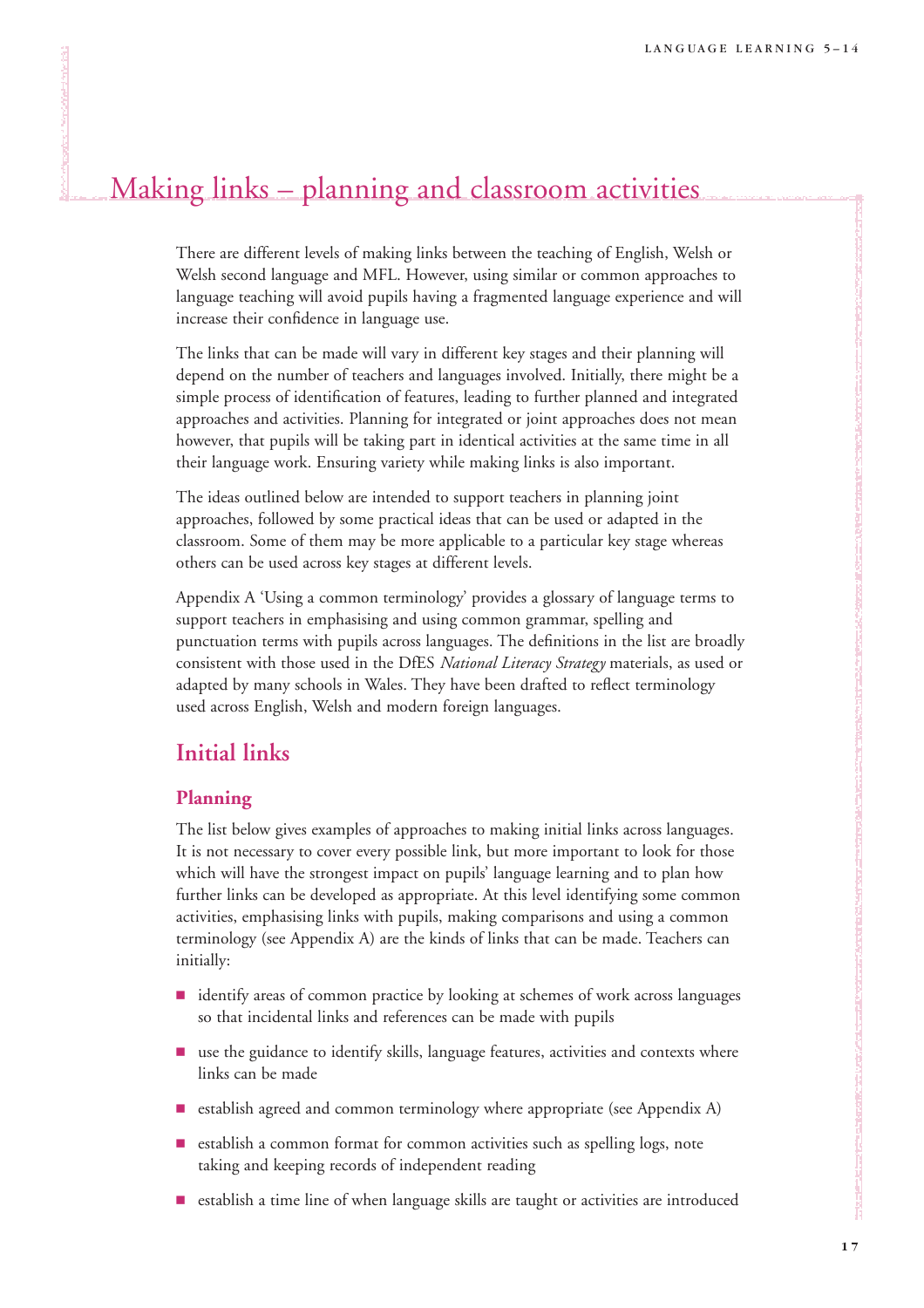so that initial introductions in one language can build on prior knowledge gained in another, including skills and activities from earlier key stages.

### **Classroom activities**

Links can be made in the classroom by:

- using a common format across languages for guided writing, redrafting, story boards, writing frames and letter writing
- keeping spelling logs or making own wordlists in the same way across languages, even using colour coding for gender, parts of speech, etc.
- 9 establishing key words across languages and using them at the beginning of lessons as appropriate
- linking language to every day signs and symbols across languages
- $\blacksquare$  making wall displays to show key words such as paradigms, grammatical terms, punctuation, question words, etc. (see Appendix A)
- making notes, using the internet for research, other research methods and dictionary skills can be emphasised across languages in the same way
- using a common method of keeping records and reviews for independent reading
- using common strategies for memorising spellings, e.g. look, say, cover, write, check, across languages
- identifying cognates and making comparisons across languages to become an established part of language learning and encouraging discussion about the form and function of language
- establishing a list of word games that can be used across languages.

### **Next steps**

### **Planning**

More extended activities can be planned jointly across languages that are appropriate to support pupils in making links and also provide motivation and interest. These activities are likely to be short term, but will enable pupils to make clear links across languages. Joint planning might involve teachers in the following:

- **P** reviewing schemes of work to agree appropriate timing for a particular activity
- identifying coverage of the programmes of study and possible levels of attainment
- agreeing resources, themes, activities and how to present them
- **E** agreeing outcomes, e.g. presentation, display, assembly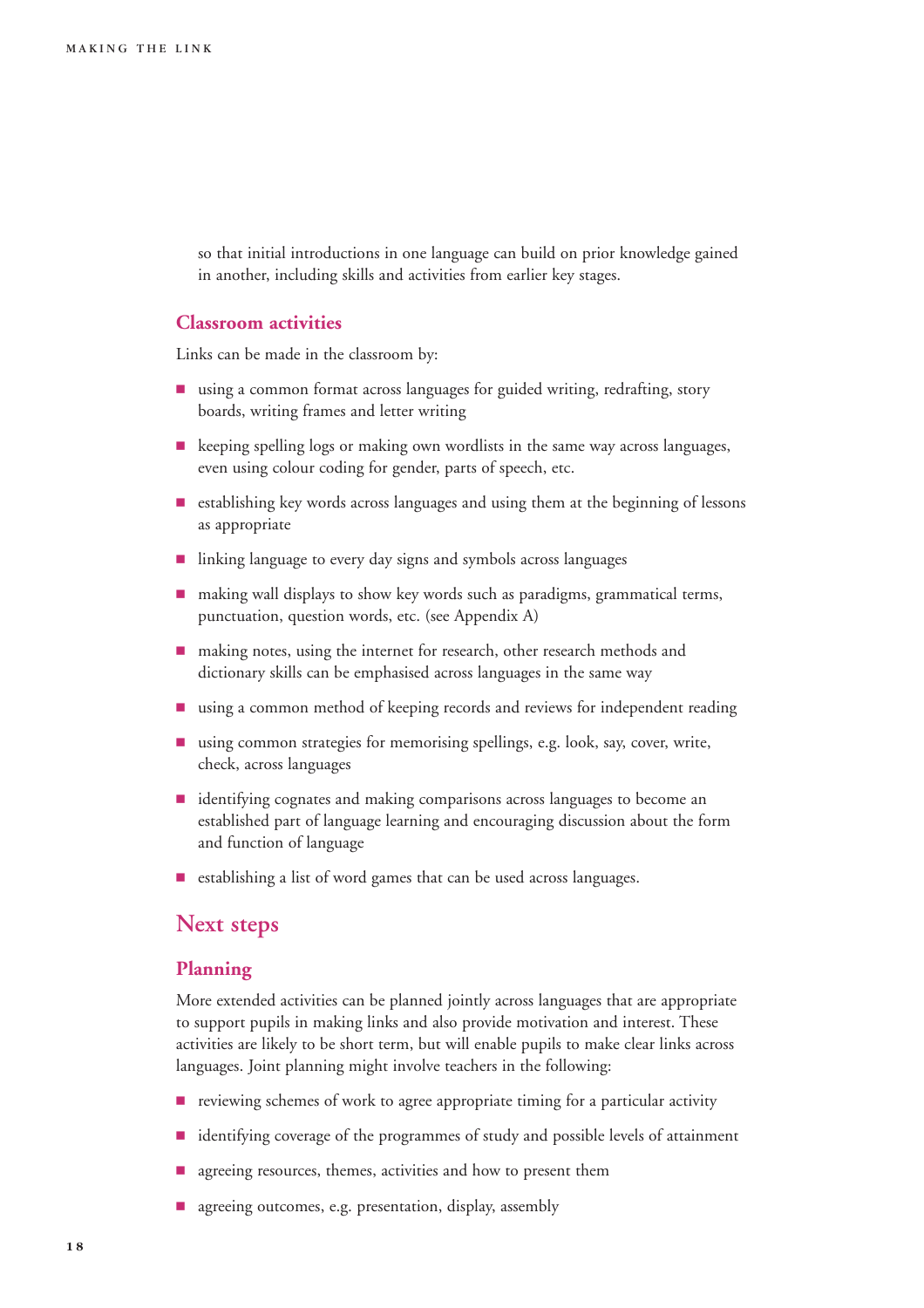- observing other teachers or co-teaching as appropriate
- 9 reviewing and deciding whether to repeat the activity with other groups or how to plan further linked activities.

### **Classroom activities**

The following activities are examples of the kinds of classroom activities that can be planned across languages to enable pupils to make links across languages. They might take place in one lesson or over a series of lessons.

- 9 *Jingles, calligrams, englynion, haiku, raps,* and *shape poems* are all creative and more unusual ways of using and playing with language. Taking one of these language forms and exploiting them across languages can help pupils make links and they can all be exploited at different stages of language development. The end result can be oral, written or both. Pupils can make multi-lingual displays or take part in multi-lingual performances or recordings. These kinds of activities can also be developed in art, music and drama.
- Researching a particular topic in more than one language can result in different outcomes in different languages depending on the stage of language pupils have reached. Topics of immediate interest such as local area, music, clothes or sport can sometimes be taught at the same time across languages. Research in the home language might be quite complex for example in the case of local area could look at historical or geographical aspects. In a newer language, research might involve a simple survey about likes and dislikes or how often local facilities are used.
- 9 Making presentations about a particular topic/theme in more than one language can also be done at different levels. This activity might be a follow up from a research task or a presentation of a personal interest such as their family, a hobby, their school or something they have seen or read.
- 9 Carrying out a survey in one language and analysing and/or developing the results in another language. For example in a second language, pupils could carry out a survey about who does different activities around the house and the results could be analysed and reported in terms of gender and stereotypes in the home language.
- 9 Choosing a topic for a week and planning different activities in different languages to exploit the topic. Topics could be to do with celebrations, local or national events or other one-off special occasions.

# **Developing more integrated links**

### **Planning**

This level of making links is more long term. It is likely to involve the kinds of links already suggested, but they will now be planned for over a year or a key stage. There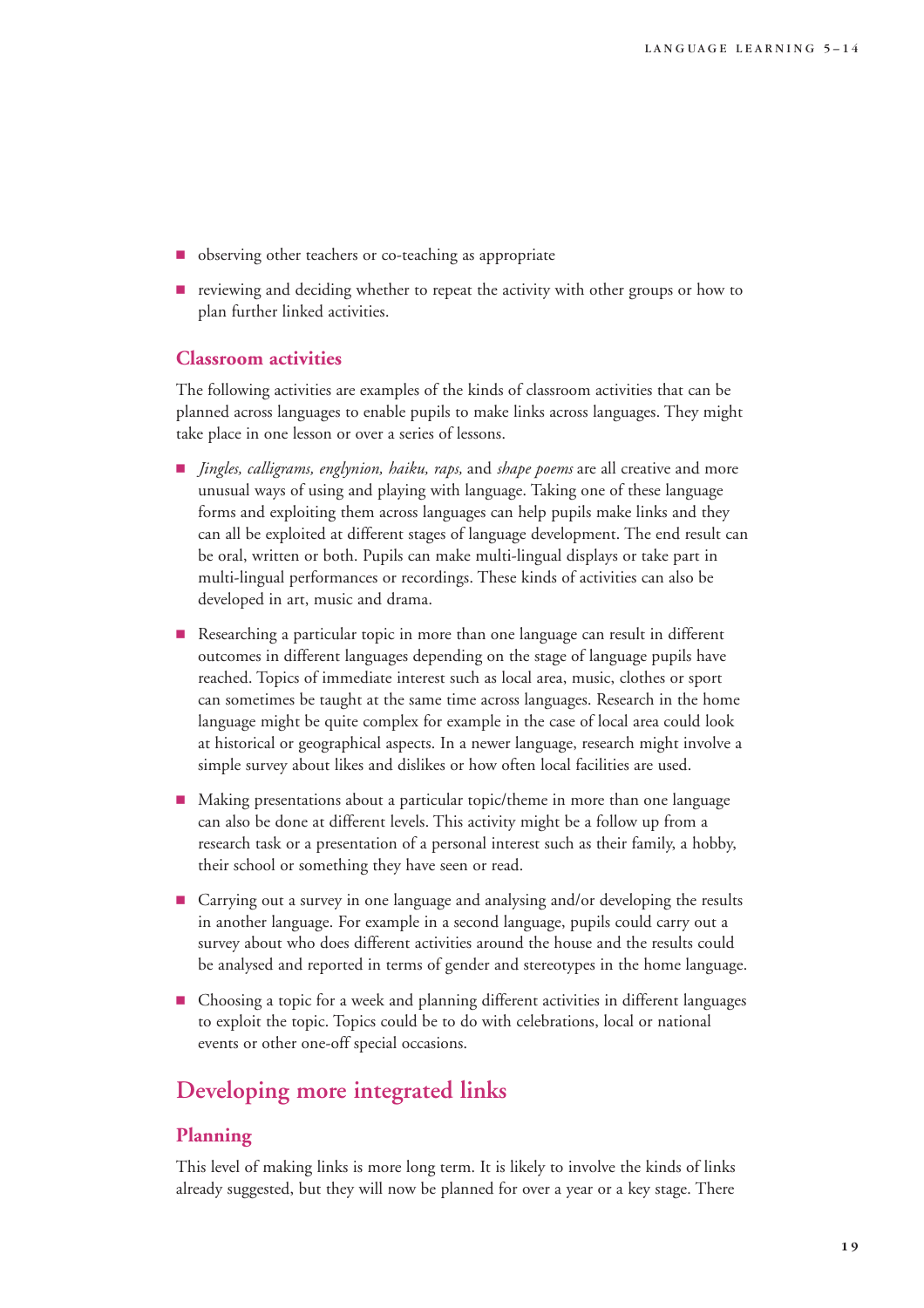may also be some activities that are long term language projects that can be exploited in different ways and develop different skills, although it is also important that variety in the different languages is still preserved.

In planning for this kind of approach, teachers might consider the following:

- **dentifying links and adapting schemes of work to plan for them**
- developing common policies across languages, e.g. marking, lesson planning
- <sup>•</sup> building in short term activities and contexts ensuring balanced coverage across languages
- **didentifying and agreeing some longer term projects integrated into the schemes of** work and ensuring National Curriculum coverage
- $\blacksquare$  identifying assessment opportunities and progression across languages.

### **Classroom activities**

The following are examples of some longer term projects to develop language skills across languages. Similar approaches could be taken to a number of activities and contexts:

- Biography and/or autobiography is a theme that can be developed at different levels across languages and key stages. Depending on the stage of language learning, the theme can involve listening, conducting interviews, making presentations, reading, reviewing and of course writing. In Key Stages 1 and 2, it can be linked to a famous person in history that the pupils are studying. Even when learning a new language one of the first things pupils learn is to talk about themselves and in later stages it can be a vehicle for talking about the past.
- 9 Fairy tales, myths and legends are areas that can be studied across languages and at different levels. It is an area that younger pupils are familiar with from an early age; it has strong cultural and historical links and is still an area that can be explored with older pupils. All language skills can be developed, and there are opportunities for research, presentation, drama, creative writing and different literary forms. Teachers of MFL can develop the topic to practice description, sequencing, cultural links and comparisons with the country of the target language.
- For older pupils in Key Stage 3, the world of work is particularly relevant as they come to the stage where they have to make choices and it is an area where more factual language work can be carried out. Across languages different kinds of language can be looked at, in advertisements, letters of application, interviews, surveys, etc. Issues such as unemployment and employment opportunities locally and elsewhere in Wales and Europe can be explored through research and reading the press. The future tense can be introduced in MFL in the context of future plans.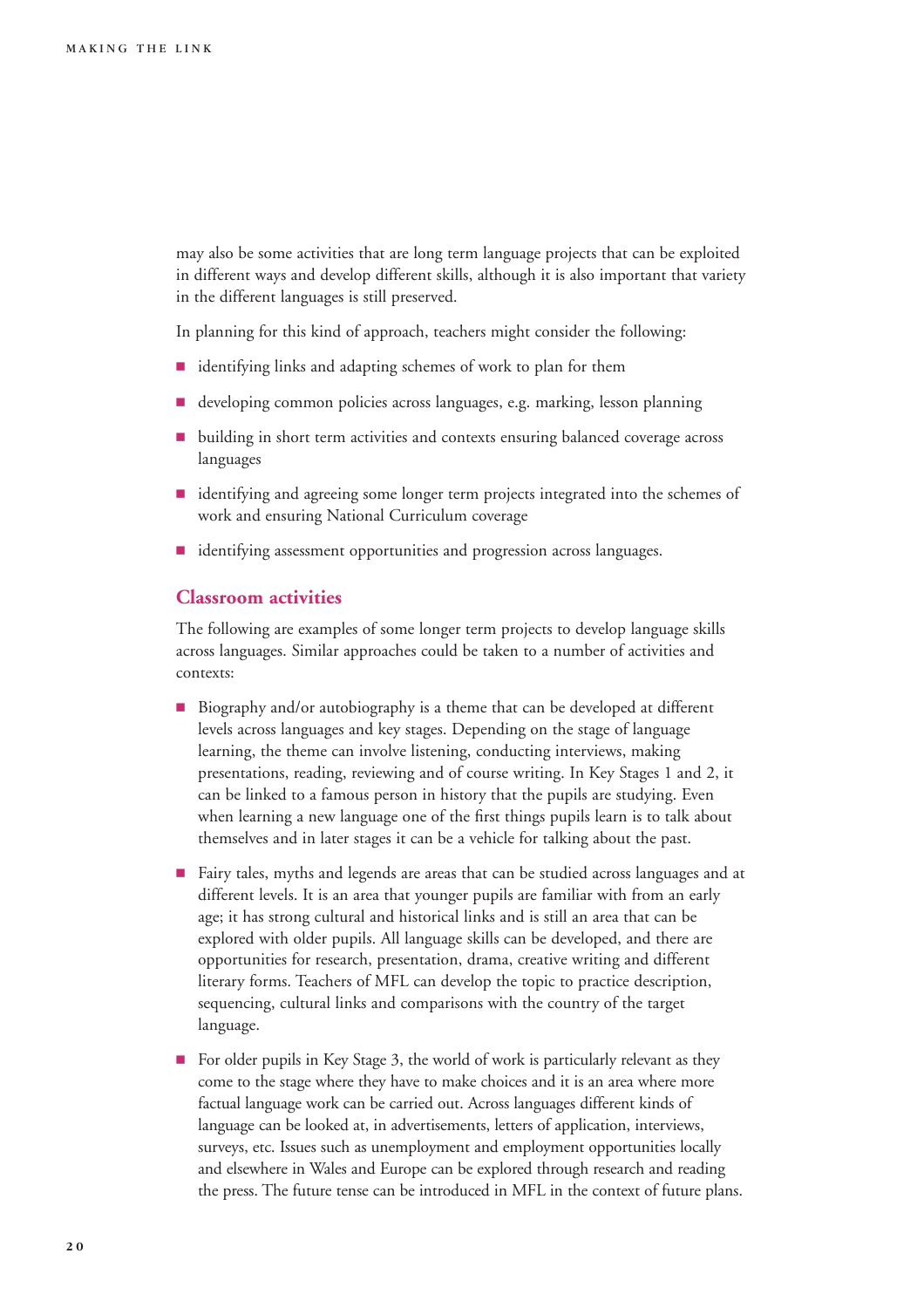Other activities that may be developed as longer term projects in a similar way include:

- 9 planning and making a multi-lingual video about the school or local area
- 9 examining the language of leaflets and publicity and pupils making their own, using ICT and even producing bilingual versions
- **diaries**
- 9 exploiting particular features of language such as the language of instructions
- 9 studying film, film reviews, creating posters, comparing reviews in different languages (Harry Potter has a website in a number of languages)
- **1** the news and media.

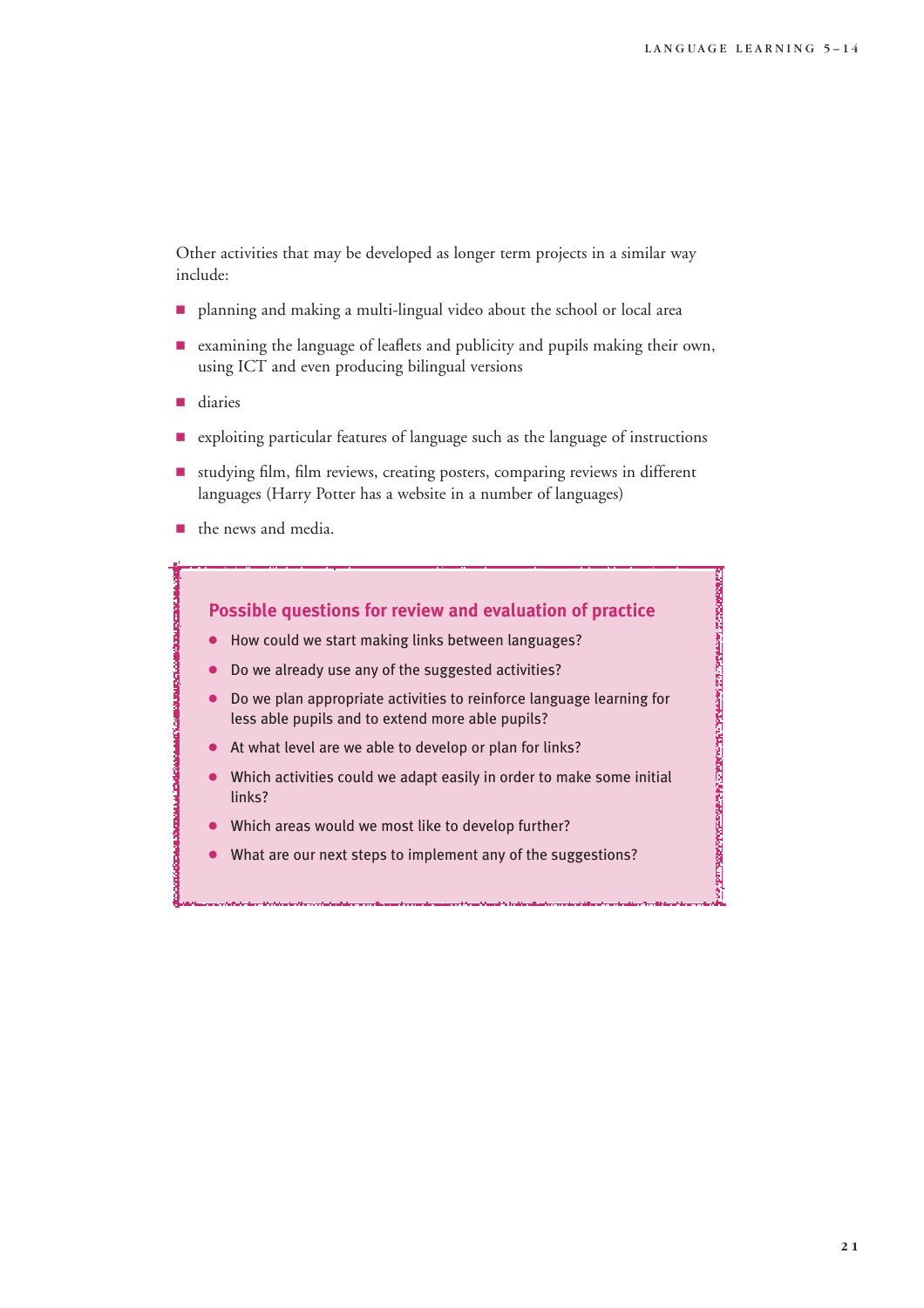# Language awareness

This section outlines some language awareness activities, which can be another way of making links, raising pupils' awareness of languages other than those in their immediate experience and giving languages a more global significance.

A planned programme of language awareness can raise pupils' awareness of how language originated, how languages work and common features across a wide range of languages. Language awareness activities can bring opportunities to celebrate other languages pupils bring to the classroom apart from English, Welsh or more conventionally taught European languages. They can also help to raise the status of these languages and their speakers.

The activities outlined below can be supported in any language learning context. Some activities can be incidental or, more appropriately in Key Stages 1 and 2, can be part of pupils' everyday classroom routine. Other activities can be planned as part of pupils overall language experience over a period of time or can be a one off experience on a particular day, for example in celebrating the European Day of Languages or *Neges Ewyllys Da*. For pupils with additional needs across key stages, many of these activities can support the development of their communication skills and provide a wider context to develop their language experience.

### **Classroom activities**

The following are likely to be more appropriate in Key Stages 1 and 2:

- **E** answering the register in different languages, using for example greetings from around the world. Teachers can start by introducing two or three more well known languages, e.g. *Bonjour, Guten Tag, Hola* and allowing the pupils to practice in pairs. Once pupils have a command of two or three languages as well as English and Welsh, they can choose which language they want to answer the register in. Pupils can then find out more greetings by asking family and friends and gradually increase the classes' repertoire
- comparing pupils' names across languages to find similarities
- 9 making artwork or displays using languages with other scripts, e.g. welcome posters
- make greetings cards, e.g. Christmas cards, in different languages
- **Example 2** learning about and making food from different countries and learning the names in the appropriate language
- **Finding out which languages are spoken in different countries, how many people** speak different languages and presenting information in graphs or charts
- 9 establishing a languages corner in the classroom with changing activities and languages and opportunities for pupils to make their own contributions
- $\blacksquare$  introducing music and songs from other countries in other languages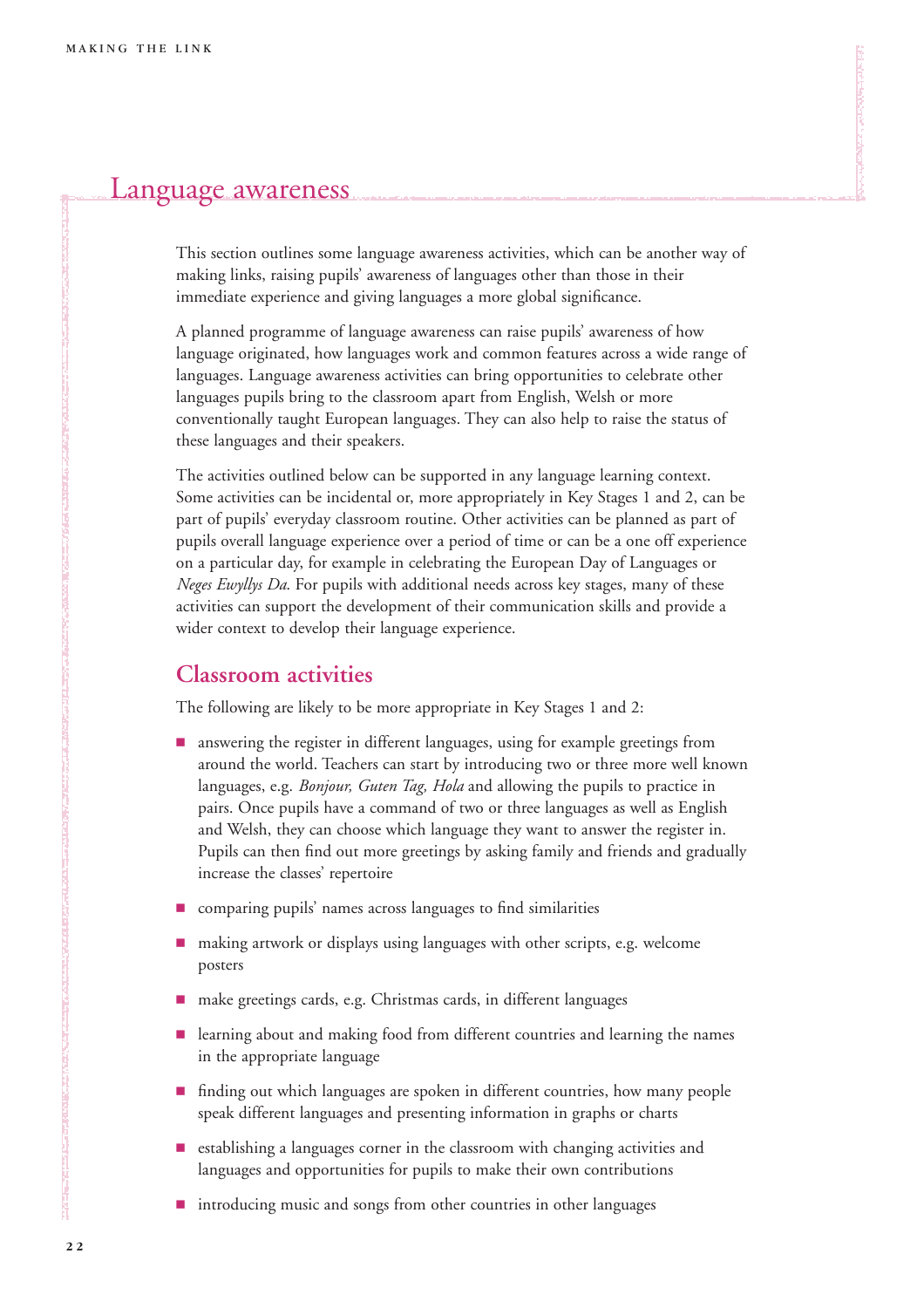**MOOROOM IS A SHARAFAIR AND INTERNATIONAL CONTINUES.** 

- holding assemblies to celebrate different languages, as with *Neges Ewyllys Da*, including pupil demonstrations of language, songs, rhymes and artwork
- $\blacksquare$  learning to count to ten in different languages
- $\blacksquare$  comparing numbers, days, months of the years in different languages and making multi-lingual calendars
- looking at the derivation of words, e.g. days of the week or words that are 'borrowed' from other languages
- learning about different means of communication, including sign language, pictograms and hieroglyphics
- 9 making up a language and establishing grammatical rules as well
- 9 setting up a languages resource area in the library or resource centre, including picture dictionaries, books about languages, stories in other languages.

The following would be appropriate for all key stages:

- $\blacksquare$  setting up e-mail links with schools in other countries
- 9 inviting speakers of other languages into the school to teach 'taster' lessons in other languages
- **P** planning specific whole school activities to celebrate languages.



- 4 Do we already provide opportunities for language awareness?
- What languages or language resources do we have readily available?
- What would we like to develop further to raise pupils' awareness of other languages and language cultures?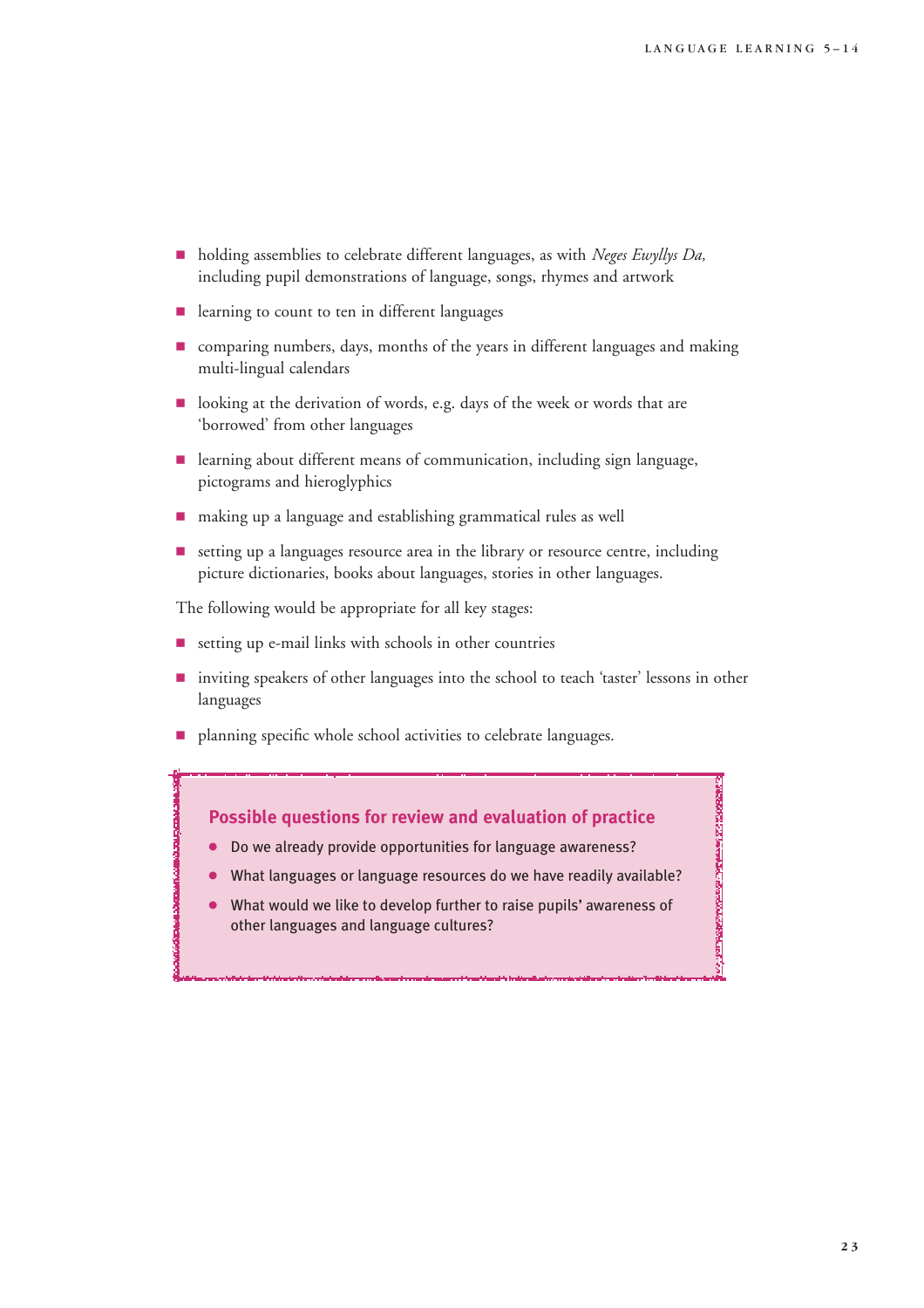# Progression in language learning

There are key features that mark progression in language learning and development which are common to all languages. Early communication skills share many common features across languages. As pupils progress, in speaking and writing they start to produce responses of increasing length, with more complex and varied structures and in a widening range of contexts. They become more sensitive to register and audience and vary their responses accordingly. In listening, viewing and reading learners are able to deal with longer and a wider range of stimuli and respond in different ways, including expressing opinions.

However, pupils start to learn languages in school at different ages, at different stages of development in language skills and in different school contexts. For example, in Key Stage 1, pupils' oral skills in English will support progress in other skills. Pupils in Welsh medium schools in Key Stage 1 may not have Welsh as their home language, but will use Welsh for all their school experiences. Pupils learning Welsh as a second language in English medium schools in Key Stage 1 will have more advanced oral skills in English than they will have in Welsh. In MFL, pupils starting to learn a foreign language in Key Stage 3, can already read and write in English and Welsh. There will also be pupils arriving in schools who have neither English nor Welsh as their home language or pupils who have additional needs in relation to language development, whose progression in languages will be quite different.

The attainment targets and level descriptions recognise pupils' different starting points. In English and Welsh for example, (even though some pupils start with no Welsh at all in Welsh medium schools), the early level descriptions for Oracy, assume that pupils start their language learning with some speaking and listening skills. In Welsh second language, the early level descriptions for Oracy recognise that pupils are learning a new language in an English medium context and progression is slower. However across these three Orders, the early level descriptions for Reading and Writing are similar, as all pupils will be starting at a similar level of development. In MFL, the expected level of attainment at the end of Key Stage 3 is the same as in other subjects, even though pupils only start studying a foreign language at the age of 11. Therefore the early level descriptions across skills support accelerated progression through the lower levels. The level descriptions for MFL also recognise that pupils already have some language skills developed via their home or second language and can for example form letters, use punctuation, etc.

Nevertheless, the attainment targets are identical across Welsh, English and Welsh second language and very similar for MFL (Oracy is split into two attainment targets; Listening and Speaking). There are features of progression common to all languages and in their planning and measurement of progression, teachers can build on progress and prior attainment in one language to support the learning of another. Teachers can chart pupils' progress, individually or by group across languages.

The attainment targets are mapped across the language orders from Levels 1–7 in Appendix B so that teachers can compare progress and plan for progression across languages.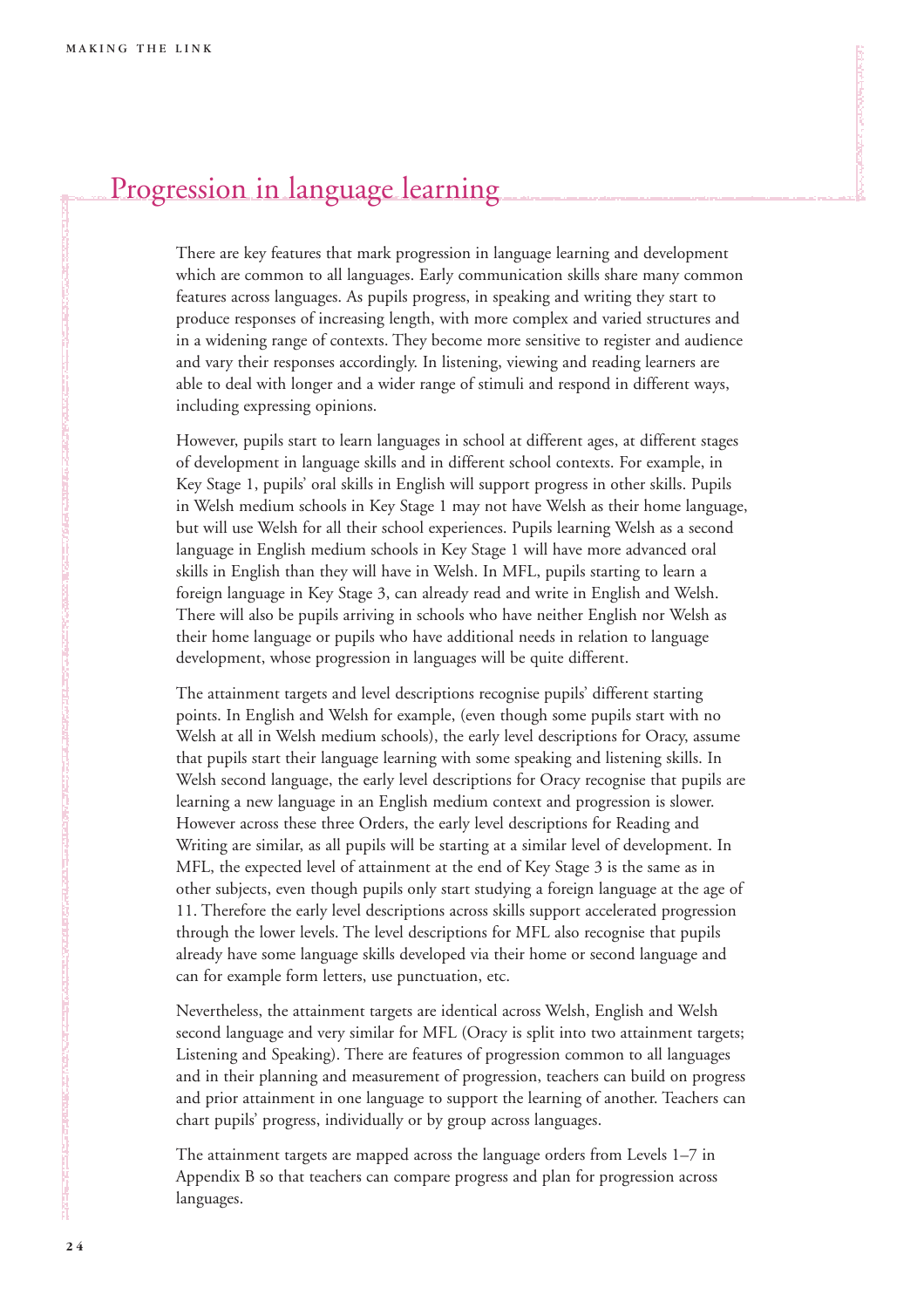Appendix C also gives guidance to MFL teachers on grammatical and skill progression in Key Stage 3.

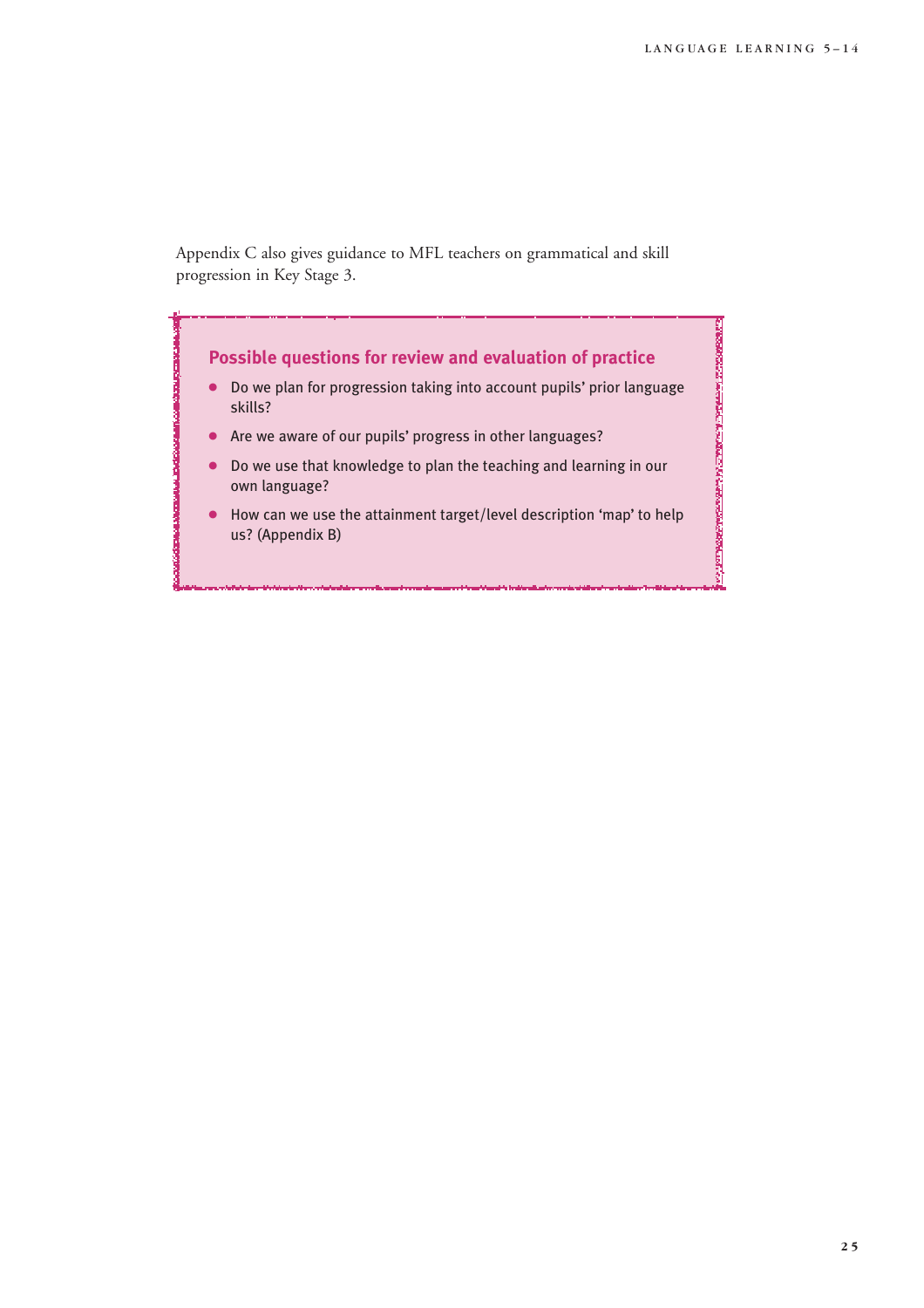# Monitoring and evaluation

This last section looks at how pupils, teachers, departments and schools as a whole can evaluate whether making links across language learning is having an impact and what the implications might be for the whole school.

### **Pupils**

It is important that pupils are aware of links across languages and how they can support their language learning. Confidence in their language skills should increase as a result of having a unified language experience where common skills are reinforced and where they can see how their prior knowledge is used across languages. Pupils can monitor their own experiences and progress, and any pupil self-assessment materials can also assist teachers in future planning

Pupils' awareness of their own progress across languages can be achieved in a variety of ways.

- **Pupils should be actively involved in making links across languages so that they** can draw their own comparisons and recognise skills and concepts independently.
- **Pupils can actively track their own language experience and monitor their progress** and achievements across languages. CILT (Centre for Information on Language Teaching and Research) has developed the European Languages Portfolio (www.nacell.org.uk/elp.htm), endorsed by the Council of Europe, for younger pupils for this purpose. Pupils can use the portfolio to map their experience and to show evidence of their achievement throughout their language learning.
- Alternatively, teachers can make simple self-assessment records for pupils that suit their particular situation. For example, pupils can identify for themselves what they use different languages for, what experiences they have had in different languages and what skills they have acquired.
- Picking out skills and making a checklist for pupils, e.g. an 'I can ...' sheet can help them see what they can do and how the skills for language learning in different languages are often the same.
- **Pupils can keep a portfolio of their best work in languages to demonstrate their** achievement across the languages they are learning.
- **Delet pupils can keep their own grammar checklist across languages.**

### **Teachers**

Teachers can keep track of this collaborative approach to language learning and evaluate its effectiveness in a number of ways.

9 By keeping the links going and demonstrating a commitment to a shared language learning experience for their pupils, teachers can develop further ideas and keep their current strategies under review.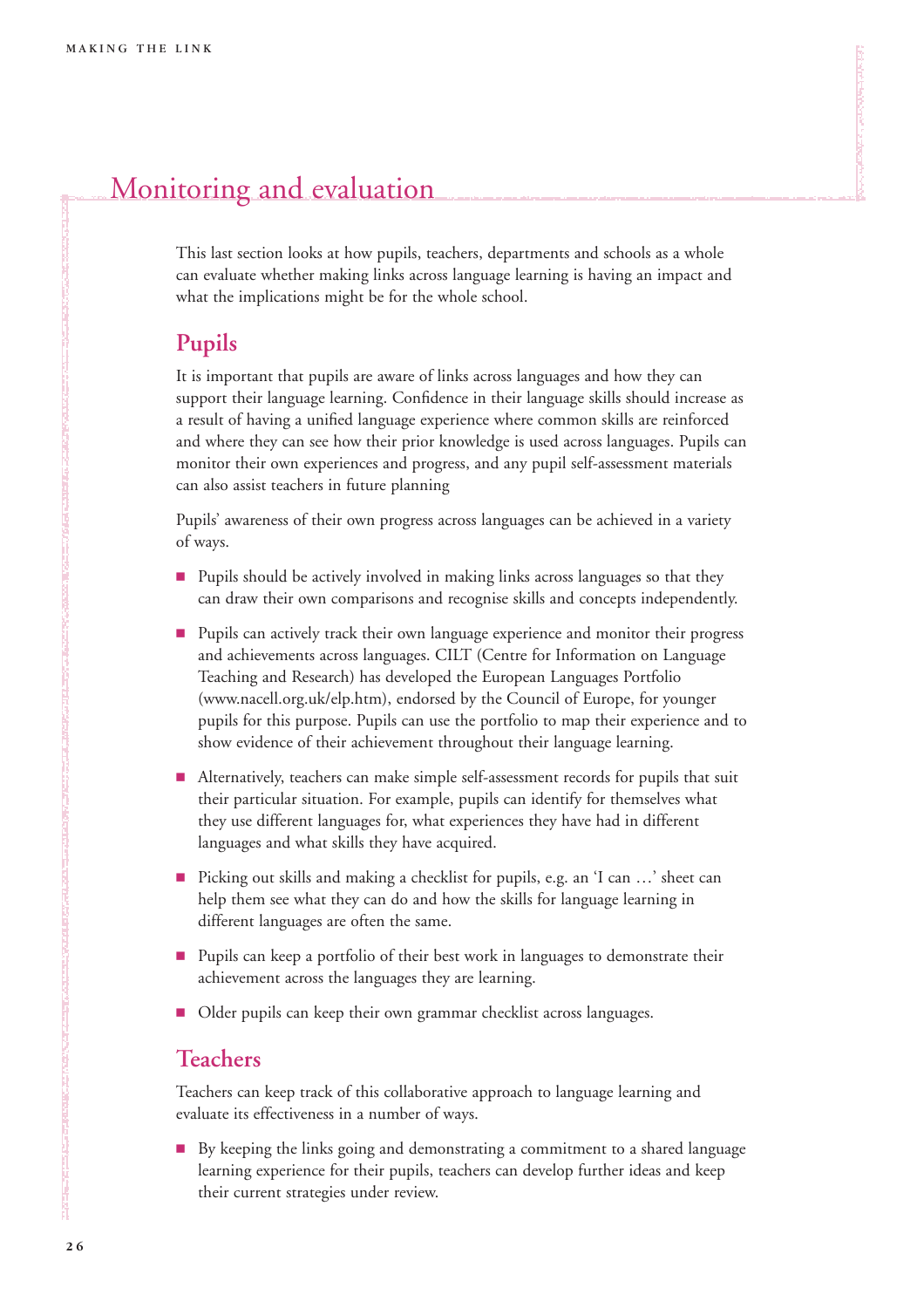- 9 By setting aside time, in meetings for example, teachers and departments can evaluate and keep shared approaches under review.
- **EXECUTE:** Teachers should share good practice across languages, including observation of other language teachers where possible, in order to support the development of links across language teaching and learning.
- Through observation of pupils and the quality of the language they produce, teachers can review whether a shared approach has increased the motivation and interest of pupils.
- 9 By developing a common approach to marking and assessment, teachers will have a firm base on which to compare their pupils' attainment across languages.
- 9 By developing common approaches to pupils' involvement in their language assessment, teachers can raise pupils' awareness of what represents progress in language learning and how they can improve their language skills.
- 9 By establishing ways of recording pupils' prior attainment and language knowledge – what they have experienced, what they can do – teachers can plan from one key stage to the next and from one year to the next and across languages.

### **Whole school**

Where teachers and departments work together to improve pupils' language skills, this can only have a positive effect on the progress pupils make in other curriculum areas. If for example teachers are using common approaches to redrafting, to punctuation, to writing skills, this will have an impact on other areas where these same skills are used. Schools as a whole therefore need to be aware of such approaches in languages. Where schools already have a whole school literacy policy, they should ensure that what takes place in languages is supported by this.

To support a shared approach to language teaching, schools can do the following:

- 9 ensure that language learning and language skills are seen to be important and to support the raising of awareness among pupils, other teachers, parents and governors
- 9 help to create time for planning, resource development, evaluation and monitoring
- support planned and focused lesson observations across languages
- **9** support INSET for language teachers both in school and out of school as appropriate
- **Exercise 1** ensure that teachers attending language INSET activities have the opportunity to feedback to all language teachers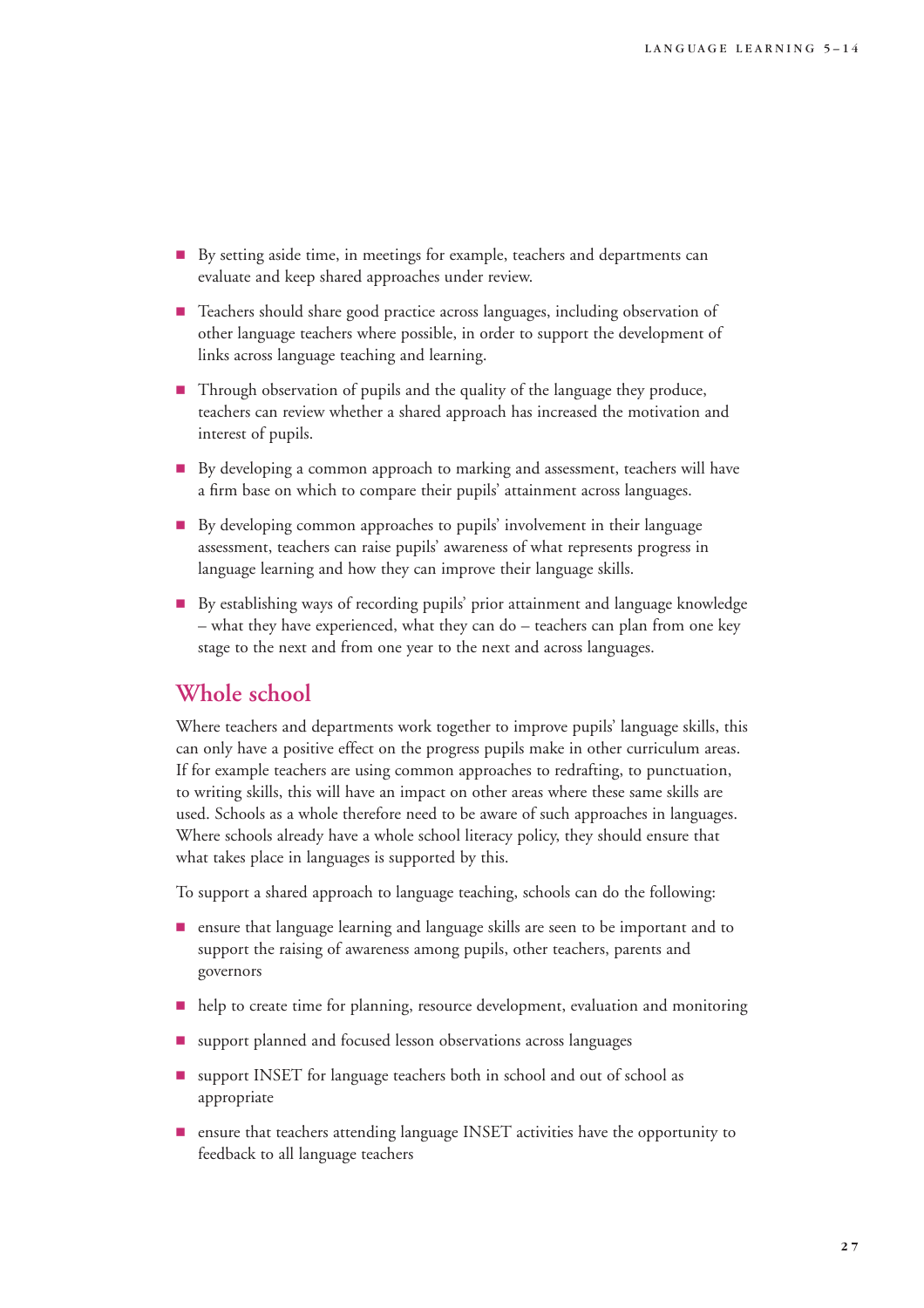- $\blacksquare$  ensure that the person(s) responsible for literacy and/or whole school language issues plays a supportive role in the development of cross-language initiatives
- **9** support the dissemination of good practice evolving from a shared approach to language teaching to the rest of school so that other subject areas can both benefit from improved language skills and reinforce common skills as appropriate.

### **Possible questions for review and evaluation of practice**

- 4 Has making links affected pupils' motivation and interest?
- How do we monitor what pupils can do across languages?
- How can we involve pupils in monitoring their own progress?
- What is the best way for us to keep joint planning and approaches under review?

**SMORTH AND A STATISTICS OF A STATISTICS OF A STATISTICS OF A STATISTICS OF A STATISTICS OF A STATISTICS OF A ST** 

- 4 Are pupils making better progress than before across languages?
- 4 What further support might be needed in implementing the links?
- 4 Can making links have an impact elsewhere in the school?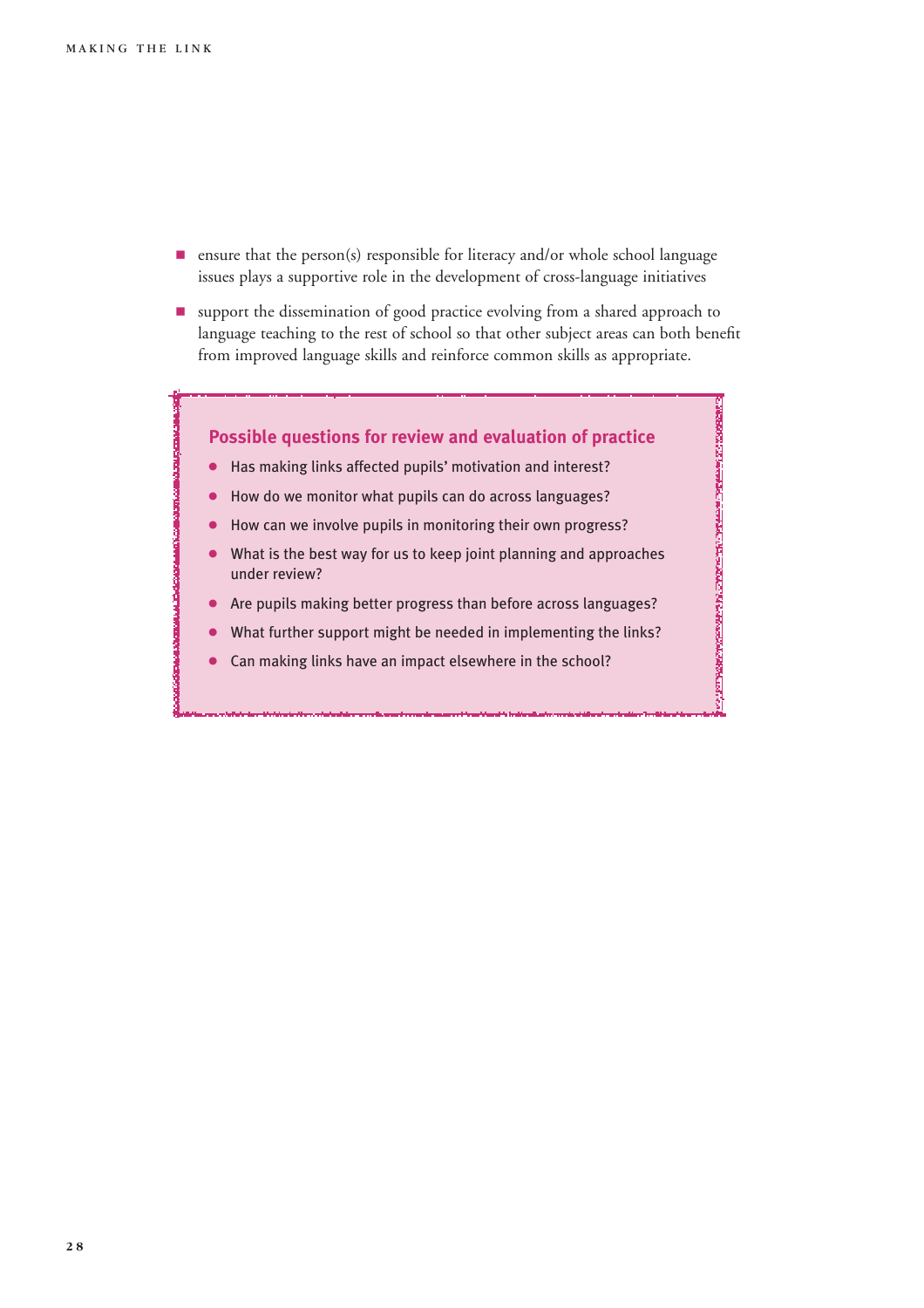**CONTRACTORS IN THE REPORT OF THE REPORT** 

# Appendix A – Using a common terminology

Across languages pupils repeatedly come across the same concepts, the same requirements and often the same or similar rules. Using the same terminology for grammatical terms, spelling, language terms and skills can provide consistency across languages, the opportunities to build on prior knowledge in another language and to reinforce key concepts. The glossary of terms provides a list of some of the main terms that teachers can use, with simple definitions that can be expanded and exemplified for pupils within the context of their learning.

The definitions offered below are broadly consistent with those used in the DfES *National Literacy Strategy* materials, as used or adapted by many schools in Wales. They have been drafted to reflect terminology used across English, Welsh and modern foreign languages. Some terms are therefore included which may not be appropriate to all languages, e.g. mutation.

Teachers will need to plan how they will use the glossary and the following questions will help to guide that planning:

### **Possible questions for review and evaluation of practice**

- Which terms do we already use regularly?
- How can we best use this glossary?
- What steps can we take to ensure consistency across languages?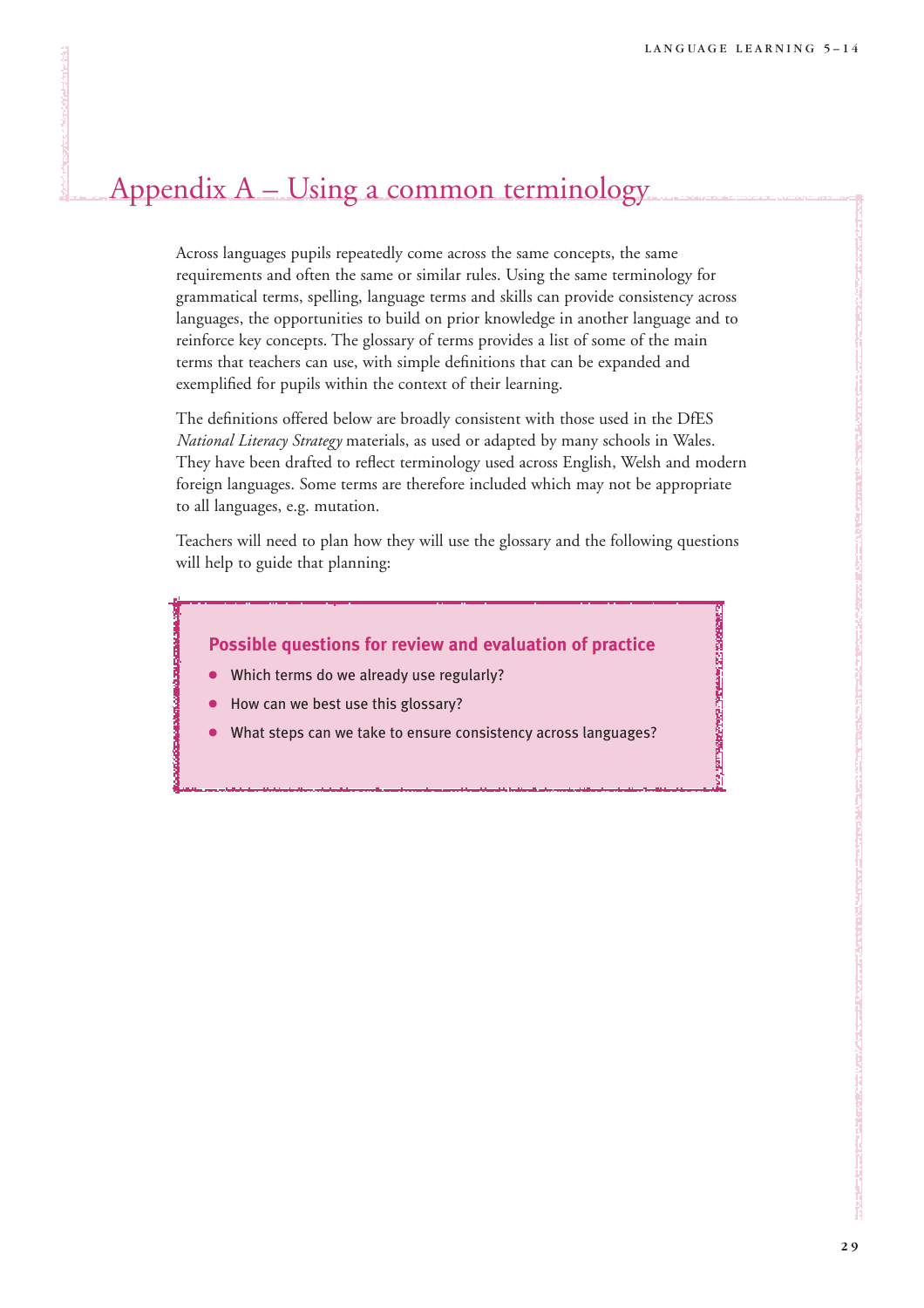# **Glossary of terms**

### **Grammar**

A word which describes or modifies a noun. It may come before or after the noun, e.g. *the blue chair* or *the chair is blue.* There are different kinds of adjective: number or quantity, e.g. *few;* quality, e.g. *good;* possessive, e.g. *my;* interrogative, e.g. *which;* demonstrative, e.g. *this.*

### **adverb** *adferf*

A word which describes or modifies a verb, e.g. *she ran fast; he arrived late.*

### **agreement** *cytundeb*

Linked words agree with each other in terms of number, case, gender and person, e.g. *I say, he says* (person); *the girls carried their books* (number).

### **article** *bannod, y fannod*

A word linked to a noun. It may be definite – *the,* or indefinite – *a, an.* (There is no indefinite article in Welsh.)

### **clause** *cymal*

A distinct part of a sentence including a verb. There are two kinds: a main clause – *I will do my homework,* and a subordinate clause – *when I get home.* The main clause makes sense on its own, but the subordinate clause does not.

### **conditional** *amodol*

A tense of a verb which expresses the idea that what happens depends on something else. Conditional forms often involve conjunctions such as *if* or *then* and verb forms such as *would* or *may.*

### **conjunction** *cysylltair*

A word used to link sentences or clauses or to connect words in a phrase. They express different kinds of link: cause, e.g. *because;* opposition, e.g. *but;* addition, e.g. *and;* time, e.g. *until.*

### **exclamation** *ebychiad*

A sentence or phrase expressing emotion such as horror, surprise or wonder, e.g *Oh no!; That is amazing!*

### **future** *y dyfodol*

Tense of verb to express what will happen and in Welsh, what usually happens.

### **grammar** *gramadeg*

The rules which govern the relationships between words in any language.

### **impersonal** *amhersonol*

When the writer does not specify who carries out an action, e.g. *it was necessary to…*

# **adjective** *ansoddair*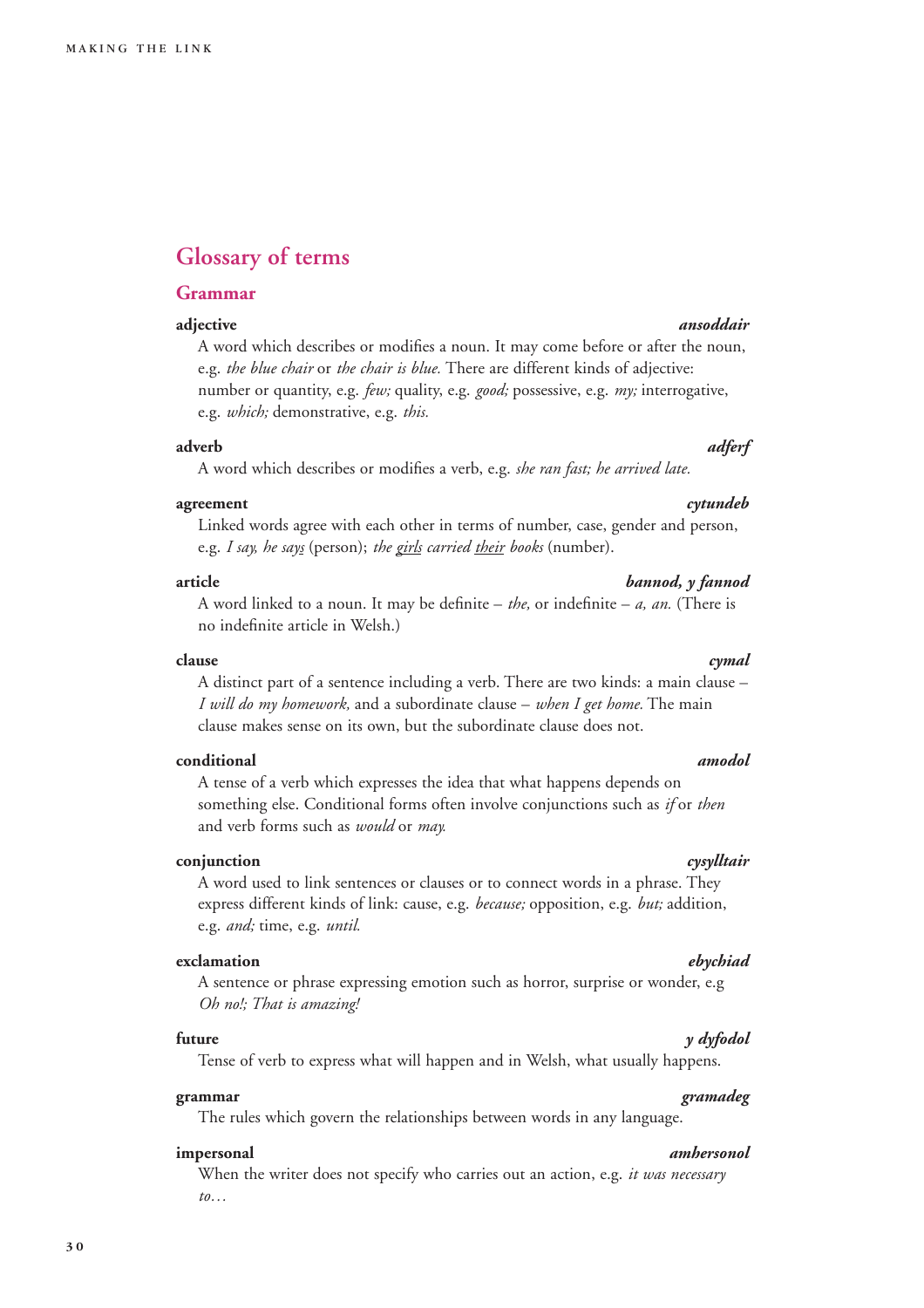### **infinitive (also called verb-noun)** *berfenw*

The form of the verb preceded in English by to, e.g. *to go, to throw, to watch.*

### **mutation** *treiglad*

In Welsh, under certain conditions, one consonant is changed for another consonant at the beginning of a word.

### **noun** *enw*

A word which names a thing or a feeling. The four types of noun are: common (general, e.g. *animal, chair*); proper (a specific name, e.g. *Bangor*); abstract (an idea or concept, e.g. *happiness*); collective (a group, e.g. *herd, crowd*).

### **object** *gwrthrych*

The object or recipient of the action in a sentence, e.g. *she threw the ball*.

### **paragraph** *paragraff*

A section of a piece of writing. A new paragraph indicates a change of time, place, subject or speaker in a dialogue and begins on a new line. Sometimes the writer also uses a one-line gap or an indent on the first line.

Forms of a verb, either present or past:

present participle, usually describing something happening now, ends in –*ing*, e.g. *walking, talking, smiling;*

past participle, describing something, which has already happened, ends in *–ed, –d, –en, –n,* and follows *has, have* or *had* for example, *Harry has helped.*

**past** *gorffennol*

Tense of a verb to express what has already happened or what was happening.

### **person** *person*

A term to indicate part of a verb. First person – *I,* second person – *you,* third person *he/she/it.* Also plural – *we, you, they* (see agreement above).

### **phrase** *ymadrodd*

One or more words which form a unit or part of a sentence.

### **plural** *lluosog*

A form of noun, verb or pronoun which shows that more than one is being indicated.

### **preposition** *arddodiad*

Words which describe the relationship between two nouns or pronouns, e.g. *in, on, under, behind.*

### **present** *presennol*

Tense of a verb to express what is happening now or what usually happens.

### **participle** *rhangymeriad*

### **3 1**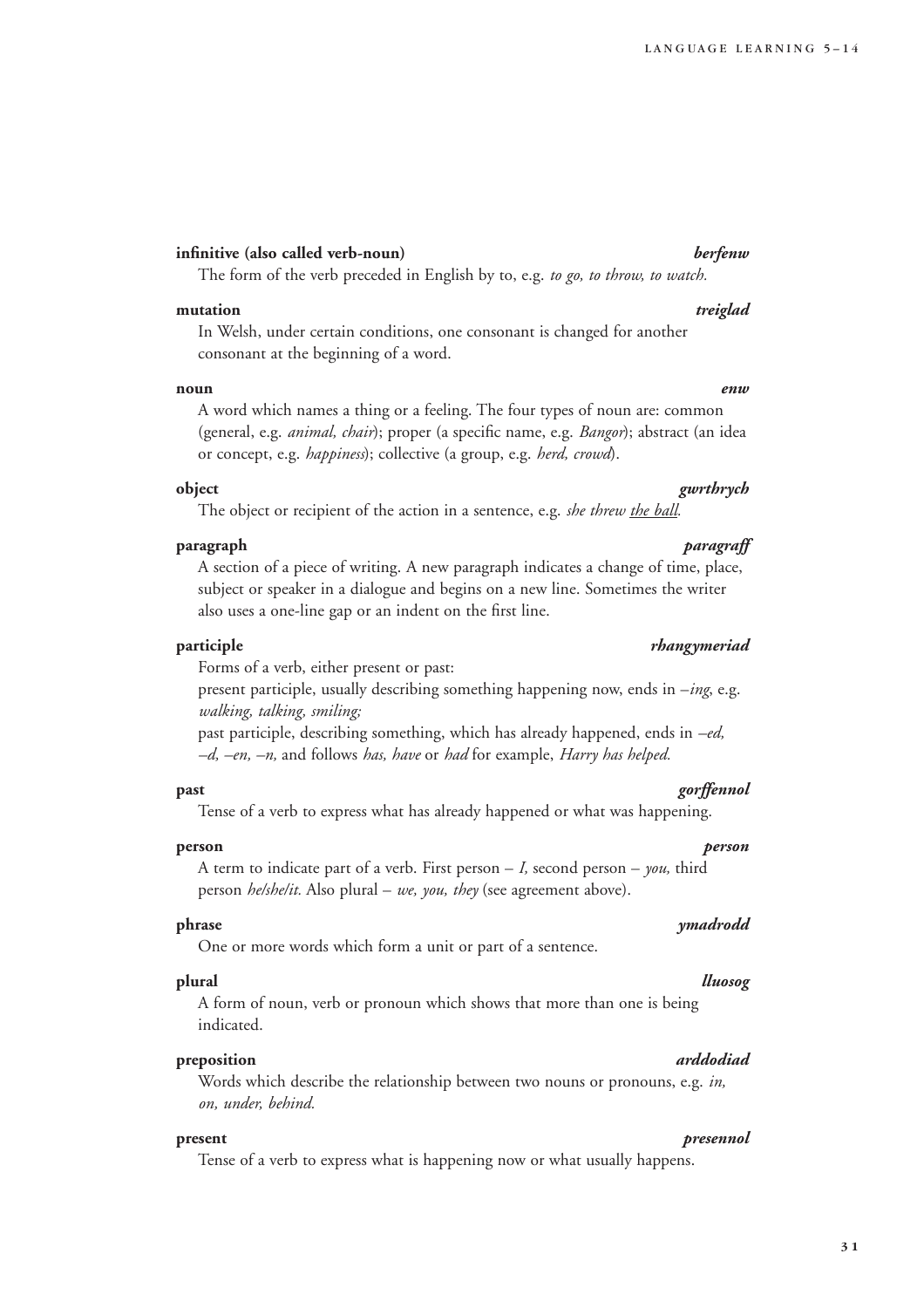### **pronoun** *rhagenw*

A word used instead of a noun or a noun phrase, e.g. *it, he.*

### **punctuation** *atalnodi*

A way of marking text to help the reader understand (see punctuation section).

### **sentence** *brawddeg*

A unit of written language that makes sense on its own and is marked by a capital letter at the beginning and a full stop at the end. Sentences can be simple or complex and normally contain a verb.

### **singular** *unigol*

A form of noun, verb or pronoun which shows that only one is indicated.

### **subject** *goddrych*

The who or what that carries out the action of the verb, e.g. *The dog ate the bone. She wrote the story.*

The form of the verb which tells us when something is happening, e.g. past, present, future or continuous.

### **verb** *berf*

A word which expresses an action or state of being. Verbs can be in different tenses. Verbs can be active or passive: *Jenny drove the car* (active), *The car was driven by Jenny* (passive).

### **Spelling**

**abbreviation** *talfyriad* A word which is shortened, e.g. *phone* (from telephone).

### **accent** *acen*

A sign over or under a letter which usually changes the pronunciation, e.g. *é, â, à, ö, ñ.*

### **acronym** *acronym*

A word made up of the initial letters of a phrase, e.g. *NATO, ACCAC*

The list of letters used to form the words of a language.

A word that is similar to a related word or word meaning the same in another language, e.g. *accent* (English) and *acen* (Welsh).

A word made up of two other words, e.g. *football.*

### **tense** *amser berfol*

### **alphabet** *yr wyddor*

# **cognate** *gair cytras*

### **compound word** *gair cyfansawdd*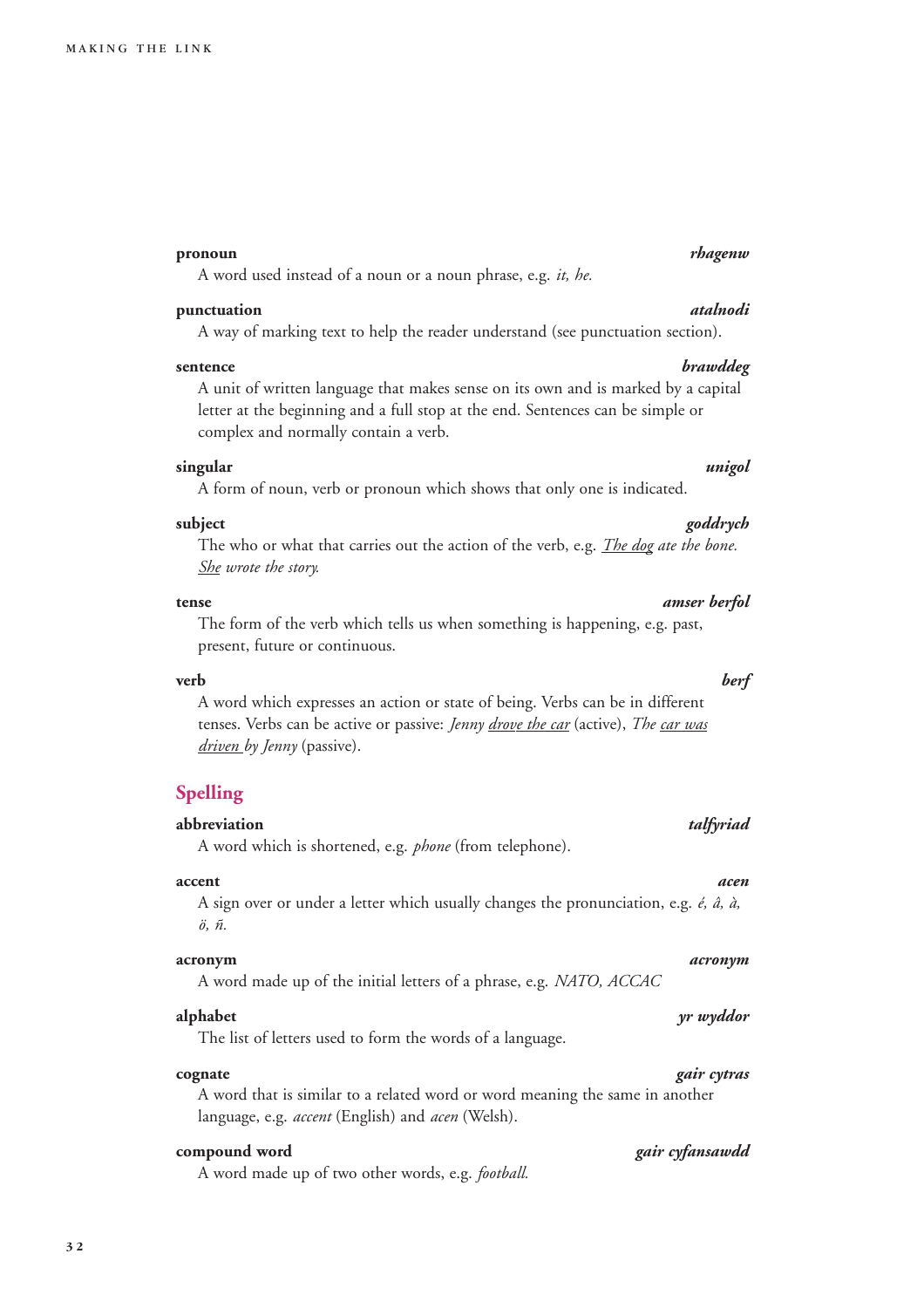# the alphabet except *a, e, i, o, u.* **glossary** *rhestr termau* A list of words or phrases with their meanings explained. **onomatopoeia** *onomatopoeia* Words which sound like their meaning, e.g. *hiss, tinkle.* **prefix** *blaenddodiad* A group of letters added to the beginning of a word to change its meaning, **root word** *gwreiddair* A word to which prefixes and suffixes may be added to make other words, e.g. the root word is *polite* in *politely, impolite, politeness.* **suffix** *ôl-ddodiad*

A group of letters added to the end of a word to change its meaning, e.g. *run* to *runner* or *walk* to *walked.*

### **syllable** *sillaf*

e.g. *unclear.*

Each beat in a word is a syllable.

A letter sound produced without audible friction of the teeth or tongue – *a, e, i, o, u* and *w, y* in Welsh.

### **Punctuation**

# **apostrophe '** *collnod* Used to show contraction, e.g. *haven't* or possession, e.g. *the dog's basket.* **asterisk \*** *seren* Used to organise text, e.g. to draw attention to a footnote. **colon :** *colon* Used to introduce a list, a second clause or a quotation which expands or illustrates the first clause. **comma ,** *atalnod* Used to separate parts of a sentence or list. **exclamation mark !** *ebychnod* Used at the end of a sentence to show emotion such as shock, humour, joy, anger.

### **full stop .** *atalnod llawn*

Used to indicate the end of a sentence.

### **consonant** *cytsain* A sound which is produced when the speaker uses tongue and teeth. All letters of

### **vowel** *llafariad*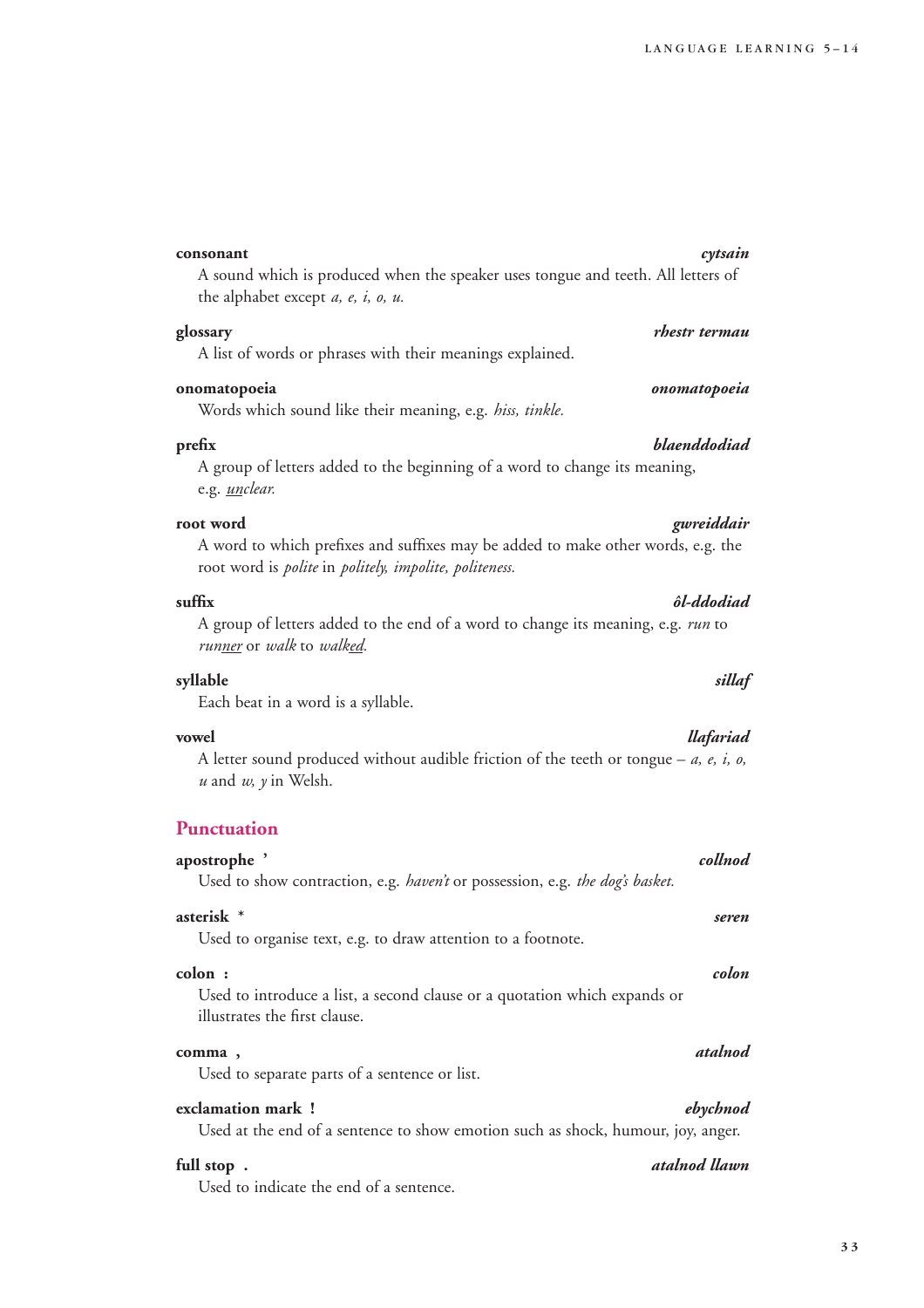### **question mark ?** *gofynnod*

Used at the end of a sentence to show that it is a question.

### **semi-colon ;** *hanner-colon*

### Used to separate a clause or phrase in a sentence. It is stronger than a comma, but not as strong as a full stop.

**speech marks " "** *dyfynodau* Sometimes called inverted commas used to show direct speech in a text.

### **Language terms**

### **accent** *acen*

Variations in pronunciation and intonation according to the region or country a speaker comes from (also see Spelling section).

### **audience** *cynulleidfa*

The people or readers to whom a written, moving image or media text is addressed.

### **character** *cymeriad*

An individual in a story, poem or play.

### **colloquial** *llafar*

Describes conversation or language used in informal or familiar contexts.

Variations in grammar or vocabulary according to where the speaker comes from.

Accepted or provable information supported by evidence.

Text which is invented by a writer or speaker.

Spoken or written language used in unfamiliar or formal contexts, e.g. addressing visitors, writing formal letters.

### **idiom** *idiom*

A phrase which is not meant literally, but is understood by the people who use it, e.g. *full of beans, under the weather.*

Use of language to create lively or sensory image, often visual.

### **informal** *anffurfiol*

Language used in familiar contexts or with people known to the speaker or writer.

### **dialect** *tafodiaith*

# **fact** *ffaith*

### **fiction** *ffuglen*

# **formal** *ffurfiol*

### **imagery** *delweddaeth*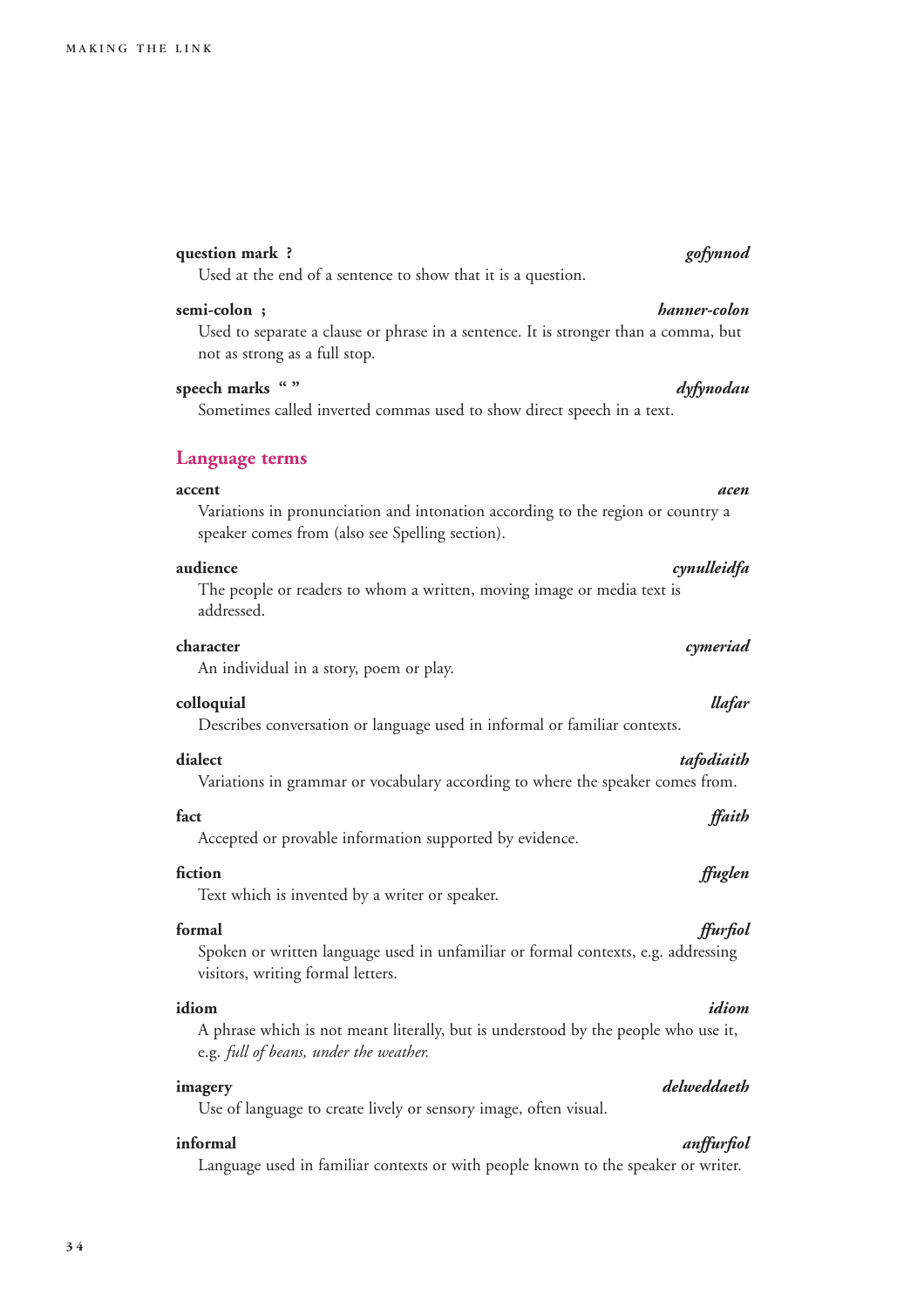### **information text** *testun gwybodaeth*

Text written to inform, e.g. a report, an explanation or an account.

### **instruction text** *testun cyfarwyddo*

Text written to help the reader to do something, e.g. instructions, recipes.

### **intonation** *goslef*

Tone of voice used by the speaker to convey meaning. Intonation varies in different languages.

### **narrative text** *testun traethiadol*

Text which re-tells events in chronological order. It may be fictional or include information.

### **poem** *cerdd*

A text which uses rhythm, rhyme or syntax and vocabulary to convey ideas and meaning, often in a condensed form.

### **pronunciation** *ynganiad*

Rules which govern the way groups of letters make sounds in spoken language. Pronunciation rules are different for different languages.

### **rhyme** *odl*

Words which contain the same sound in the final syllable are said to rhyme, e.g. *game, name, became.*

Words or phrases used in an informal context, sometimes linked to a region or group of people.

### **speech** *llefaru*

Spoken language. Direct speech is words actually spoken, indicated in written speech by speech marks, e.g. *"Sit down!" he said.* Indirect or reported speech is what a writer reports has been said, e.g. *he told her to sit down.*

### **text** *testun*

Language organised to communicate in spoken, written or electronic forms.

### **Language skills**

Understanding of written or spoken text. Understanding can be demonstrated by verbal or non-verbal responses.

First or unfinished written form of a text. The process of working on a text is called drafting.

### **comprehension** *dangos dealltwriaeth*

### **draft** *drafft*

### **slang** *bratiaith*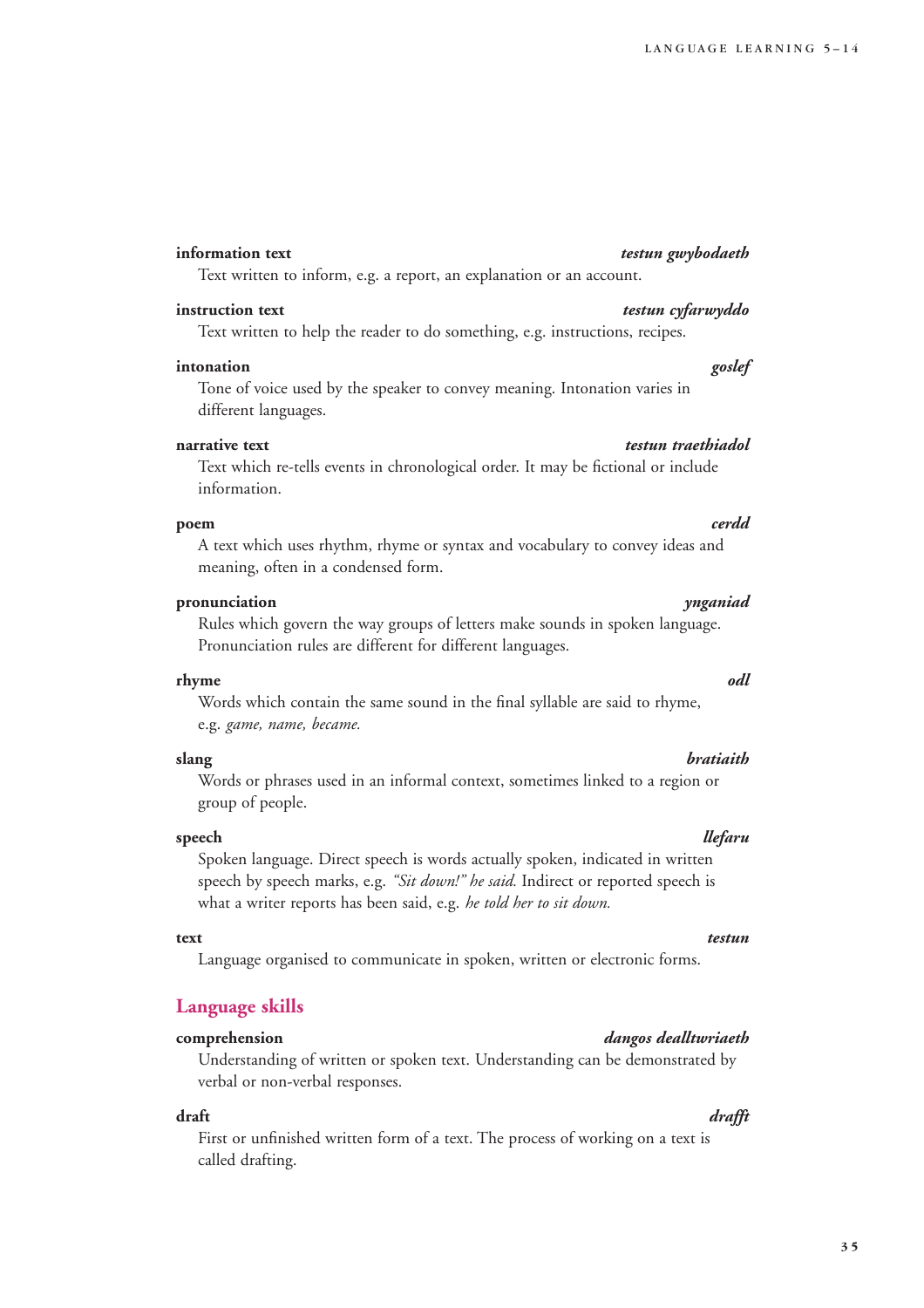| To amend or correct written or spoken text.                                                                      |              |
|------------------------------------------------------------------------------------------------------------------|--------------|
| listening<br>To understand and respond to spoken language spoken directly to the listener or<br>recorded speech. | gwrando      |
| reading<br>To understand and respond to written text, in printed, handwritten or electronic<br>form.             | darllen      |
| redraft<br>To amend, review or correct a first draft of a text.                                                  | ailddrafftio |
| speaking<br>To express oneself orally.                                                                           | siarad       |
| writing<br>To express oneself in the written form.                                                               | ysgrifennu   |

**edit** *golygu*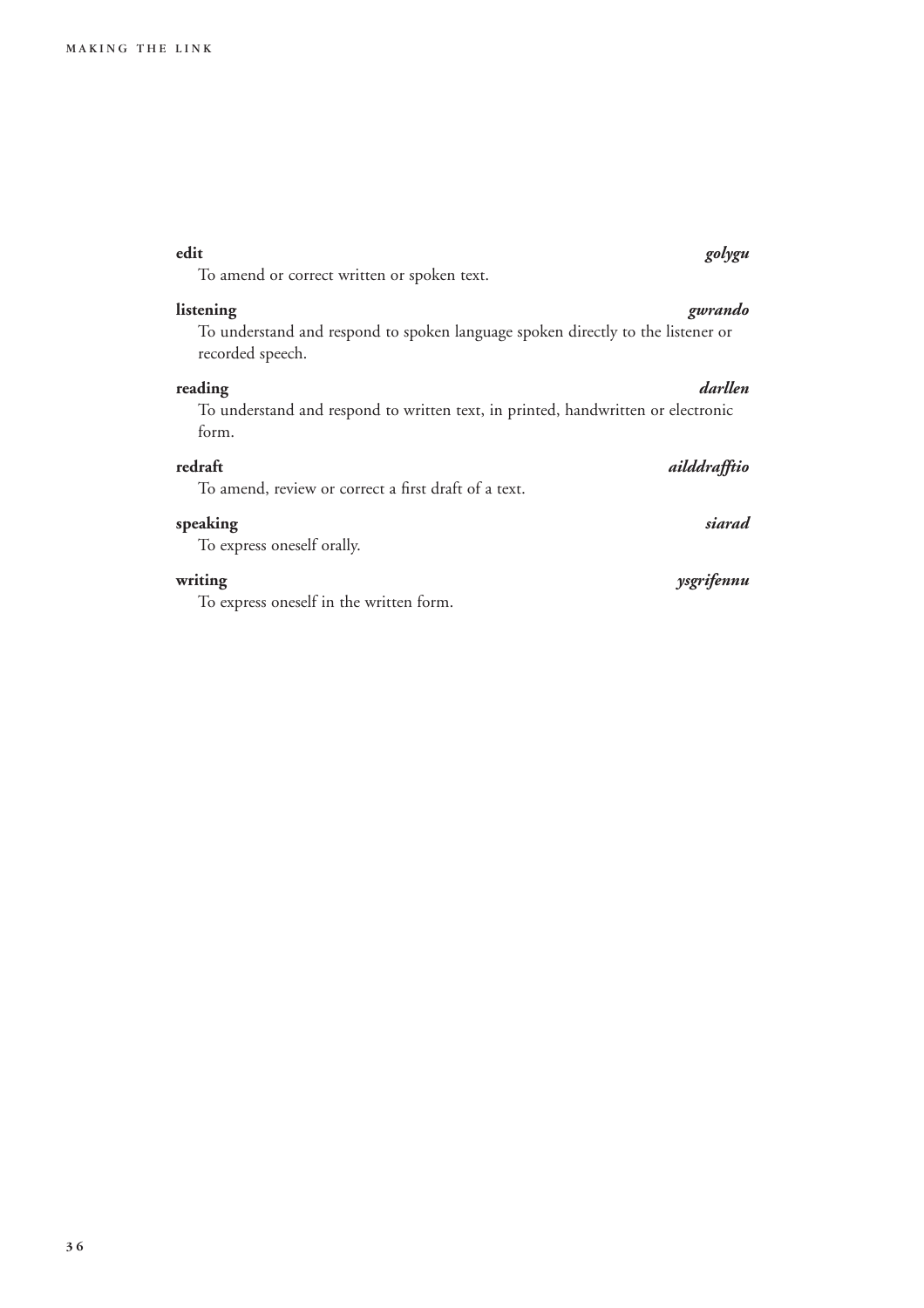# Appendix B – Progression in the attainment targets

The sections below are divided into Oracy (Speaking and Listening), Reading and Writing for Levels 1–3, Levels 4–5 and Levels 6–7. The bullet points summarise the key features of progression across the Orders for English, Welsh, Welsh second language and MFL for those levels. The grids map the key common aspects of pupil attainment in each level in each Order however, they do not reproduce the level descriptions in full.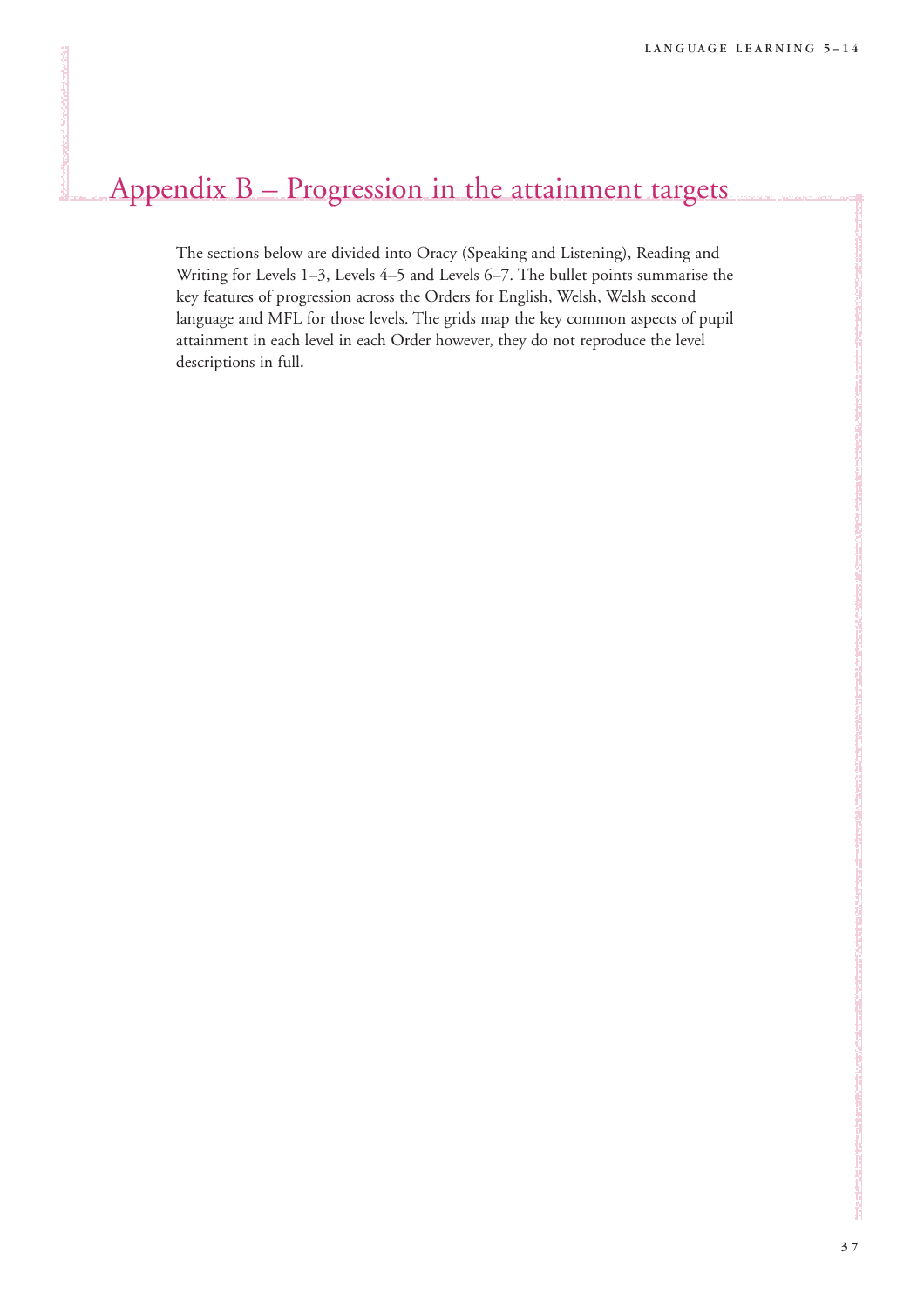### **Oracy (speaking and listening) Levels 1–3**

Pupils demonstrate progression in oracy (speaking and listening) by:

- **P** responding to longer items, communicating simple information and using an increasing range of vocabulary and structure
- 9 talking in a wider range of contexts with increasing confidence
- **•** beginning to be aware of the different needs of listeners.

|                         | <b>English</b>                                                                                                                                                                                                                                                                           | Welsh                                                                                                                                                                                                                                                                                                                                     | <b>Welsh second language</b>                                                                                                                                                                                                                                                                             | <b>MFL</b>                                                                                                                                                                                                                                                                                                                                   |
|-------------------------|------------------------------------------------------------------------------------------------------------------------------------------------------------------------------------------------------------------------------------------------------------------------------------------|-------------------------------------------------------------------------------------------------------------------------------------------------------------------------------------------------------------------------------------------------------------------------------------------------------------------------------------------|----------------------------------------------------------------------------------------------------------------------------------------------------------------------------------------------------------------------------------------------------------------------------------------------------------|----------------------------------------------------------------------------------------------------------------------------------------------------------------------------------------------------------------------------------------------------------------------------------------------------------------------------------------------|
| $\mathbf{1}$            | Listen to others and usually<br>respond appropriately. Talk<br>about matters of immediate<br>interest. Convey simple<br>meaning, audibly and with some<br>detail.                                                                                                                        | Listen and respond<br>appropriately to simple phrases,<br>instructions and questions. Talk<br>about familiar matters. Speak<br>intelligibly, respond to simple<br>stimuli and include some detail.                                                                                                                                        | Understand words and phrases<br>spoken clearly by a familiar<br>voice. Speak with intelligible<br>pronunciation and intonation.<br>With support give simple<br>information, ask and answer<br>questions.                                                                                                 | Understand simple classroom<br>commands, short statements<br>and questions. May require<br>support. Respond briefly with<br>single words/short phrases, but<br>may need support. Pronunciation<br>may be approximate.                                                                                                                        |
| $\overline{2}$          | Start to show confidence in<br>talking and listening,<br>particularly when talking about<br>topics of interest to them. Speak<br>clearly with growing vocabulary.<br>Listen carefully and respond<br>with increasing appropriateness.<br>Begin to be aware of more<br>formal situations. | Start to show confidence.<br>particularly when talking about<br>matters within their experience<br>and interest. Seek understand<br>and convey simple information<br>and respond to a wider range of<br>stimuli. Use an increasing range<br>of vocabulary and patterns<br>usually correctly.                                              | Understand short items spoken<br>by a familiar voice. Seek,<br>understand and communicate<br>simple information. Respond to<br>a range of stimuli. Speak with<br>intelligible pronunciation and<br>intonation, using an increasing<br>range of vocabulary and<br>sentence patterns usually<br>correctly. | Understand a range of familiar<br>statements and questions.<br>Respond to a clear model of<br>standard language. May need<br>repetition. Give short simple<br>responses to what they see and<br>hear. Name and describe people,<br>places, and objects. Use set<br>phrases. Pronunciation may be<br>approximate but the meaning is<br>clear. |
| $\overline{\mathbf{3}}$ | Talk and listen confidently in<br>different contexts. In discussion<br>show understanding of main<br>points and show they have<br>listened carefully. Begin to<br>adapt what they say to the<br>different needs of listeners and<br>be aware of standard English.                        | Converse with some confidence<br>in different contexts about<br>experiences and events. Listen<br>carefully to others and respond<br>in a relevant way with increasing<br>awareness of audience and<br>variety in language. Express<br>simple opinions. Convey simple,<br>personal and factual information<br>clearly with some accuracy. | Understand a series of short<br>items spoken by a familiar voice.<br>Understand and communicate<br>simple personal and factual<br>information clearly. Use<br>increasing range of vocabulary<br>and sentence pattern usually<br>correctly. Speak with intelligible<br>pronunciation and intonation.      | Understand short passages<br>made up of familiar language<br>spoken at near normal speed.<br>Identify and note main points<br>and personal responses. Take<br>part in brief prepared tasks, 2-3<br>exchanges. Use short phrases<br>for likes and dislikes. Use<br>mainly memorised language but<br>substitute words and phrases.             |

### **Reading Levels 1–3**

Pupils demonstrate progression in reading by:

- **P** relating sound to print
- 9 reading single familiar words and phrases, progressing to simple texts
- **•** beginning to read independently
- **dentifying/expressing opinions**
- $\blacksquare$  identifying/talking about significant details.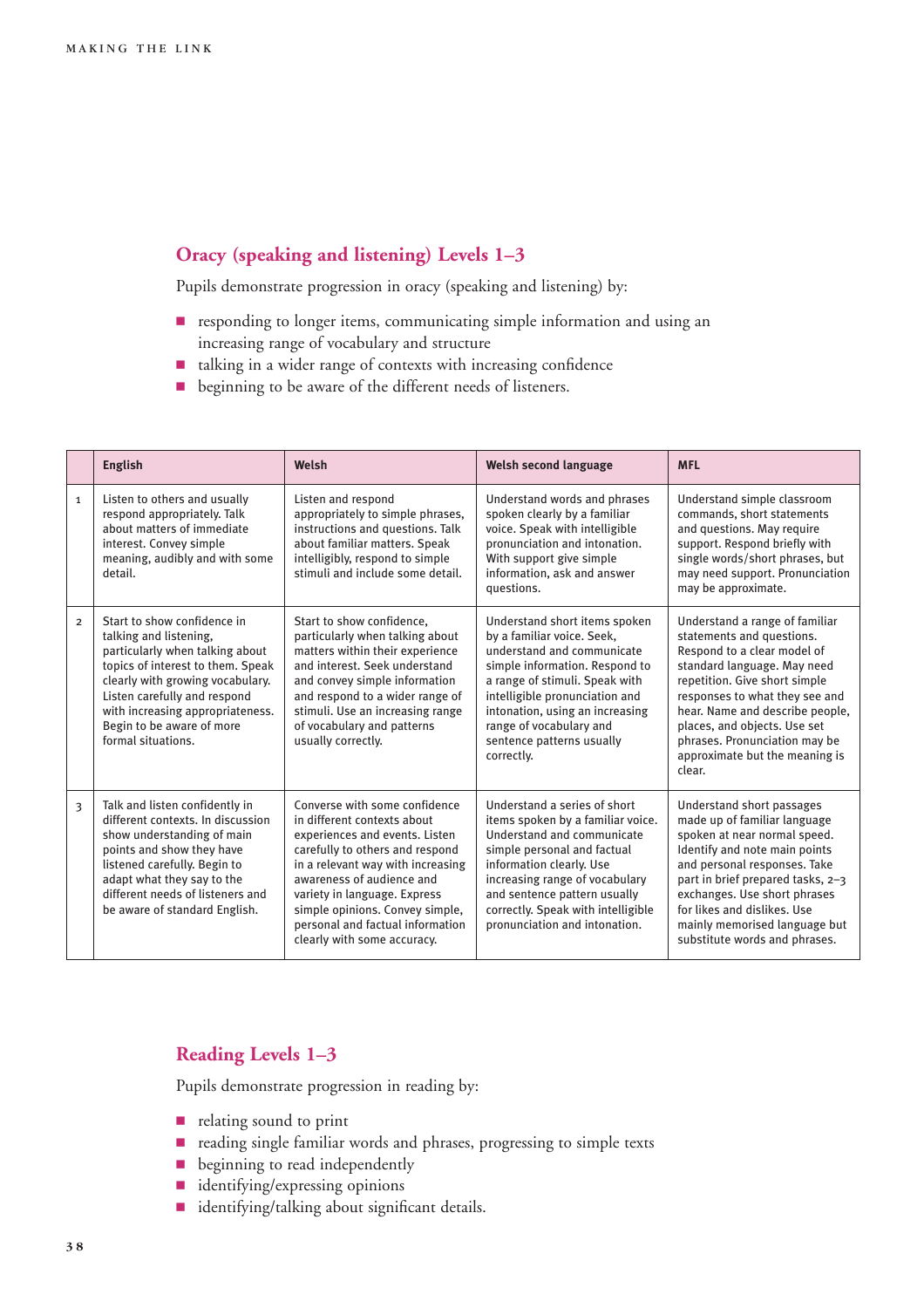|                | <b>English</b>                                                                                                                                                                                                                                             | Welsh                                                                                                                                                                                                    | Welsh second language                                                                                                                                         | <b>MFL</b>                                                                                                                                                                                                                                         |
|----------------|------------------------------------------------------------------------------------------------------------------------------------------------------------------------------------------------------------------------------------------------------------|----------------------------------------------------------------------------------------------------------------------------------------------------------------------------------------------------------|---------------------------------------------------------------------------------------------------------------------------------------------------------------|----------------------------------------------------------------------------------------------------------------------------------------------------------------------------------------------------------------------------------------------------|
| $\mathbf{1}$   | Recognise familiar words in<br>simple texts. Use knowledge of<br>letters when reading individual<br>words. Identify aspects they like<br>in poems, stories and non-fiction.                                                                                | Recognise familiar words in<br>simple texts. Use knowledge of<br>letters when reading individual<br>words.                                                                                               | Recognise and understand<br>individual words. Relate form of<br>words to sound.                                                                               | Understand single words in<br>clear script in a familiar context.<br>May require visual support.                                                                                                                                                   |
| $\overline{2}$ | Read simple texts and show<br>understanding. Use strategies,<br>e.g. phonic, graphic, syntax,<br>context to establish meaning.<br>Express opinions on main ideas<br>and events.                                                                            | Read simple texts. Strategies,<br>i.e, phonic, graphic, syntax,<br>context to establish meaning.<br>Express opinions on main ideas.                                                                      | Recognise simple and familiar<br>words and phrases within their<br>experience. Read simple<br>passages. Respond orally or<br>non-verbally to the content.     | Understand short phrases in a<br>familiar context. Match sound to<br>print by reading aloud. Use<br>books and glossaries for new<br>words.                                                                                                         |
| 3              | Read a range of texts fluently<br>and accurately. Use a variety of<br>strategies to establish meaning.<br>Express opinions and talk about<br>significant details in the text.<br>Use knowledge of the alphabet<br>to locate books and find<br>information. | Use a variety of strategies to<br>establish meaning. Express<br>opinions and talk about<br>significant details in the text.<br>Use knowledge of the alphabet<br>to locate books and find<br>information. | Understand and respond to<br>simple texts in familiar contexts<br>with an increasing range of<br>words, phrases and passages.<br>Begin to read independently. | Understand short texts and<br>dialogues in familiar language.<br>Identify and note main points,<br>including likes, dislikes and<br>feelings. Begin to select simple<br>texts to read independently. Use<br>a bilingual dictionary or<br>glossary. |

### **Writing Levels 1–3**

Pupils demonstrate progression in writing by:

- **D** copying single words
- 9 communicating in simple words and phrases using familiar vocabulary
- writing short passages in connected sentences
- 9 ideas becoming more logical with spelling and grammar usually accurate.

|                | <b>English</b>                                                                                                                                                                                   | Welsh                                                                                                                                                                                                        | Welsh second language                                                                                                                                       | <b>MFL</b>                                                                                                                                                                                                |
|----------------|--------------------------------------------------------------------------------------------------------------------------------------------------------------------------------------------------|--------------------------------------------------------------------------------------------------------------------------------------------------------------------------------------------------------------|-------------------------------------------------------------------------------------------------------------------------------------------------------------|-----------------------------------------------------------------------------------------------------------------------------------------------------------------------------------------------------------|
| $\mathbf{1}$   | Communicate meaning through<br>simple words and phrases. Aware<br>of how full stops are used.                                                                                                    | Communicate through words,<br>phrases and occasional<br>sentences. Awareness of full<br>stops.                                                                                                               | Copy correctly and some words<br>and simple familiar phrases<br>from memory.                                                                                | Copy single words correctly.<br>Select words to complete short<br>phrases.                                                                                                                                |
| $\overline{2}$ | Communicate meaning in<br>narrative and non-narrative forms.<br>Ideas developed in a sequence of<br>sentences. Simple monosyllabic<br>words correctly spelt, others<br>phonetically plausible.   | Write short passages in creative<br>and factual forms. Ideas are<br>developed and sentences<br>connected and sequenced.<br>Simple words mostly accurate.                                                     | Write words, phrases and a few<br>sentences to express simple<br>personal and factual<br>information. Simple words<br>usually spelt correctly.              | Copy familiar short phrases<br>correctly. Write words, signs<br>instructions used in class. When<br>writing familiar words from<br>memory, spelling may be<br>approximate.                                |
| 3              | Writing often organised,<br>imaginative and clear. Sentences<br>and sequences logical. Words<br>chosen for variety and interest.<br>Basic grammar, punctuation and<br>spelling usually accurate. | Writing usually organised and<br>clear in creative and factual<br>forms. Grasp of sequence. Ideas<br>logical and some variety in<br>sentence patterns. Basic<br>sentences and vocabulary<br>mostly accurate. | Write short basic sentences,<br>using suitable and familiar<br>vocabulary. Simple words<br>usually spelt correctly. Some<br>awareness of basic punctuation. | Write two or three short<br>sentences on familiar topics<br>with support. Express personal<br>responses such as likes and<br>dislikes. Write short phrases<br>from memory. Spelling is<br>understandable. |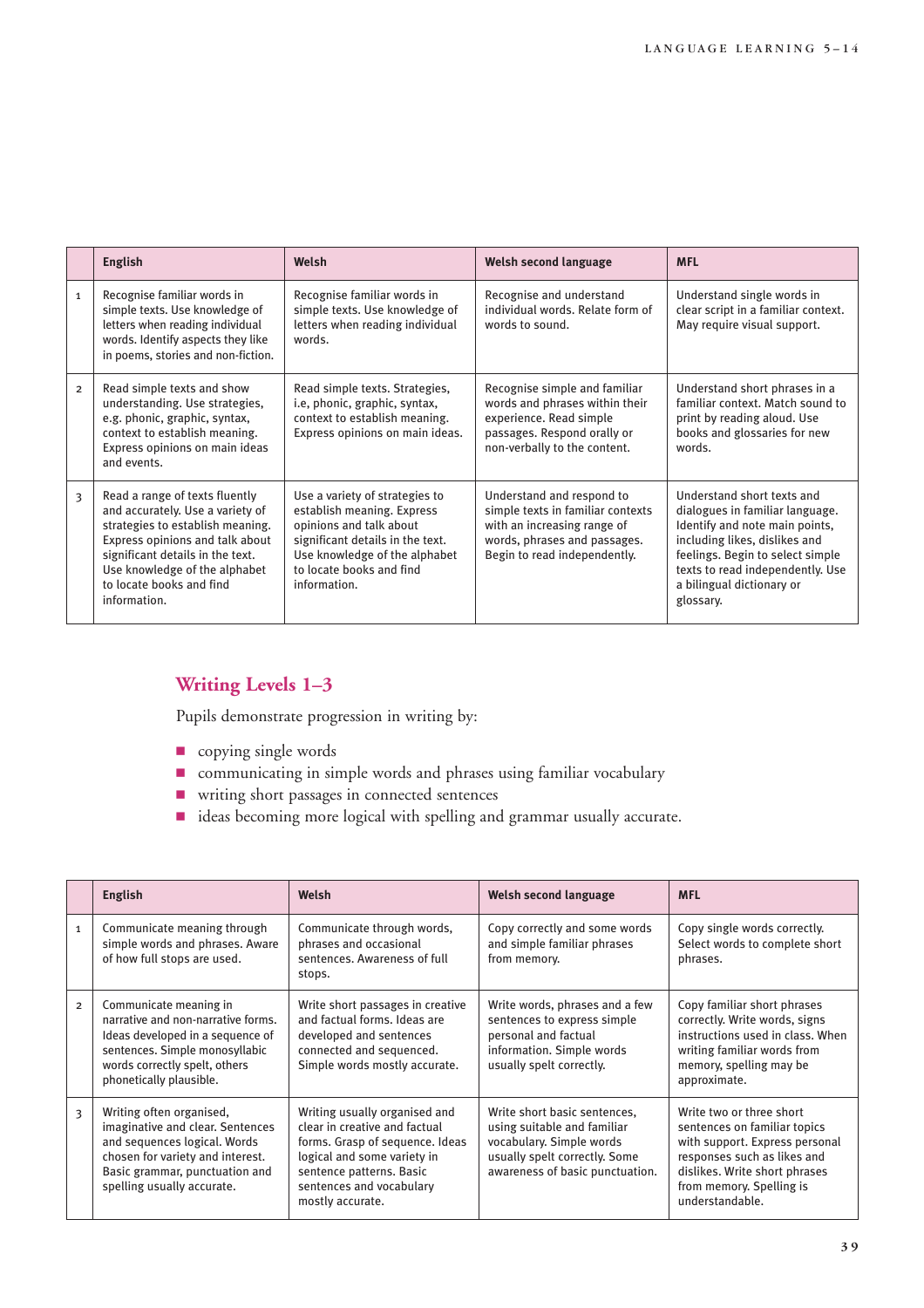### **Oracy (speaking and listening) Levels 4–5**

Pupils demonstrate progression in oracy (speaking and listening) by:

- $\blacksquare$  understanding main points and some detail when listening to short items, progressing to longer items and a widening range of topics
- $\blacksquare$  taking part in simple conversations
- $\blacksquare$  initiating conversations and providing simple reasons
- <sup>1</sup> talking about experiences and events with some accuracy, including using other tenses
- talking and listening with confidence
- $\blacksquare$  conveying opinions and contributing to discussions
- **P** progressing to talking in a wide range of contexts, including more formal situations
- $\blacksquare$  contributing to discussions, taking into account the views of others
- $\blacksquare$  maintaining the interest of the listeners by varying their language.

|   | English                                                                                                                                                                                                                                                                                                                                                       | Welsh                                                                                                                                                                                                                                                                                                                                                                       | Welsh second language                                                                                                                                                                                                                                                                   | <b>MFL</b>                                                                                                                                                                                                                                                                                                                          |
|---|---------------------------------------------------------------------------------------------------------------------------------------------------------------------------------------------------------------------------------------------------------------------------------------------------------------------------------------------------------------|-----------------------------------------------------------------------------------------------------------------------------------------------------------------------------------------------------------------------------------------------------------------------------------------------------------------------------------------------------------------------------|-----------------------------------------------------------------------------------------------------------------------------------------------------------------------------------------------------------------------------------------------------------------------------------------|-------------------------------------------------------------------------------------------------------------------------------------------------------------------------------------------------------------------------------------------------------------------------------------------------------------------------------------|
| 4 | Talk and listen with confidence<br>in an increasing range of<br>contexts. Talk is adapted to<br>purpose, describing events,<br>conveying opinions clearly. In<br>discussion listen carefully and<br>make contributions and ask<br>questions. Use appropriately<br>some features of standard<br>English vocabulary and<br>grammar.                             | Converse with confidence in a<br>range of contexts. Present<br>information and relate<br>experiences with an awareness<br>of sequence and progression.<br>Express opinions clearly. Show<br>awareness of audience. In<br>discussion listen carefully and<br>respond with questions and<br>observations. Increasing variety<br>of phrases and sentence<br>patterns.          | Understand main points in<br>familiar contexts and<br>accustomed to different voices.<br>Present information and talk<br>about experiences. Offer<br>comment or explanation. Use<br>increasing range of phrases and<br>sentence patterns with some<br>accuracy.                         | Understand longer passages<br>made up of familiar language,<br>simple sentences, spoken at<br>near-normal speed. Identify and<br>note main points and some<br>details. Take part in simple<br>structured conversation at least<br>three or four exchanges.<br>Pronunciation generally<br>accurate and consistency in<br>intonation. |
| 5 | Talk and listen confidently in a<br>wide range of contexts,<br>including more formal<br>situations. Engage listener by<br>varying expression and<br>vocabulary. In discussion pay<br>close attention what others say<br>by asking questions,<br>contributing, and taking account<br>of other views. Begin to use<br>standard English in formal<br>situations. | Converse confidently in a wide<br>range of contexts. In discussion<br>pay close attention to<br>contributions of others by<br>asking questions and<br>contributing, taking account of<br>other views. Adapt talk to<br>purpose. Give reasons to<br>support opinions. Present<br>information effectively. Show<br>fairly good grasp of natural<br>syntax of spoken language. | Understand and respond to<br>longer items in familiar<br>situations. Initiate conversation<br>and show some awareness of<br>sequence and progression.<br>Provide simple reasons. Speak<br>intelligibly. Use a variety of<br>phrases and sentence patterns -<br>good degree of accuracy. | Understand extracts of familiar<br>language from several topics,<br>including present and past or<br>future. Identify and note main<br>points and specific details and<br>opinions. Take part in short<br>conversations, including<br>opinions and past or future.<br>Some mistakes but are easily<br>understood.                   |

### **Reading Levels 4–5**

Pupils demonstrate progression in reading by:

- **I** understanding short texts and identifying main points and details
- $\blacksquare$  understanding a range of material and reading independently
- obtaining and collating information from a range of sources
- **n** understanding main ideas, events and characters
- drawing conclusions and expressing opinions about what they have read.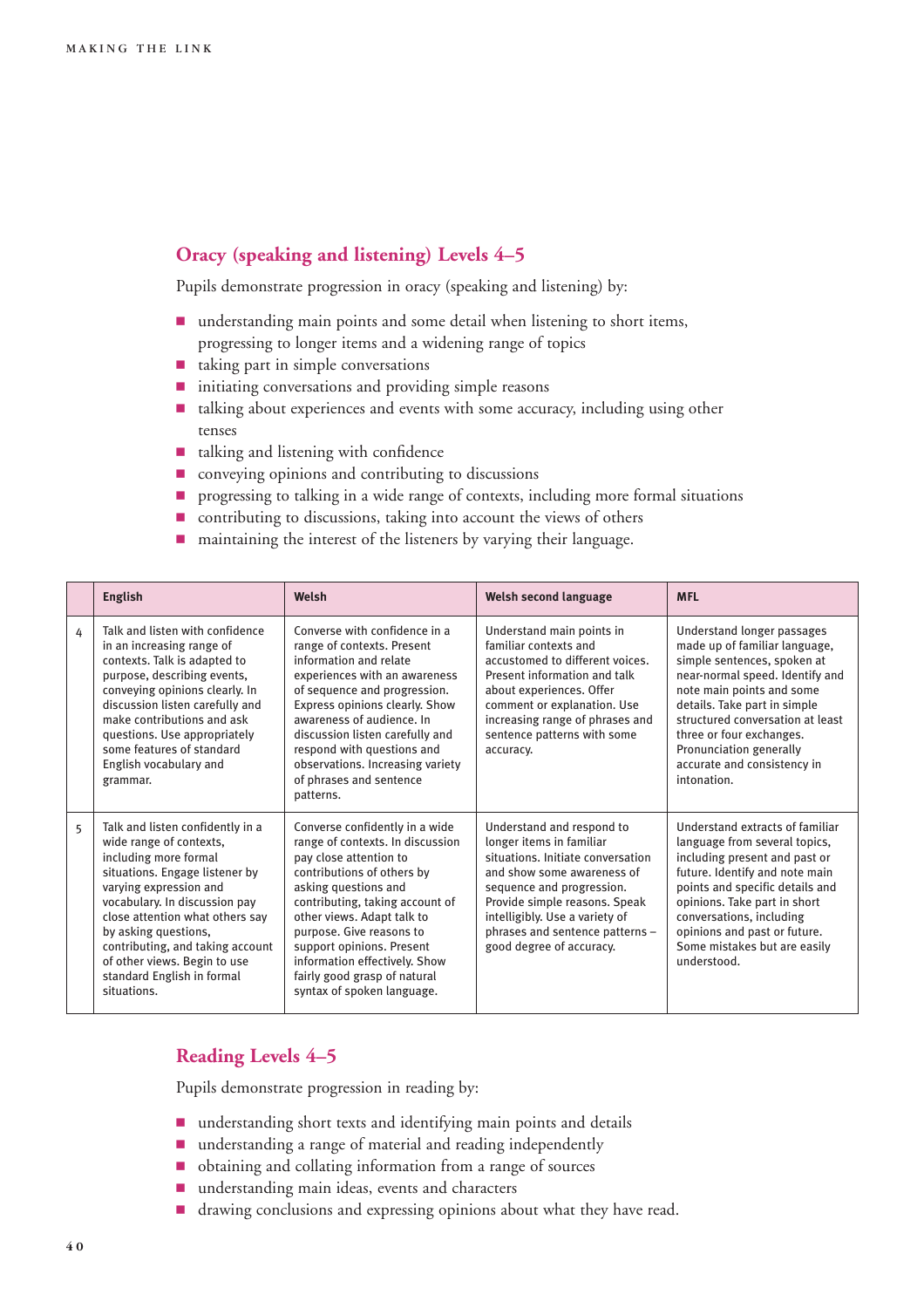|   | English                                                                                                                                                                                      | Welsh                                                                                                                                                                                                                                                            | <b>Welsh second language</b>                                                                                                                                                           | <b>MFL</b>                                                                                                                                                                                                                                           |
|---|----------------------------------------------------------------------------------------------------------------------------------------------------------------------------------------------|------------------------------------------------------------------------------------------------------------------------------------------------------------------------------------------------------------------------------------------------------------------|----------------------------------------------------------------------------------------------------------------------------------------------------------------------------------------|------------------------------------------------------------------------------------------------------------------------------------------------------------------------------------------------------------------------------------------------------|
| 4 | Respond to a range of texts and<br>Understand main ideas, events<br>and characters. Begin to use<br>inference and deduction. Locate<br>and use ideas and information.                        | Read clearly and expressively<br>and respond to a range of texts<br>showing understanding of main<br>ideas, events and characters.<br>Obtain information from more<br>than one printed source and use<br>it appropriately.                                       | Understand main flow of<br>paragraphs and conversations.<br>Understand significant details.<br>Develop as independent readers<br>and read familiar passage<br>clearly with expression. | Understand short stories and<br>factual texts. Identify main<br>points and some details. Use<br>context to deduce the meaning<br>of unfamiliar language.                                                                                             |
| 5 | Understand a range of texts.<br>Select essential points and use<br>inference and deduction.<br>Identify key features, themes<br>and characters and select<br>relevant text to support views. | Understand a variety of texts.<br>Draw conclusions and respond<br>by expressing opinions. Refer to<br>plot characters and key features<br>and select relevant text to<br>support points of view. Retrieve<br>and collate information from a<br>range of sources. | Understand main ideas in a<br>range of texts. Select relevant<br>information and express<br>opinions. Read independently<br>and read aloud clearly with<br>expression.                 | Understand a range of texts,<br>including past or future events.<br>Identify main points, specific<br>details and opinions.<br>Independent reading includes<br>authentic materials. Confident in<br>reading aloud and use of<br>reference materials. |

### **Writing Levels 4–5**

Pupils demonstrate progression in writing by:

- **P** producing longer and more organised pieces of writing
- **D** becoming increasingly accurate
- using a wider range of structures and forms and expressing opinions
- 9 choosing more adventurous vocabulary and writing more complex sentences
- **9** writing for a variety of purposes.

|   | <b>English</b>                                                                                                                                                                                                                                                                   | Welsh                                                                                                                                                                                                                                                                                           | Welsh second language                                                                                                                                                                                                            | <b>MFL</b>                                                                                                                                                                                |
|---|----------------------------------------------------------------------------------------------------------------------------------------------------------------------------------------------------------------------------------------------------------------------------------|-------------------------------------------------------------------------------------------------------------------------------------------------------------------------------------------------------------------------------------------------------------------------------------------------|----------------------------------------------------------------------------------------------------------------------------------------------------------------------------------------------------------------------------------|-------------------------------------------------------------------------------------------------------------------------------------------------------------------------------------------|
| 4 | Write in a range of forms.<br>Writing is lively and thoughtful.<br>Vocabulary choices are<br>adventurous and words are<br>chosen for effect. Begin to<br>extend meaning by using<br>grammatically complex<br>sentences. Spelling and range of<br>punctuation generally accurate. | Write in a range of forms.<br>Simple opinions and sustained<br>ideas. Use paragraphs to<br>sequence work. Show originality<br>in choice of words for effect. Use<br>more varied and complex<br>structures. Spell familiar words<br>correctly and mutate correctly at<br>times.                  | Write linked sentences with<br>some grasp of organisation and<br>sequence. Vary patterns and<br>produce basic sentences that<br>are fairly accurate. Spell and use<br>punctuation usually accurately.                            | Write individual paragraphs of<br>three or four simple sentences,<br>drawing largely on memorised<br>language. Adapt a model<br>substituting words or set<br>phrases.                     |
| 5 | Writing is varied and interesting.<br>Use a range of forms for<br>different readers. Vocabulary<br>choices are imaginative and<br>words used precisely. Simple<br>and complex sentences<br>organised in paragraphs.                                                              | Writing is varied and interesting<br>and includes paragraphs and a<br>range of constructions. Use a<br>range of forms for variety of<br>purposes. Take account of<br>audience and purpose. Use a<br>range of language that is fairly<br>correct, including mutations and<br>is Welsh in nature. | Write linked sentences and<br>developed ideas showing grasp<br>of organisation and sequence.<br>Select words and phrases suited<br>to purpose with some variation.<br>Express simple opinions. Spell<br>and punctuate correctly. | Short pieces of writing in simple<br>sentences. Seek and convey<br>information and opinions. Refer<br>to recent experience or future<br>plans. Some mistakes but the<br>meaning is clear. |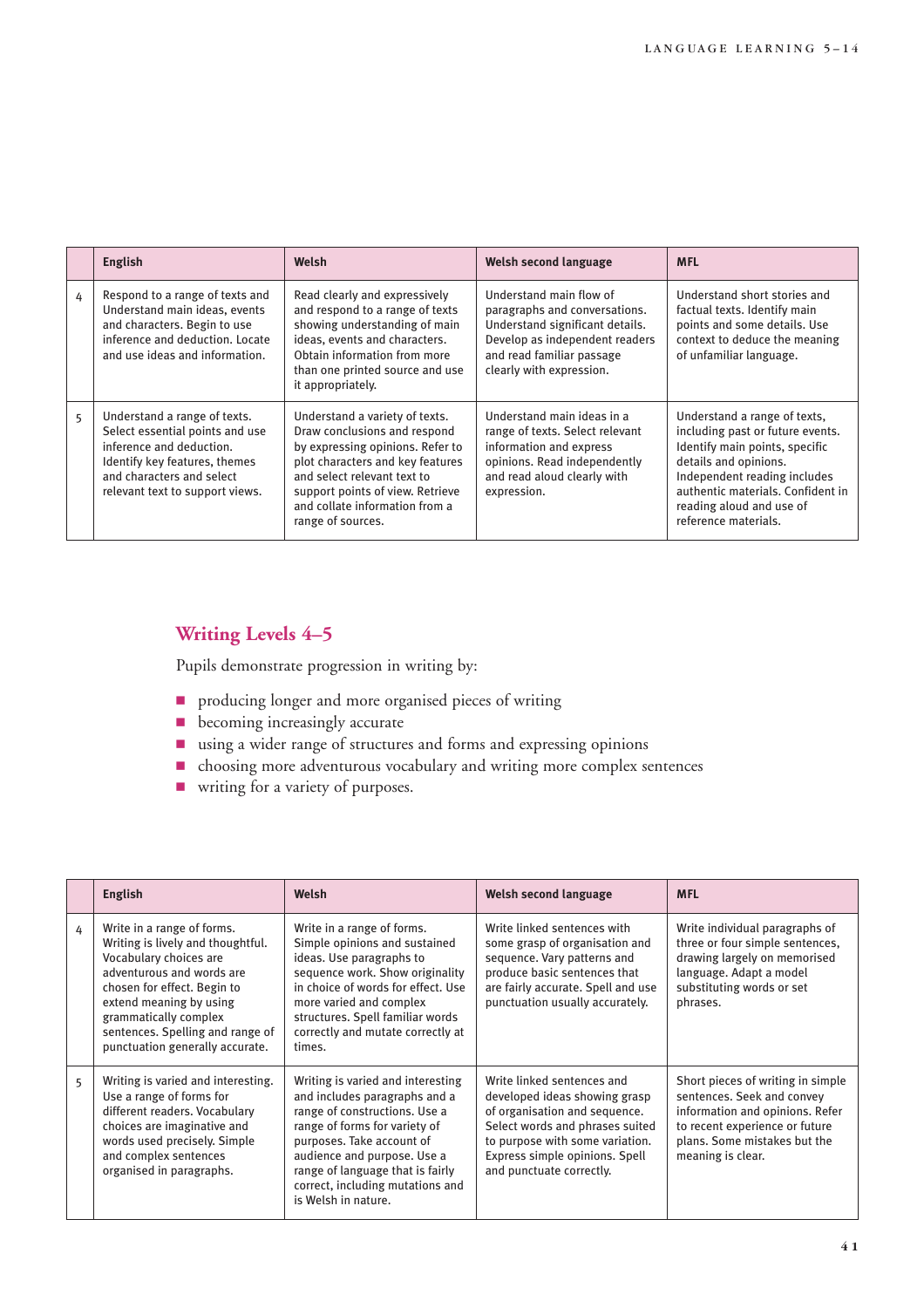### **Oracy (speaking and listening) Levels 6–7**

Pupils demonstrate progression in oracy (speaking and listening) by:

- $\blacksquare$  understanding specific details and points of view from a range of situations
- 9 taking part in conversations, able to use the past present and future
- **9** listening and responding in discussion
- $\blacksquare$  initiating and developing conversations
- $\blacksquare$  understanding and using a range of language including complex sentences
- adapting their talk to the demands of different contexts
- **P** engaging the listener through variety of vocabulary and expression
- **n** making significant contributions to discussion
- 9 communicating in a clear and organised manner and supporting their opinions with evidence.

|                | <b>English</b>                                                                                                                                                                                                                                                                                                                               | Welsh                                                                                                                                                                                                                                                                                                                                                                                                                        | Welsh second language                                                                                                                                                                                                                                                                                                      | <b>MFL</b>                                                                                                                                                                                                                                                                                                                                                                                                            |
|----------------|----------------------------------------------------------------------------------------------------------------------------------------------------------------------------------------------------------------------------------------------------------------------------------------------------------------------------------------------|------------------------------------------------------------------------------------------------------------------------------------------------------------------------------------------------------------------------------------------------------------------------------------------------------------------------------------------------------------------------------------------------------------------------------|----------------------------------------------------------------------------------------------------------------------------------------------------------------------------------------------------------------------------------------------------------------------------------------------------------------------------|-----------------------------------------------------------------------------------------------------------------------------------------------------------------------------------------------------------------------------------------------------------------------------------------------------------------------------------------------------------------------------------------------------------------------|
| 6              | Adapt talk to the demands of<br>different contexts with<br>increasing confidence. Engage<br>interest of listener through<br>variety of vocabulary and<br>expression. Take active part in<br>discussion showing<br>understanding of ideas and<br>sensitivity to others. Usually<br>fluent in use of standard English<br>in formal situations. | Adapt conversation to a wide<br>range of contexts. Convey<br>information and experiences<br>with growing confidence.<br>Engage interest of others by<br>varying expression and<br>vocabulary. Consider other<br>people's contributions and<br>respond sensitively. Sometimes<br>support opinions with evidence.<br>Reasonably good grasp of<br>natural syntax of spoken<br>language. Vary language<br>according to register. | Understand specific details in<br>range of familiar situations.<br>Listen and respond in<br>discussion. Express opinions<br>with some reasons. Use<br>increasing variety of sentence<br>patterns and phrases, varying<br>tense and person correctly.                                                                       | Understand short narratives,<br>extracts and familiar language in<br>unfamiliar contexts, covering<br>various past present and future<br>events spoken at normal speed.<br>Identify and note main points<br>specific details and points of<br>view. Take part in conversations,<br>including past present and<br>future. Apply knowledge of<br>grammar in new contexts.<br>Hesitant at times but meaning is<br>clear. |
| $\overline{7}$ | Confident in matching talk to<br>demands of context. Use<br>vocabulary precisely and<br>organise talk to communicate<br>clearly. In discussion make<br>significant contributions.<br>Evaluate others' ideas and vary<br>how and when to participate.<br>Show confident use of standard<br>English when required.                             | Adapt conversation to a wide<br>range of contexts with<br>confidence and use appropriate<br>language. Communicate in a<br>clear and organised manner and<br>make substantial contributions<br>in conversation. Opinions<br>supported with evidence. Good<br>grasp of syntax of spoken<br>language.                                                                                                                           | Understand and respond to a<br>range of spoken language which<br>includes complex sentences. In<br>discussion pay close attention<br>to views of others. Develop<br>conversation purposefully.<br>Express opinions sometimes<br>with evidence. Talk freely with<br>some accuracy and with good<br>grasp of natural syntax. | Understand a range of materials<br>with some complex sentences<br>and unfamiliar language.<br>Understand news items and<br>non-factual material, spoken at<br>normal speed. Initiate and<br>develop conversations. Discuss<br>matters of personal or topical<br>interest. Speak with good<br>pronunciation. Language is<br>usually accurate.                                                                          |

### **Reading Levels 6–7**

Pupils demonstrate progression in reading by:

- **P** reading longer and more complex texts
- **1** using a range of reference sources
- $\blacksquare$  reading extended texts independently
- **9** giving personal and critical responses to literary texts
- **P** referring to structure and themes and justifying their views
- 9 selecting and synthesising information from a variety of sources.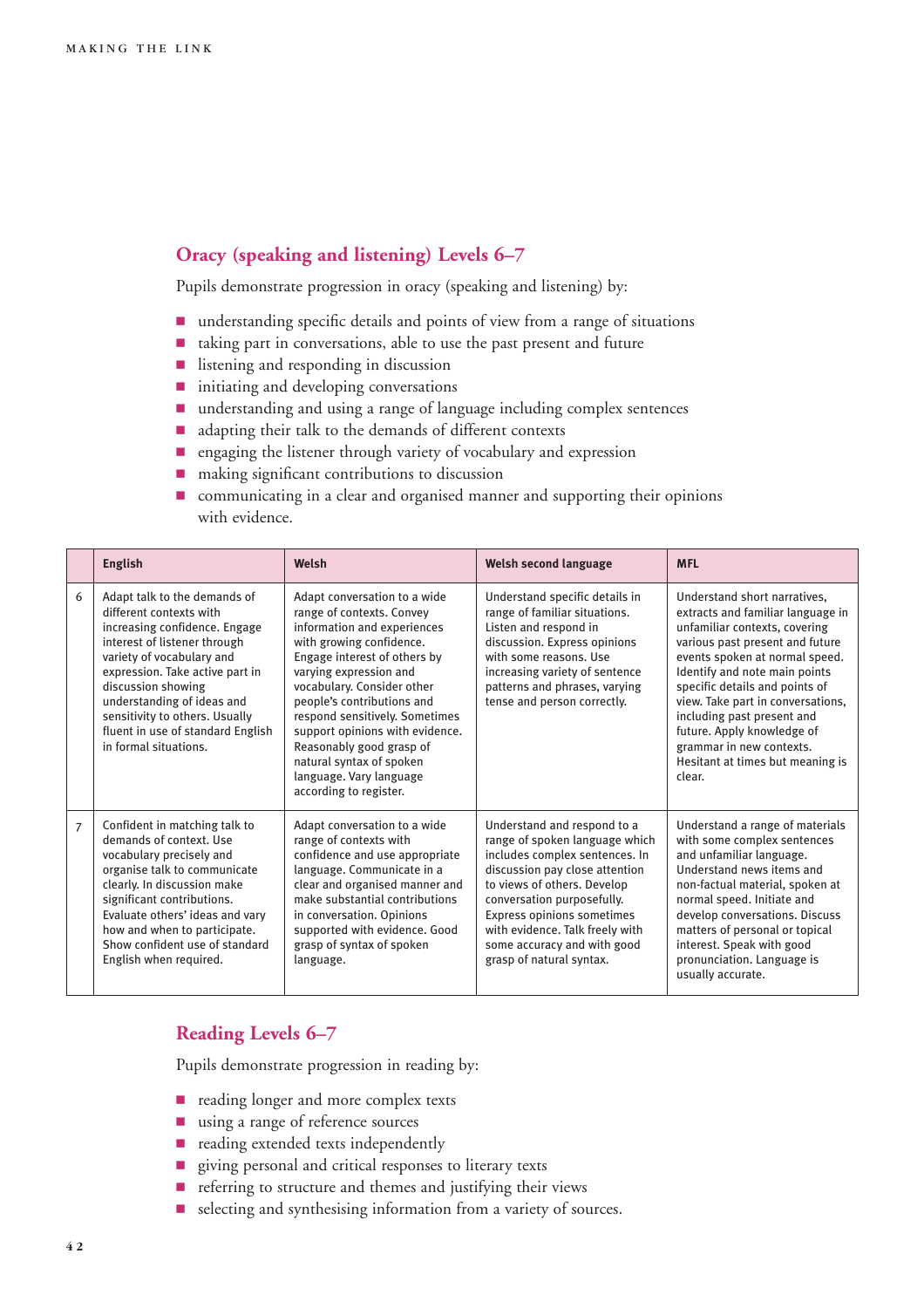|                | <b>English</b>                                                                                                                                                                                                                                                                                         | Welsh                                                                                                                                                                                                                                                                                                 | Welsh second language                                                                                                                                                                                                                                  | <b>MFL</b>                                                                                                                                                                                                                                                                                                                                                 |
|----------------|--------------------------------------------------------------------------------------------------------------------------------------------------------------------------------------------------------------------------------------------------------------------------------------------------------|-------------------------------------------------------------------------------------------------------------------------------------------------------------------------------------------------------------------------------------------------------------------------------------------------------|--------------------------------------------------------------------------------------------------------------------------------------------------------------------------------------------------------------------------------------------------------|------------------------------------------------------------------------------------------------------------------------------------------------------------------------------------------------------------------------------------------------------------------------------------------------------------------------------------------------------------|
| 6              | In reading and discussing texts,<br>identify different layers of<br>meaning and comment on<br>significance and effect. Give<br>personal responses to literary<br>texts, refer to language<br>structure and themes and justify<br>views. Summarise a range of<br>information from different<br>sources. | In reading and discussing texts,<br>identify different layers of<br>meaning and comment on<br>significance and effect. Give<br>personal opinions to literary<br>texts, refer to language<br>structure and themes and justify<br>views. Summarise a relevant<br>information from different<br>sources. | Understand material within their<br>experience including some<br>authentic texts. Express<br>opinions about content with<br>reasons. Obtain information<br>from more than one source and<br>use it appropriately Read<br>extended texts independently. | Understand a variety of texts<br>covering past, present and<br>future events including familiar<br>language in unfamiliar contexts.<br>Note main points, specific<br>details and points of view. Scan<br>and select texts and books for<br>independent reading. Deduce<br>meaning of unfamiliar language<br>from context and grammatical<br>understanding. |
| $\overline{7}$ | Understand how meaning and<br>information are conveyed in a<br>range of texts. Express personal<br>and critical responses to poems,<br>plays and novels. Select and<br>synthesise information from a<br>variety of sources.                                                                            | Understand how meaning is<br>conveyed in range of texts.<br>Express opinions skilfully on<br>what they read. Refer to and<br>analyse different aspects. Select<br>and synthesise information from<br>a variety of sources.                                                                            | Read and understand a<br>selection of material including<br>some authentic material.<br>Express opinions and refer to<br>plot characters and key features.<br>Retrieve and collate information<br>from a range of sources.                             | Understand a range of<br>imaginative and factual material<br>that includes complex sentences<br>and unfamiliar language. Use<br>reference materials as<br>appropriate.                                                                                                                                                                                     |

### **Writing Levels 6–7**

Pupils demonstrate progression in writing by:

- using paragraphs and a wider range of structure
- $\blacksquare$  using an increasing range of language accurately
- 9 maintaining interest by adapting style and register to their audience
- 9 writing in an increasingly more confident and organised manner.

|                | <b>English</b>                                                                                                                                                                                                                                                                | Welsh                                                                                                                                                                                                                                                                              | Welsh second language                                                                                                                                                                                                                                    | <b>MFL</b>                                                                                                                                                                                                                                                                                  |
|----------------|-------------------------------------------------------------------------------------------------------------------------------------------------------------------------------------------------------------------------------------------------------------------------------|------------------------------------------------------------------------------------------------------------------------------------------------------------------------------------------------------------------------------------------------------------------------------------|----------------------------------------------------------------------------------------------------------------------------------------------------------------------------------------------------------------------------------------------------------|---------------------------------------------------------------------------------------------------------------------------------------------------------------------------------------------------------------------------------------------------------------------------------------------|
| 6              | Writing maintains reader's<br>interest. Some adaptation of<br>style and register to different<br>forms. Range of sentence<br>structures and varied<br>vocabulary. Spelling generally<br>accurate and writing organised<br>in paragraphs using a range of<br>punctuation.      | Writing maintains interest with<br>purposeful choice of language<br>and ideas. Appropriate style,<br>language and register. Ideas are<br>organised into paragraphs.<br>Sound grasp of syntax and<br>idiom. Mutation and spelling<br>generally correct.                             | Select words and phrases suited<br>to purpose and to create effects<br>in writing. Use paragraphs and<br>range of constructions. Express<br>opinions with some reasons.<br>Spelling and punctuation<br>usually correct.                                  | Write in paragraphs using<br>simple descriptive language.<br>Refer to past, present and future<br>actions and events. Apply<br>knowledge of grammar to new<br>contexts. A few mistakes but the<br>meaning is clear.                                                                         |
| $\overline{7}$ | Writing is confident and an<br>appropriate choice of style in a<br>range of forms. Ideas are<br>organised and coherent using<br>paragraphs and correct<br>punctuation. Grammatical<br>features and vocabulary are<br>accurately and effectively used.<br>Spelling is correct. | Writing is confident and<br>appropriate choice of style in a<br>range of forms. Ideas are<br>organised and coherent, using<br>paragraphs and generally<br>correct punctuation. Offer<br>evidence in support of views.<br>Spelling of complex irregular<br>words generally correct. | Use language purposefully to<br>describe familiar experiences<br>and events in detail. Support<br>opinions with reasons. Use<br>paragraphs and punctuation in<br>clear organised writing. Fairly<br>good grasp of syntax and work<br>is Welsh in nature. | Write in varying lengths on<br>range of topics using<br>appropriate register. Link<br>sentences and paragraphs and<br>structure ideas. Adapt<br>previously learnt language and<br>use in different contexts. Edit<br>and redraft work. Occasional<br>mistakes, but the meaning is<br>clear. |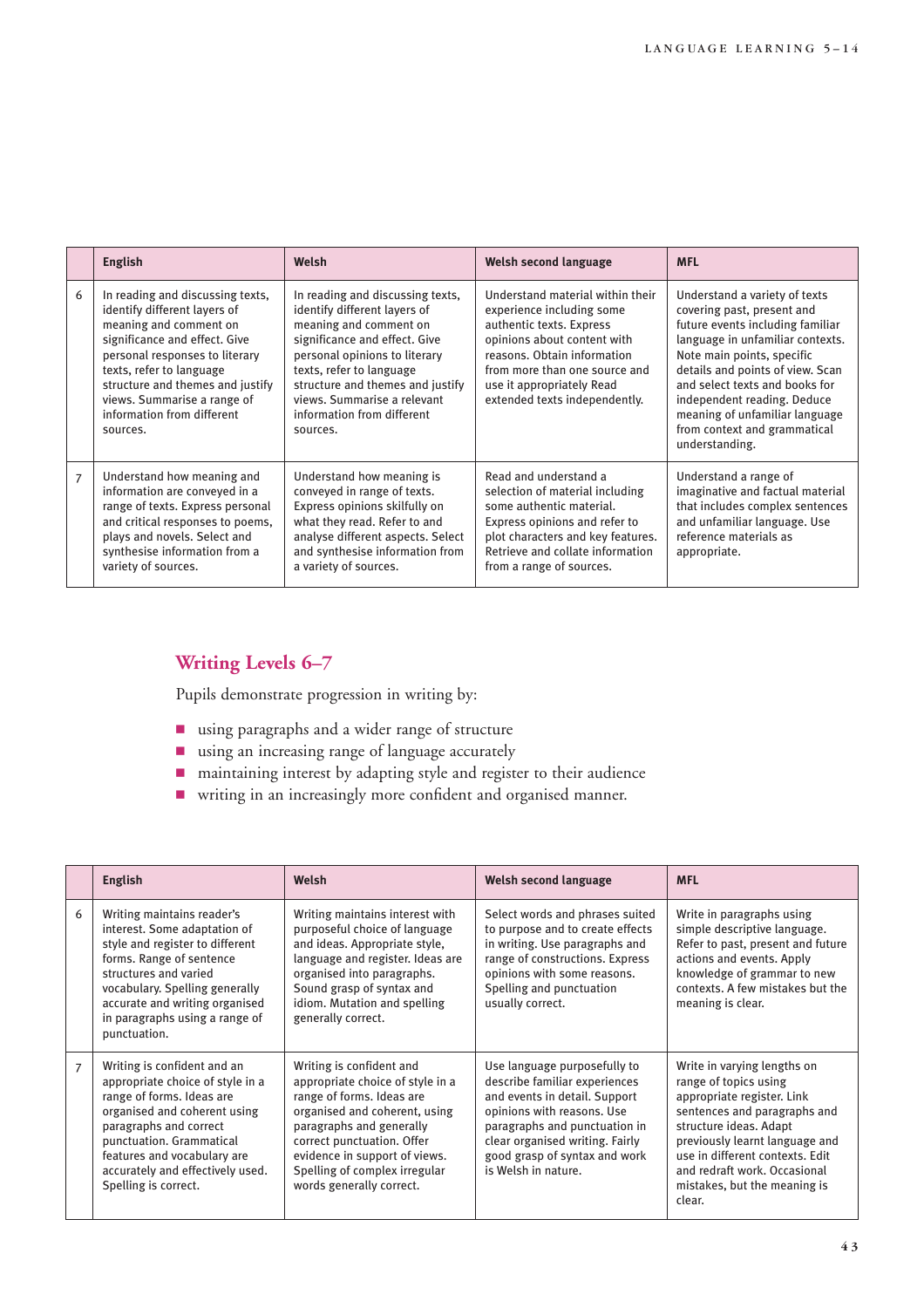# Appendix C

# **Guidance for progression in grammar and skills in modern foreign languages at Key Stage 3**

The table opposite represents the structures and skills that a pupil studying a modern foreign language (MFL) in Key Stage 3 might typically learn in Years 7, 8 and 9. It is intended to fit closely the requirements of the programme of study for MFL in Wales and to reflect the expected levels of attainment at the end of the key stage. Pupils should be introduced to and practice language through the range of learning activities in the programme of study, the Areas of Experience and they should develop their understanding of the cultural context of the language they are studying.

The guidance is not language specific nor is it prescriptive. The structures listed are not listed in the order they would necessarily be taught (some structures may be more difficult in different languages). Teachers will need to add to them, adapt them and revisit them as well as include language specific features as appropriate. Higher attaining pupils may progress faster and lower attaining pupils may not cover the language as quickly as indicated. The amount of curriculum time given to the language will also affect progression.

The guidance should be used alongside the programme of study and the level descriptions. It can assist language teachers in planning for progression and in the development of schemes of work.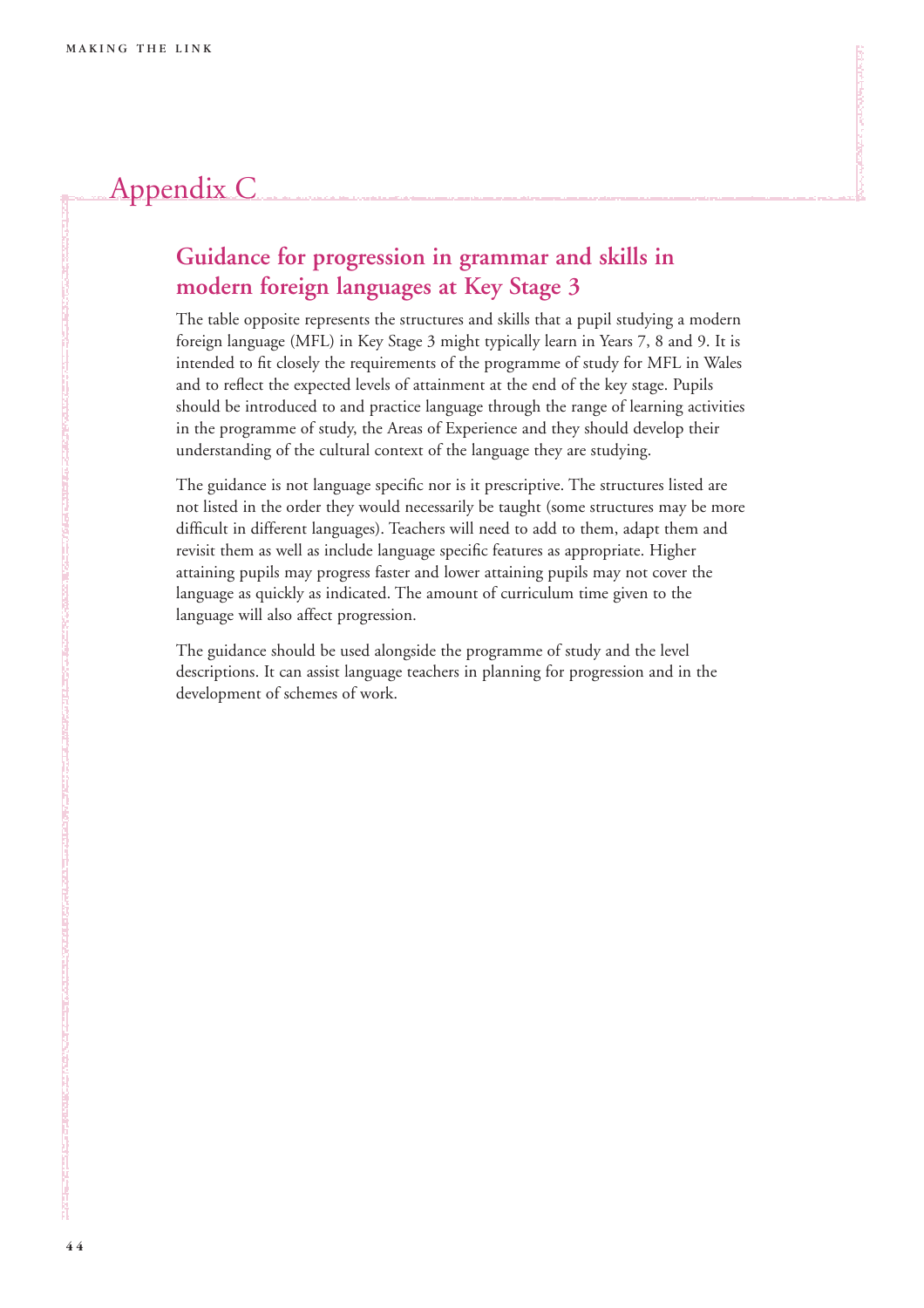| Year              | <b>Grammar/Structures</b>                                                                                                                                                                                                                                                                                                                                                                                                                                                                                                                                                  | <b>Skills</b>                                                                                                                                                                                                                                                                                                                                                                                                                                                                                                                                                                                                                                                                                                                                                                                             |
|-------------------|----------------------------------------------------------------------------------------------------------------------------------------------------------------------------------------------------------------------------------------------------------------------------------------------------------------------------------------------------------------------------------------------------------------------------------------------------------------------------------------------------------------------------------------------------------------------------|-----------------------------------------------------------------------------------------------------------------------------------------------------------------------------------------------------------------------------------------------------------------------------------------------------------------------------------------------------------------------------------------------------------------------------------------------------------------------------------------------------------------------------------------------------------------------------------------------------------------------------------------------------------------------------------------------------------------------------------------------------------------------------------------------------------|
| Year 7            | numbers<br>$\bullet$<br>alphabet<br>$\bullet$<br>time<br>$\bullet$<br>indefinite and definite articles<br>$\bullet$<br>gender nouns and pronouns<br>$\bullet$<br>singular and plural<br>$\bullet$<br>subject pronouns<br>$\bullet$<br>adjectives<br>$\bullet$<br>possessive adjectives<br>$\bullet$<br>present tense regular verbs<br>$\bullet$<br>most common irregular verbs<br>$\bullet$<br>common reflexive verbs<br>$\bullet$<br>simple negative<br>$\bullet$<br>simple conjunctions<br>$\bullet$<br>basic question words<br>$\bullet$<br>'there is/are'<br>$\bullet$ | link sounds and spellings<br>$\bullet$<br>pronounce correctly<br>$\bullet$<br>make and refer to notes<br>$\bullet$<br>recognise cognates<br>$\bullet$<br>understand instructions<br>٠<br>start to apply rules<br>$\bullet$<br>use techniques for memorising<br>$\bullet$<br>start to use glossary/dictionary<br>$\bullet$<br>check own work to improve<br>$\bullet$<br>ask and answer questions<br>$\bullet$<br>express simple opinions<br>$\bullet$<br>form simple sentences<br>$\bullet$<br>start to use language independently<br>$\bullet$<br>start to use some language heard or read for use in own speech<br>$\bullet$<br>and writing<br>use target language for simple classroom needs<br>$\bullet$<br>listen attentively and identify main points<br>$\bullet$<br>write short texts<br>$\bullet$ |
| Year <sub>8</sub> | quantity and size, e.g. with food,<br>$\bullet$<br>clothes etc.<br>comparative adjectives<br>$\bullet$<br>demonstrative adjectives<br>$\bullet$<br>simple adverbs of time<br>$\bullet$<br>common verbs which take an infinitive<br>$\bullet$<br>simple future<br>$\bullet$<br>introduction to past tense<br>$\bullet$<br>present tense of more common<br>$\bullet$<br>irregular verbs                                                                                                                                                                                      | use verb tables, dictionary and references in textbook/exercise<br>$\bullet$<br>book<br>make notes<br>$\bullet$<br>begin to deal with the unpredictable<br>$\bullet$<br>increase range of classroom language<br>$\bullet$<br>initiate and develop conversations<br>$\bullet$<br>listen for main points and detail<br>$\bullet$<br>read lengthier texts<br>٠<br>start to read independently<br>$\bullet$<br>form longer sentences and produce more extended speech and<br>$\bullet$<br>writing<br>start to use tenses other than the present                                                                                                                                                                                                                                                               |
| Year 9            | object pronouns<br>$\bullet$<br>superlative adjectives<br>$\bullet$<br>further work on past tenses<br>$\bullet$<br>future tense<br>$\bullet$<br>less common negatives<br>$\bullet$<br>adverbs and connecting words<br>$\bullet$                                                                                                                                                                                                                                                                                                                                            | draft and redraft<br>$\bullet$<br>apply knowledge of grammar in new contexts<br>$\bullet$<br>understand and use more complex language<br>٠<br>use different tenses<br>$\bullet$<br>express opinions with reasons<br>$\bullet$<br>understand and use formal and informal language<br>$\bullet$<br>speak and write at greater length and for different purposes<br>$\bullet$<br>listen to and read more extended texts<br>٠<br>read for information and pleasure<br>٠<br>recycle language heard or read for use in own speech and writing<br>$\bullet$<br>summarise and report information from spoken and written texts                                                                                                                                                                                    |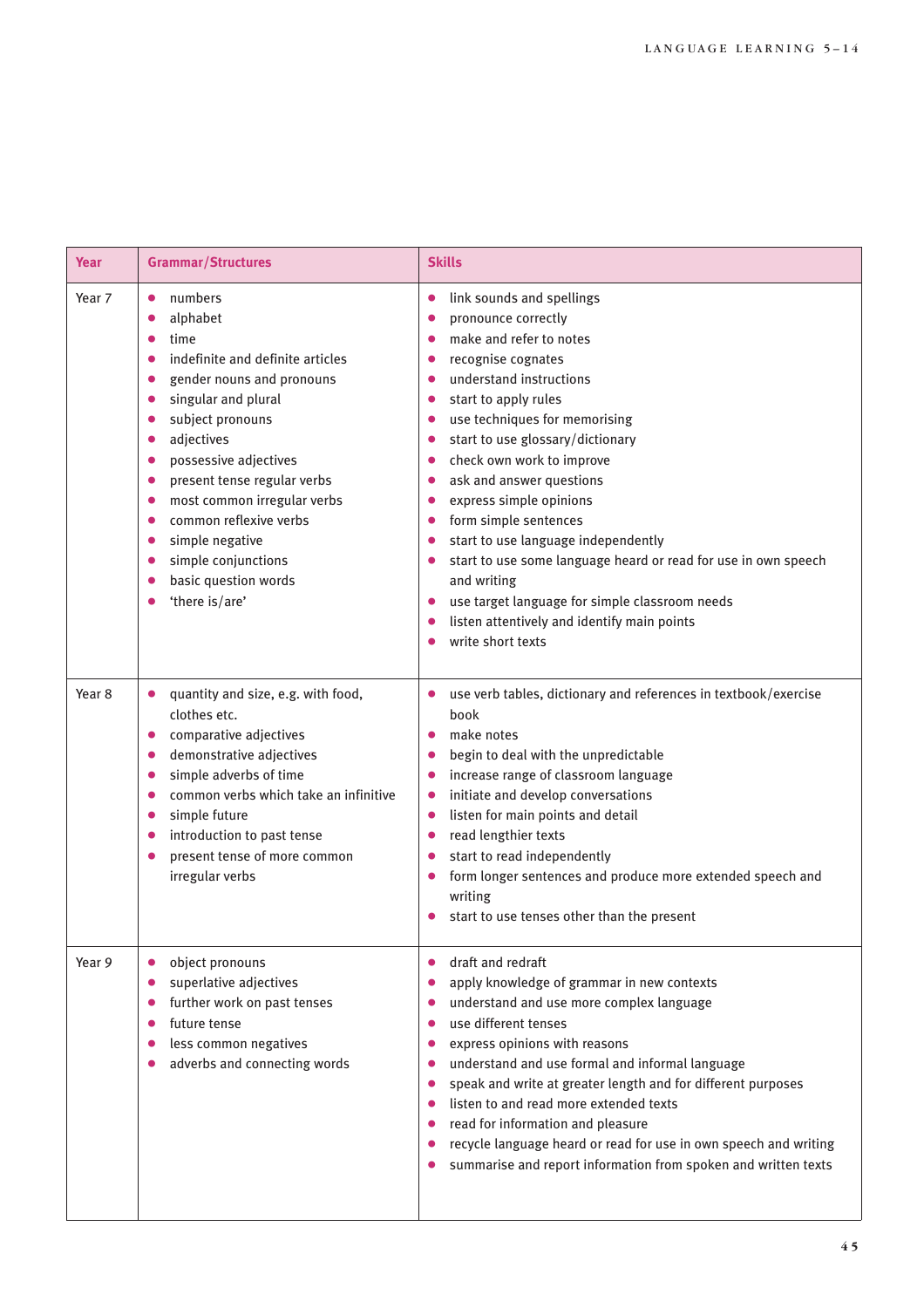# Appendix D – Useful publications and website addresses

### **ACCAC**

*The School Curriculum in Wales,* 2000

*INSET Activities for Developing Higher Order Reading Skills at KS2,* 1996 *Datblygu Uwch-Sgiliau Darllen Cymraeg yng Nghyfnod Allweddol 2: Pecyn HMS,* 1996 *Optional Assessment Materials for English at Key Stage 2,* 1999 *Optional Assessment Materials for English at Key Stage 3,* 2000 *Deunyddiau Asesu Dewisol ar gyfer Cymraeg Cyfnod Allweddol 2,* 2001 *Deunyddiau Asesu Dewisol ar gyfer Cymraeg Cyfnod Allweddol 3,* 2002 *Optional Assessment Materials for Welsh Second Language at Key Stage 2,* 2003 *Deunyddiau Asesu Dewisol ar gyfer Cymraeg Ail Iaith Cyfnod Allweddol 3,* 2003

*Asking Questions, Getting Answers: Report of a research project on whole school language policies in the secondary schools of Wales,* 1999

*A Structure for Success – Guidance on the National Curriculum and Autistic Spectrum Disorder,* 2000

*Challenging Pupils: Enabling Access – Meeting the Curriculum Needs of Pupils with Emotional and Behavioural Difficulties,* 2000

*Skills Across the Curriculum – Key Stages 1–3,* 2002

*Aiming for Excellence In Key Stage 3. Raising Standards in Literacy and Numeracy* (BBC, Estyn, Welsh Assembly Government and ACCAC), 2003

ACCAC, Castle Buildings, Womanby Street, Cardiff CF10 1SX Telephone: 029 2037 5400 Fax: 029 2034 3612 E-mail: info @accac.org.uk Website: www.accac.org.uk

### **Estyn**

*Framework for the Inspection of Schools,* Revised 2000 *Handbook for the Inspection of Schools,* Revised 2000

*The Annual Report of Her Majesty's Chief Inspector of Education and Training in Wales,* 2001-2002 *Raising Standards of Reading in Primary Schools,* 1999 *Raising Standards of Writing in Primary Schools,* 2001 *Raising Standards of Spelling in English in Primary Schools,* 2001 *Standards and Quality in Primary Schools: Planning through topic work in Key Stages 1 and 2,* 2000 *Standards and quality in primary schools: Subject leaflets,* 2001 *Primary and Secondary School Partnership: Improving Learning and Performance,* 1999 *Standards and quality in secondary schools: Subject leaflets,* 2001

*Aiming for Excellence in Key Stage 3,* 2002 *Aiming for Excellence in Provision for Special Educational Needs,* 2001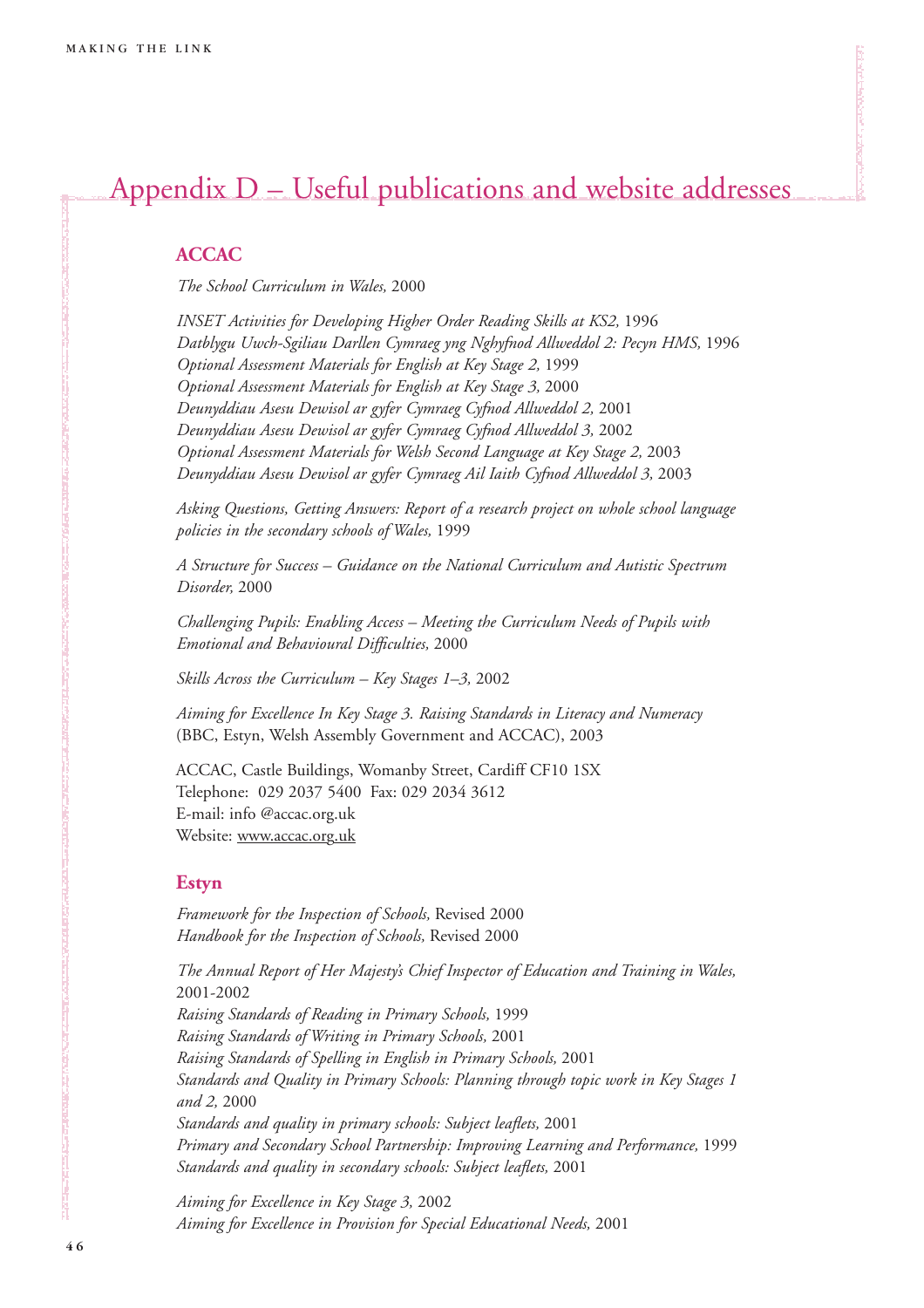*Developing dual literacy: An Estyn discussion paper,* 2002 *Standards and Quality in Secondary Schools: Aiming for Excellence in Modern Foreign Languages,* 2002

Estyn, Anchor Court, Keen Road, Cardiff CF24 5JW Telephone: 029 2044 6446 Fax: 029 2044 6448 E-mail: enquiries@estyn.gsi.gov.uk Website: www.estyn.gov.uk

### **CILT Cymru**

*Developing Speaking Skills,* CILT, 1999

*Modern Foreign Languages in Key Stage 2 - information*

CILT Cymru, Cambrian Buildings, Mount Street Square, Cardiff CF10 5FL Telephone: 029 2048 0137 E-mail: info@ciltcymru.org.uk Website: www.ciltcymru.org.uk

### **Welsh Assembly Government**

*Raising Standards of Literacy in Primary Schools: A Framework for Action in Wales,* Welsh Office/OHMCI, 1998

*Languages Count: The Welsh Assembly Government's National Modern Foreign Languages Strategy,* 2002

Welsh Assembly Government, Cathays Park, Cardiff CF10 3NQ Telephone: 029 2082 5111 E-mail: education.publications@wales.gsi.gov.uk Website: www.wales.gov.uk; www.learning.wales.gov.uk

### **Other useful websites**

Qualifications and Curriculum Authority for England (QCA) www.qca.org.uk

The National Advisory Centre on Early Language Learning (NACELL) www.nacell.org.uk

The European Language Portfolio (ELP) www.nacell.org.uk/elp.htm

Learning and Teaching Scotland (LTS) www.LTScotland.com

Northern Ireland Council for the Curriculum, Examinations and Assessment (CCEA) www.ccea.org.uk